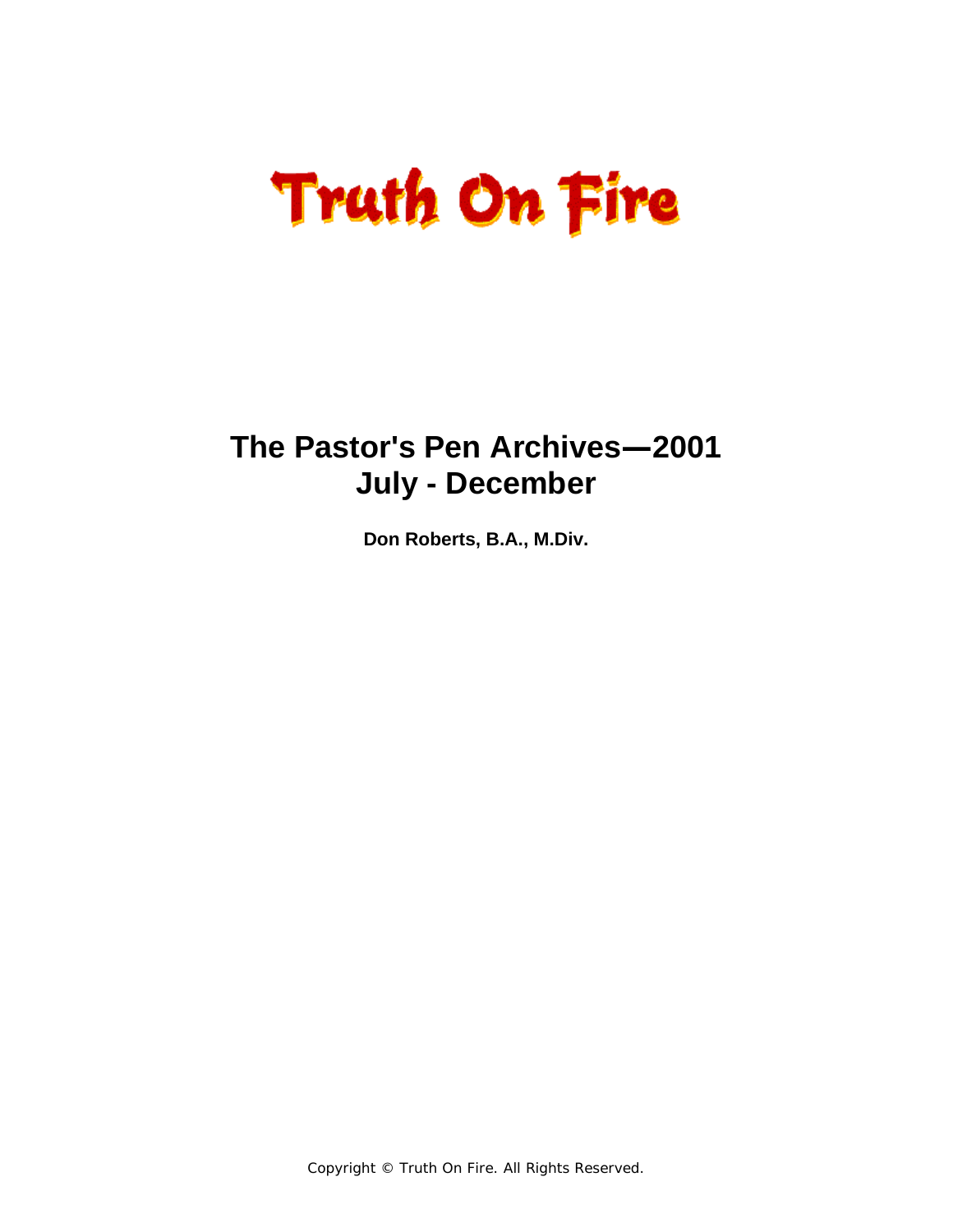<span id="page-1-0"></span>

#### **Table of Contents**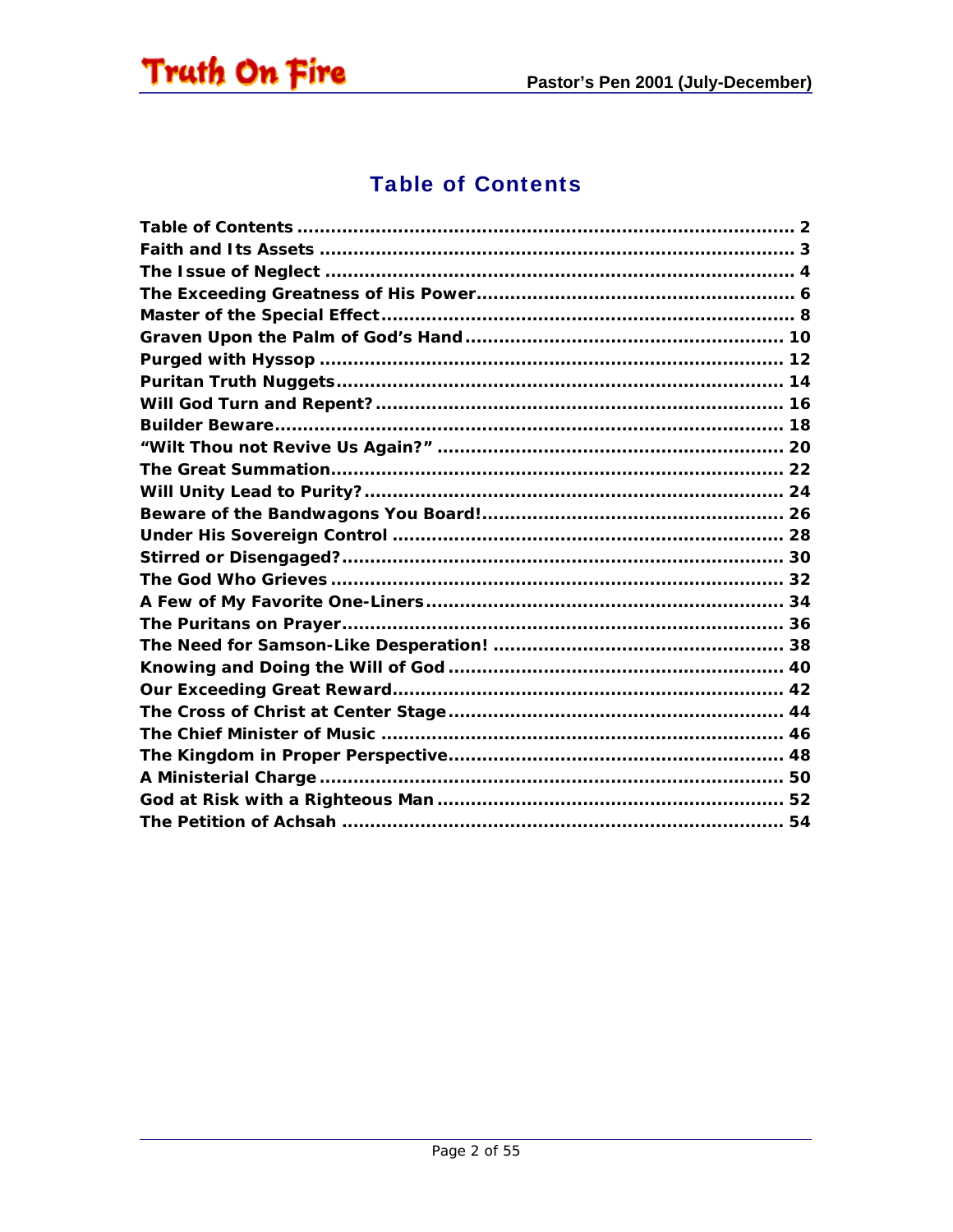#### Faith and Its Assets

<span id="page-2-0"></span>**Truth On Fire** 

One of the chief concerns of this life is the management of financial assets. They come in all shapes and sizes—stocks and bonds, IRAs, 401Ks, commodities, real estate, the cash in your wallet, etc. It has been my experience that most individuals exhibit great concern over these assets if there is the slightest hint of a potential devaluation, and therefore take an appropriate course of action to protect the assets.

There is nothing irregular about such concern. The fact is we would consider any man or woman to be delinquent, and perhaps foolish, who allowed their financial assets to deteriorate without taking measures to prevent or cut the losses. Now, if financial assets can generate such concern when placed in jeopardy, how much more should endangerment to our faith assets concern us?

The apostle Peter addressed the readers of his Second Epistle as "*them that have obtained like precious faith with us*" (II Peter 1:1). The verb *obtained* is from the Greek **lanchano**, meaning *to obtain by* (the casting of) *lots*. The idea is that sinners come into the possession of saving faith in the Lord Jesus Christ by divine allotment. This coincides with the truth that no man can come to the Son unless the Father draws him (John 6:44). God is the initiator and the source of faith that brings salvation. The point is that our faith, if we indeed possess it, is infinitely valuable and precious simply because of the gracious source from which it was derived.

The faith assets to which we referred are itemized as follows: "*And beside this, giving all diligence, add to you faith virtue, and to virtue knowledge, and to knowledge temperance, and to temperance patience, and to patience godliness, and to godliness brotherly kindness, and to brotherly kindness charity*" (II Peter 1:6-7). *Diligence* signifies an intense and best effort to get something done. *Add* is the Greek **epichoregeo** (Eng., choreography). The idea is that the believer is a spiritual choreographer who is responsible for casting faith in a leading role with a full supporting cast.

The cast members include *virtue* (moral excellence that reflects ethical, verbal, and sexual purity), *knowledge* (the discovery and comprehension of the raw data of written revelation), *temperance* (self-control and governance of the inner passions and desires), *patience* (endurance in the will of God while contending for the prize), *godliness* (Godlikeness of life that is the fruit of truth obeyed), *brotherly kindness* (tender affection toward our brethren in Christ), and *charity* (sacrificial love characterized by self-denial). That, my friend, is quite a cast! They represent the caliber of life worthy of *divine power* (1:3) and *the divine nature* (1:4). And any choreographer will tell you that great cast members, both leading and supporting, must be developed through years of rigorous study and practice.

Brethren, the Lord Jesus expects us to expend every effort to put this cast together on the stage of life. It is not the will of God that this precious faith should stand alone, but that it should have assets! Faith assets! May the Lord Jesus instill within us the determination to add them, the wisdom to sustain them, and the willingness to protect them at all costs! Amen!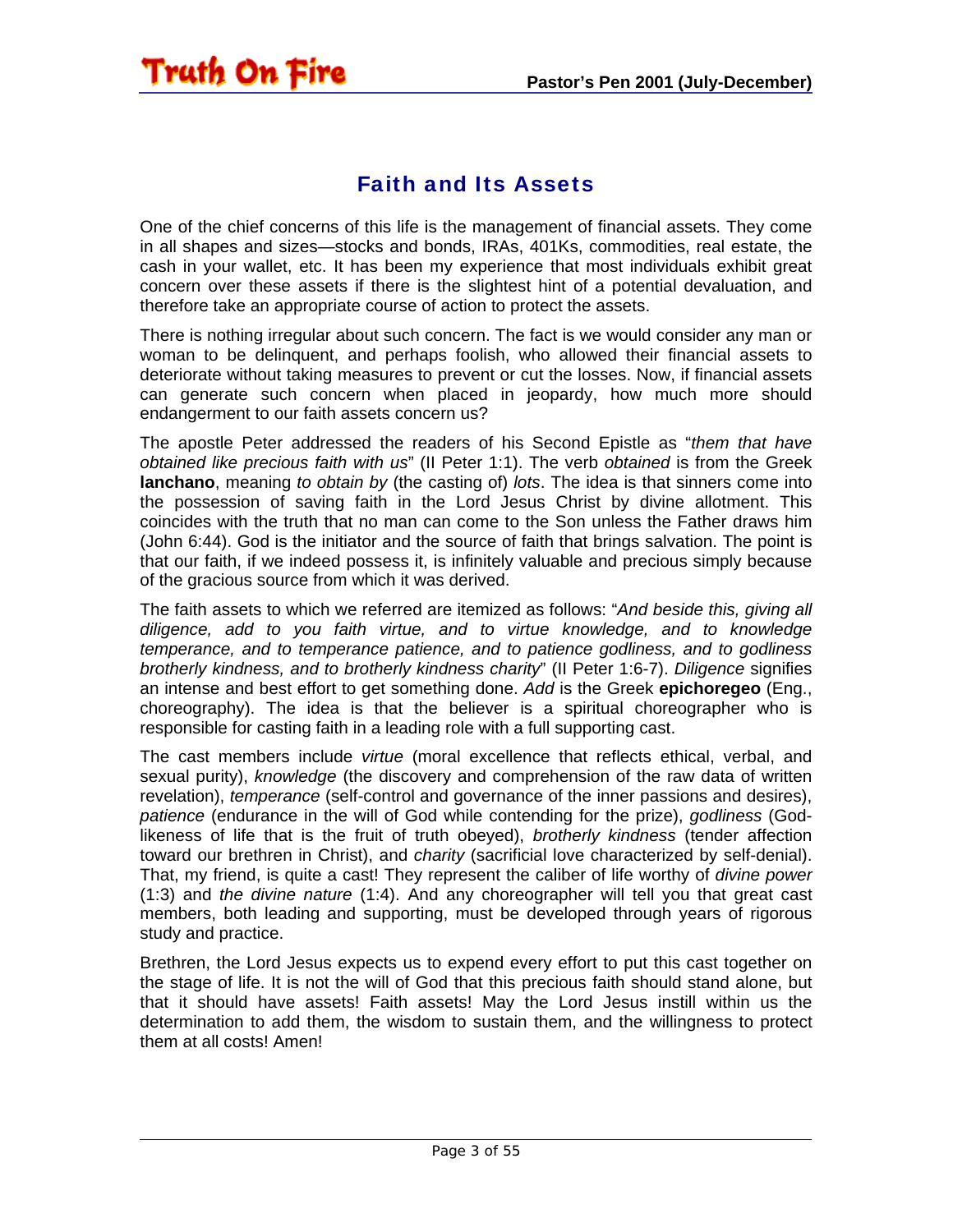

<span id="page-3-0"></span>Truth On Fire

The great debate over the Patient's Bill of Rights resumes this week in Washington. The impetus behind this legislation appears to be the issue of neglect. Congress will be seeking answers to questions like "Should any citizen who needs health care be neglected for any reason?" or "To what degree are doctors, Health Maintenance Organizations and employers liable and culpable in the matter of punitive damages if some form of neglect that further imperils the patient can be proven in a court of law?" It is quite easy to understand why potential victims of neglect are supportive of such a Bill, and why the potential targets of litigation over neglect are less than enthusiastic.

The issue of neglect in a Biblical context is every bit as real and immeasurably more serious. Consider the words of king Hezekiah to the priests and Levites as he took the reigns of national leadership: "*My sons, be not now negligent: for the Lord hath chosen you to stand before him, to serve him, and that ye should minister unto him, and burn incense*" (II Chronicles 29:11). According to Hezekiah, his predecessors had *trespassed*, and *done evil in the eyes of the Lord*. They had *forsaken* Him. They had *turned their faces from the habitation of the Lord*, and *turned their backs* (29:6). What a picture of total abandonment! The result was that *filthiness* (the spiritual and moral defilements of idolatry) had filled the holy place (29:5).

It must be asked, my friend, whether an alternative for true worship exists if the holy place is filthy? Hezekiah knew the answer to that question, and set out immediately to clean house. He also understood the elective purpose of God, and therefore summoned the priesthood to spearhead the spiritual turnaround. As we now see America consumed with filthiness, we must ask ourselves whether it would be possible for this condition to prevail to the extent that it does if the saints who comprise local church memberships were cleansed from *all filthiness of the flesh and spirit, perfecting holiness in the fear of God* (II Corinthians 7:1)?

The word *negligent* comes from a Hebrew root that means *to mislead*. In the context, it implies that the priests had defaulted in their role as spiritual leaders, and had misled an entire nation by their corrupt example. The blind were leading the blind, and both had fallen into the ditch. Individuals may be characterized as negligent when they fail (due to an extremely careless or casual attitude) to give the proper attention to things within their realm of responsibility. Such were the priests and Levites!

His command to *be not now negligent*, however, was very instructive for these men. First, it carried an indictment of negligence in times past that led to the present. They were both responsible and accountable! Second, it affirmed that the gifts and calling of God were without repentance. They may have abandoned God for a season, but God had not abandoned them! Third, it demonstrates that the great concern of God for His people is what happens NOW! In other words, there was no need for these men to carry the neglects of the past into their future! They had an opportunity *now*—in the present to effect a dramatic change in the spiritual condition of their nation!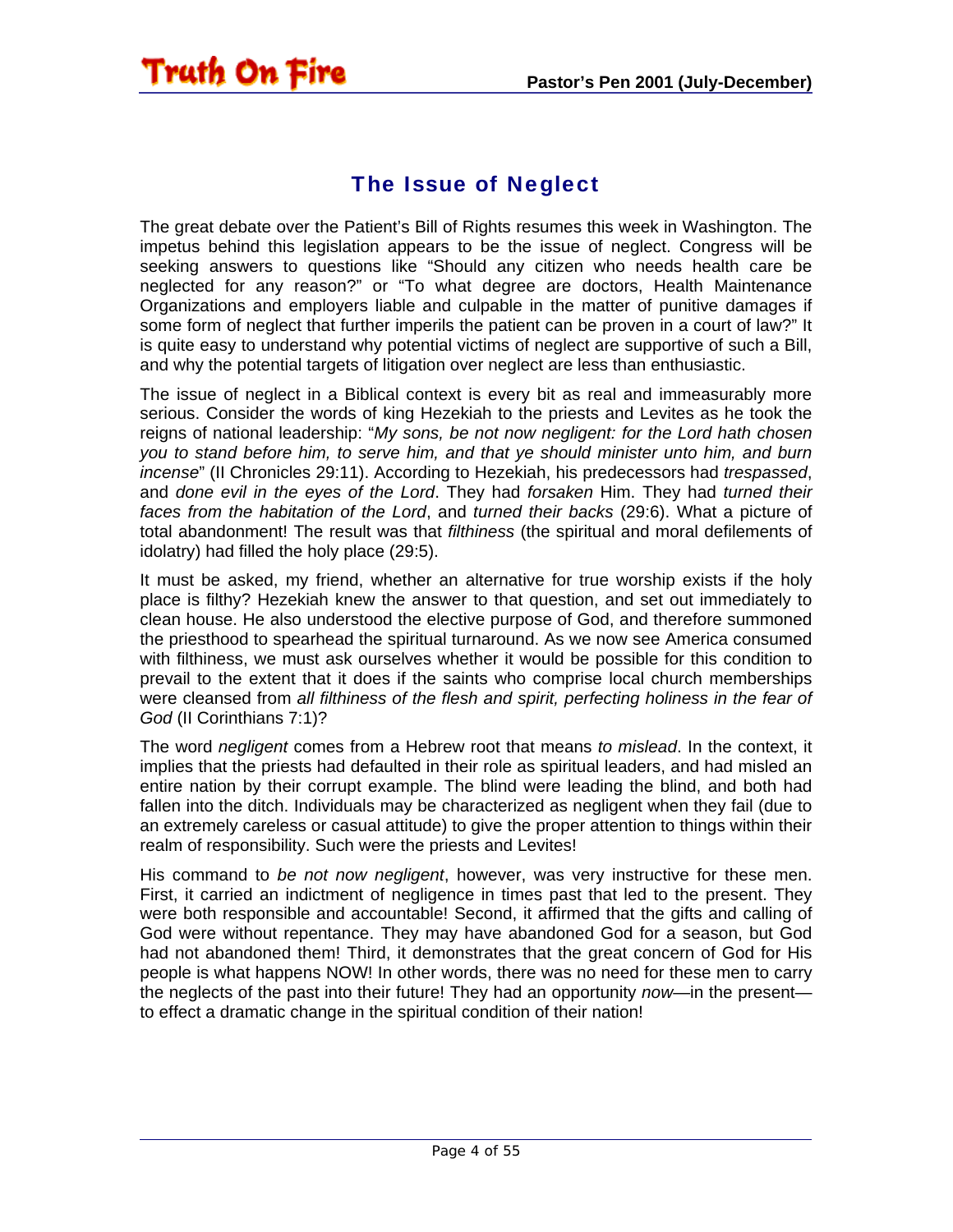

Brethren, I wonder what it is that we have neglected? Is it prayer? Is it meditation in and upon the Word of God? Is it the evangelization of a lost and dying world? Is it quality time with family? Is it the local church? Is it the tasks enjoined upon us by our employer? Is it personal or sexual purity? If we are experiencing deficiencies in these areas, or any number of others, let us resolve to own up to our neglect with confession and cleansing, to embrace afresh the elective purpose of God who has made us kings and priests, and to implore the Lord Jesus for a renewed sense of diligence and duty that we can carry into our future. Amen!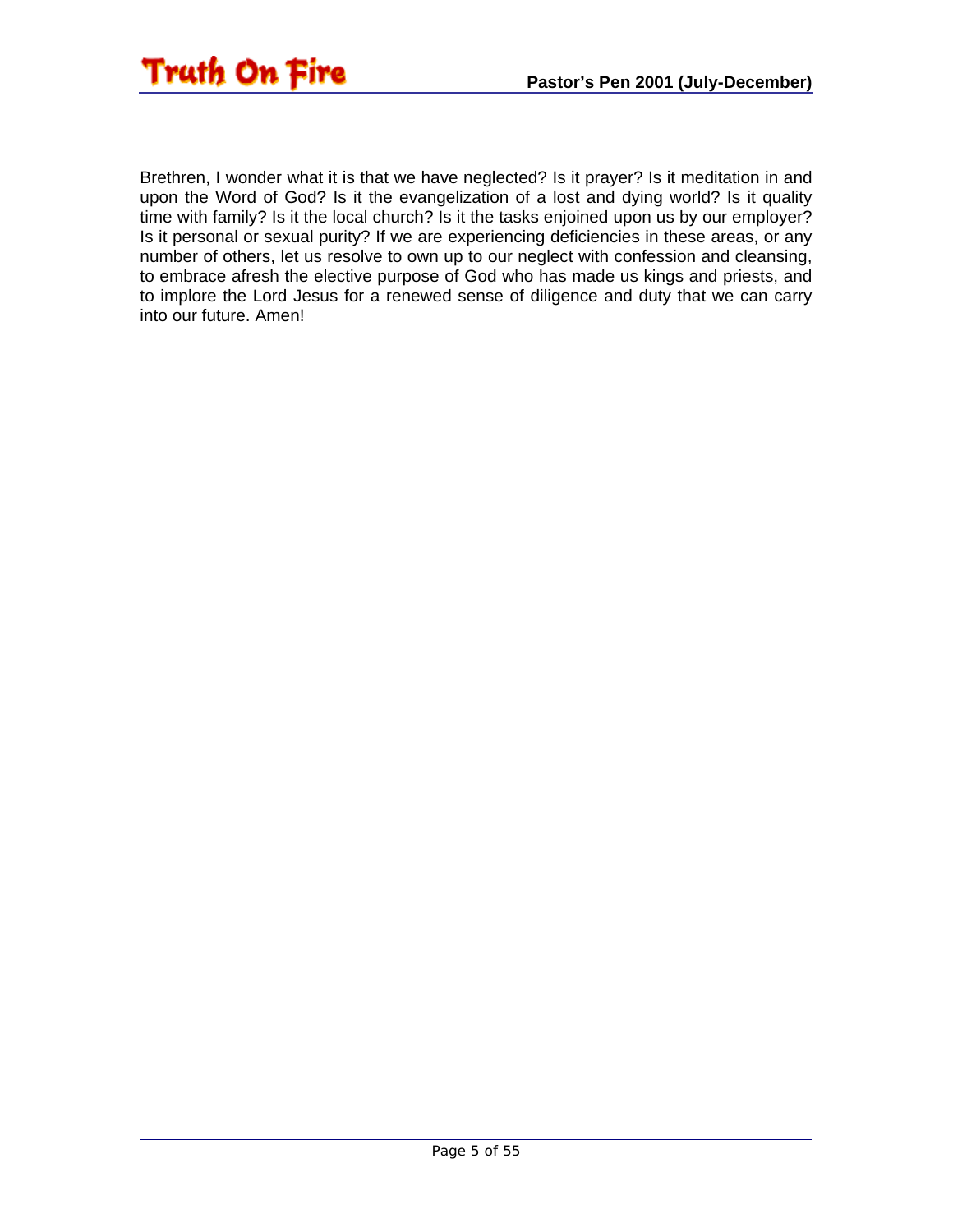#### The Exceeding Greatness of His Power

<span id="page-5-0"></span>The apostle Paul made it a regular habit to pray for the saints and churches that the Lord Jesus had enabled him to establish in the faith. In terms of written revelation, no congregation received more intercessory content than did the church at Ephesus. In his first disclosure, he requested that the eyes of their understanding would be enlightened, in order that they "*may know what is the hope of his calling, and what the riches of the glory of his inheritance in the saints, and what is the exceeding greatness of his power to us-ward who believe, according to the working of his mighty power, which he wrought in Christ, when he raised him from the dead, and set him at his own right hand in the heavenly places*" (Ephesians 1:18-20).

The word *know* is from the Greek **eidon**, which refers to the full mental perception of truth coupled with absolute assurance. His use of the phrase *us-ward who believe* indicates that he had placed both himself and his audience on equal footing before God as believers without regard for gifts or vocation. In his three-fold petition, he desires for them to develop a firm grasp upon the *hope of his calling*, the *riches of his glory*, and the *greatness of his power*. Our focus is the third of these requests.

The power of God as revealed in Scripture is awesome, infinite, and multifaceted as evidenced by several Greeks words that were used to convey various aspects of its essence. In the verses before us, the apostle employs three of them. The first reference to *power* is the Greek **dunamis** (Eng., dynamite), which speaks of *inherent* or *potential power* as an unlimited resource. The second is from **kratos** (translated *mighty*), which signifies *manifested power* as an observable display. The subtle distinction between these two words might be crudely illustrated by the explosive potential (*dunamis*) within a stick of dynamite that manifests itself (*kratos*) through a detonation device.

The third instance is the word **hischus** (translated *power*), which suggests the *ability to prevail* due to strength that is both inherent and manifested. In order to infuse his readers with spiritual optimism and courage, Paul sets forth the resurrection of Christ as the ultimate example of power personified! In Paul's mind, it was faith that served as the detonator to unleash resurrection power in the lives of the elect! Does this reminder embolden us to walk daily in humble dependence upon the Lord Jesus?

The apostle Paul was a man who lived what he preached as a basis for preaching it. In other words, he experienced resurrection power! How so? I would submit that resurrection power was lived out in the following scenarios: escaping out of the hands of those who vowed to murder him (Acts 9:23-25, 29-30); extricating himself from the bottom of a rock pile outside the gates of Lystra, and re-entering the city on the same day (Acts 14:19-20); raising a man at the midnight hour who had fallen asleep, and fell to his death, while he was preaching (Acts 20:7-12); rebuking Peter publicly for his hypocrisy (Galatians 2:11-14); predicting by means of a vision the destruction of a ship and the salvation of its crew (Acts 27:22-25); standing and testifying boldly before the most powerful political figures in the world (Acts 24:24-25; 26:1-3); being satisfied with Christ in whatsoever state he found himself (Philippians 4:11-13); granting forgiveness to those who had stabbed him in the back (II Corinthians 2:10-11); laboring in spiritual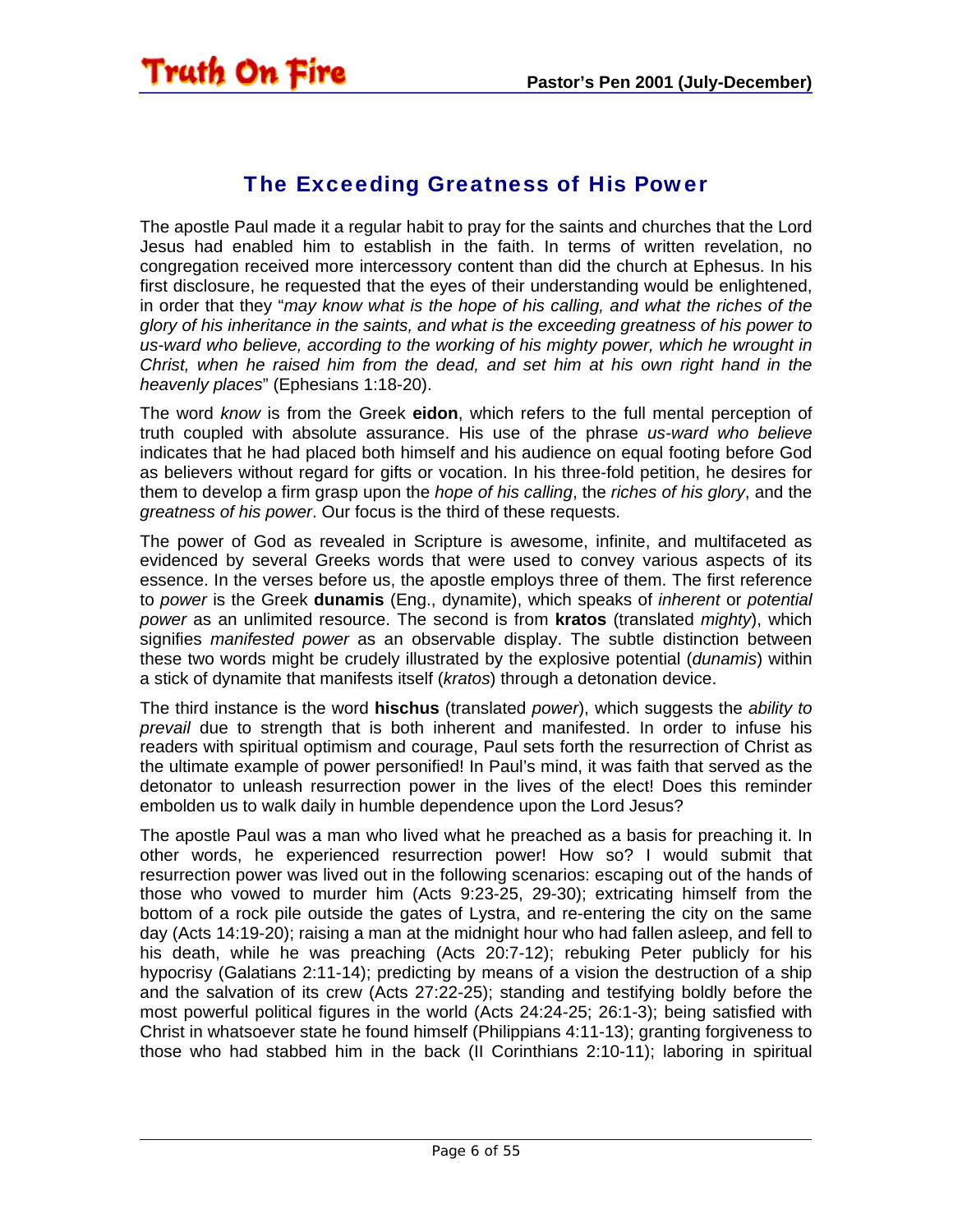

travail for the lost (Romans 9:1-3; Galatians 4:19-20); praising God with song in a Philippian jail with a bloodied and shredded back (Acts 16:23-25); and approaching the threshold of death with the confidence that he had fought a good fight, finished his course, and kept the faith (II Timothy 4:6-7)! A biographical sampling such as this, my friend, should instill within each of us the awareness that God's supernatural power works itself out in very practical ways!

Brethren, the purpose of resurrection power is to produce a life that is godly, not grandiose! The power of God tends toward purity, not popularity! The goal of the gospel, which is the power of God unto salvation to every one who believes, is to produce saints, not celebrities! The health-and-wealth gospel of the hour bears little resemblance to that which was lived and preached by our Lord and His apostles. O God, grant unto us-ward who believe the exceeding greatness your power! Amen!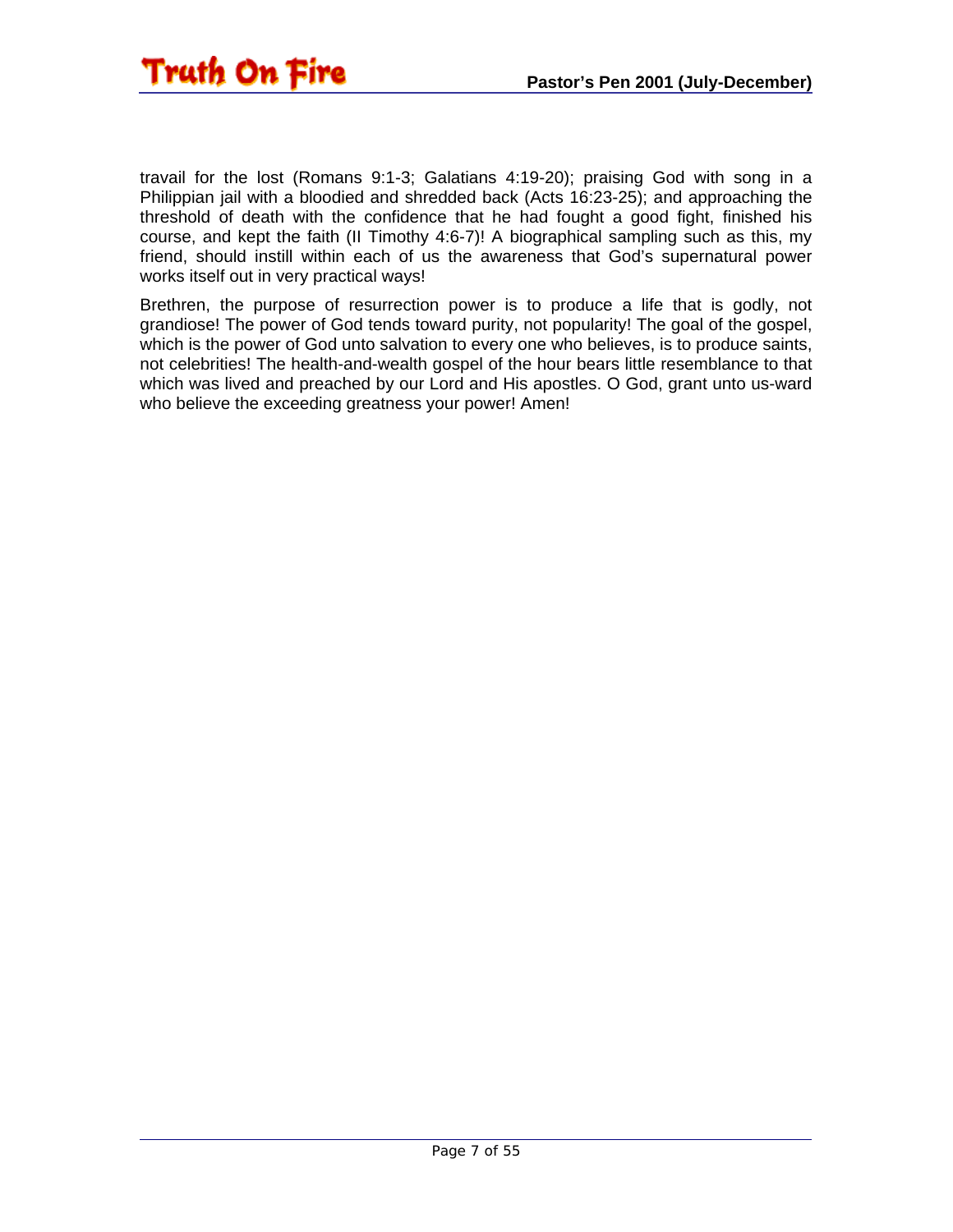### <span id="page-7-0"></span>Truth On Fire

#### Master of the Special Effect

A growing number of modern-day filmmakers are seeking to embellish their directorial reputations through the use of special effects wizardry. Movie addicts seem to relish the bigger and better illusion, and signal their approval of these fictitious and artificial offerings by packing out local theatres. Few are cognizant of the fact that the Lord God Almighty is both the Originator and the Master of the special effect!

The major difference, of course, is that God produces that which is factual as opposed to fictional, and is in no way dependent upon an illusion to make His effects special! Unique among the plethora of special effects recorded in Scripture is the dove-like descent of the Holy Spirit upon the Lord Jesus at His baptism. The apostle John went on record saying, "*I saw the Spirit descending from heaven like a dove, and it abode upon him*" (John 1:32). The other Gospels all reveal that this special event consisted of both audio and visual components as the Father, with audible voice, announced to the by-standers that He was well pleased with His Son. Luke the physician provided additional detail by pointing out that the descent of the Spirit was "*in a bodily shape*" (Luke 3:22).

The significance of this display may be captured, at least in part, by three words or concepts. The first is purity. The Holy Spirit is synonymous with absolute holiness! In the Old Testament system of worship, the dove was considered to be a "clean" animal, or suitable for sacrifice. We also know that a dove in flight is predisposed to look for clean landing places. Noah knew this when he sent forth the dove from the ark. After the dove failed to return from its third mission, Noah was assured that clean habitations were now available for the remnant of humanity.

Furthermore, Jesus told his apostles to be "*wise as serpents, and harmless as doves*" (Matthew 10:16). The word *harmless* indicates *gentleness without any mixture of guile*. We thus conclude from this symbolism that (1) the Spirit of God is pure and gentle, and (2) that which He anoints (or comes to rest upon) is likewise holy and harmless. For these reasons, the modern-day "Anointing" theology is Biblically bankrupt. It depersonalizes the Spirit of God, reducing Him to an influential fog bank that rolls into and out of various locations. It also bids the hearer to receive this anointing by faith (primarily for healing purposes) without regard for sanctity of life. According to Scripture, every born again believer with the promise of eternal life is permanently indwelt by the Anointing (i.e., the Spirit). Anyone who teaches differently is a seducer (I John 3:25-27).

The second is potency. It is the Spirit of God that endues the pure with power! Spirit power marked the entire sojourn of Jesus while on this earth. He was conceived of the Spirit in a virgin's womb; endured forty days of fasting and temptation in the wilderness; received power without measure for three years of preaching, teaching, and healing; was sustained through three dark hours on the cross, during which time He bore our sins in His body on the tree; conquered death after three days in the grave; and was enthroned at the Father's right hand until His enemies become His footstool. The dovelike descent of the Spirit upon Jesus was the assurance that He would arrive at Calvary in the same sinless and harmless manner as he departed from the baptismal waters, and utter in His last breath the triumphant words, "It is finished!"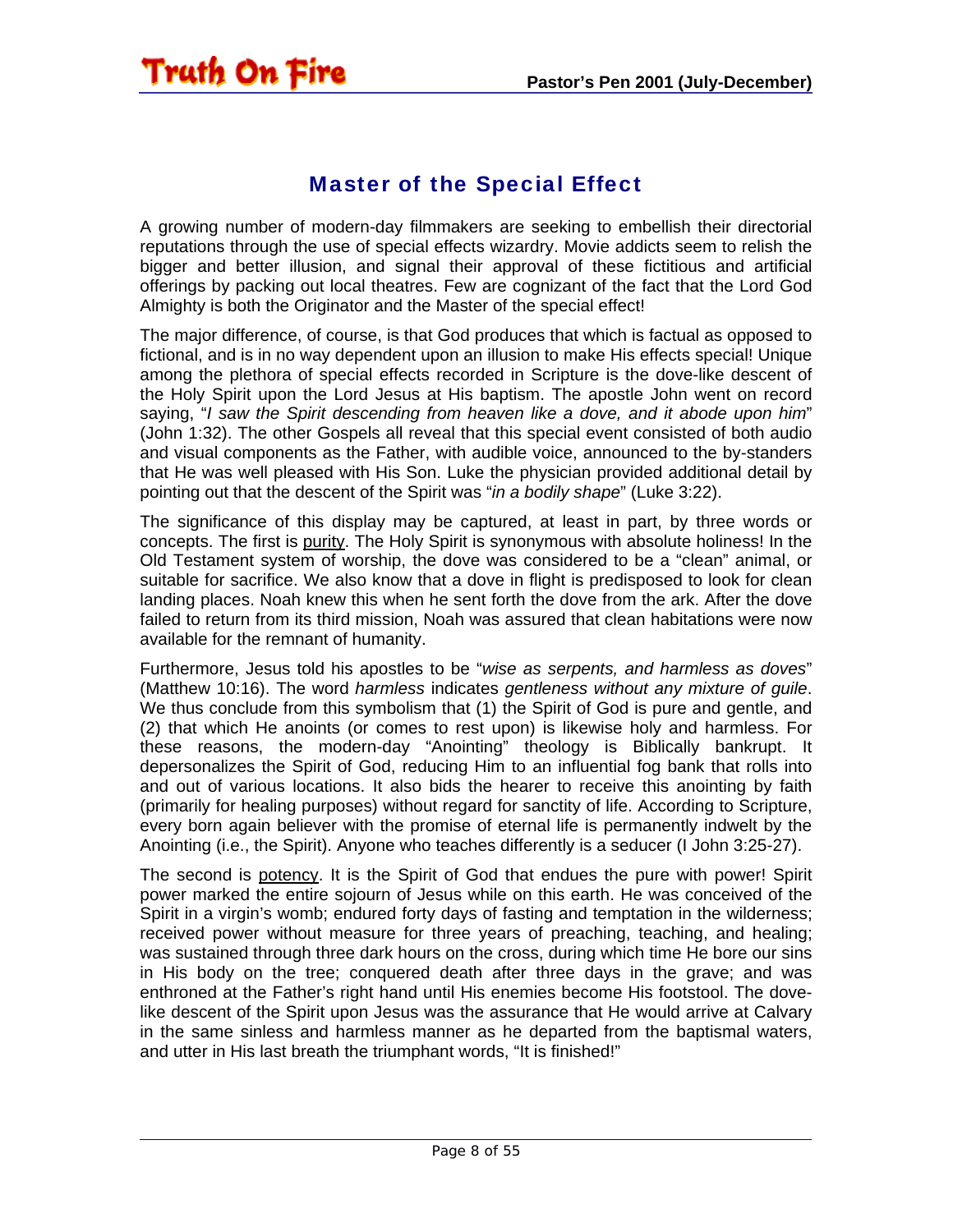The third is poverty. The designation of the dove as an acceptable offering provided the means whereby the poorest in Israel could approach God! Jesus said, "*He* [God] *hath anointed me to preach the gospel to the poor* (Luke 4:18). One of the assurances given to John the Baptist regarding the genuineness of Jesus' ministry was that "*to the poor the gospel is preached*" (Luke 7:23). Paul wrote to the Corinthians saying, "*For ye know the grace of our Lord Jesus Christ, that, though he was rich, yet for your sakes he became poor, that ye through his poverty might be made rich*" (II Corinthians 8:9). The dove signified that the gospel would include the most poverty-stricken of sinful men, and would neither include nor exclude any man from the grace of God on the basis of his material net worth!

Brethren, the special effects displayed at the baptism of Christ preach a marvelous message regarding the holiness of Christ, and the compassion of God toward sinners! I am so thankful for the poverty that Jesus assumed on my behalf, and for the purity and power that enabled Him to provide a full satisfaction for my sins! There can be no doubt! God alone is the Master of the special effect! Glory!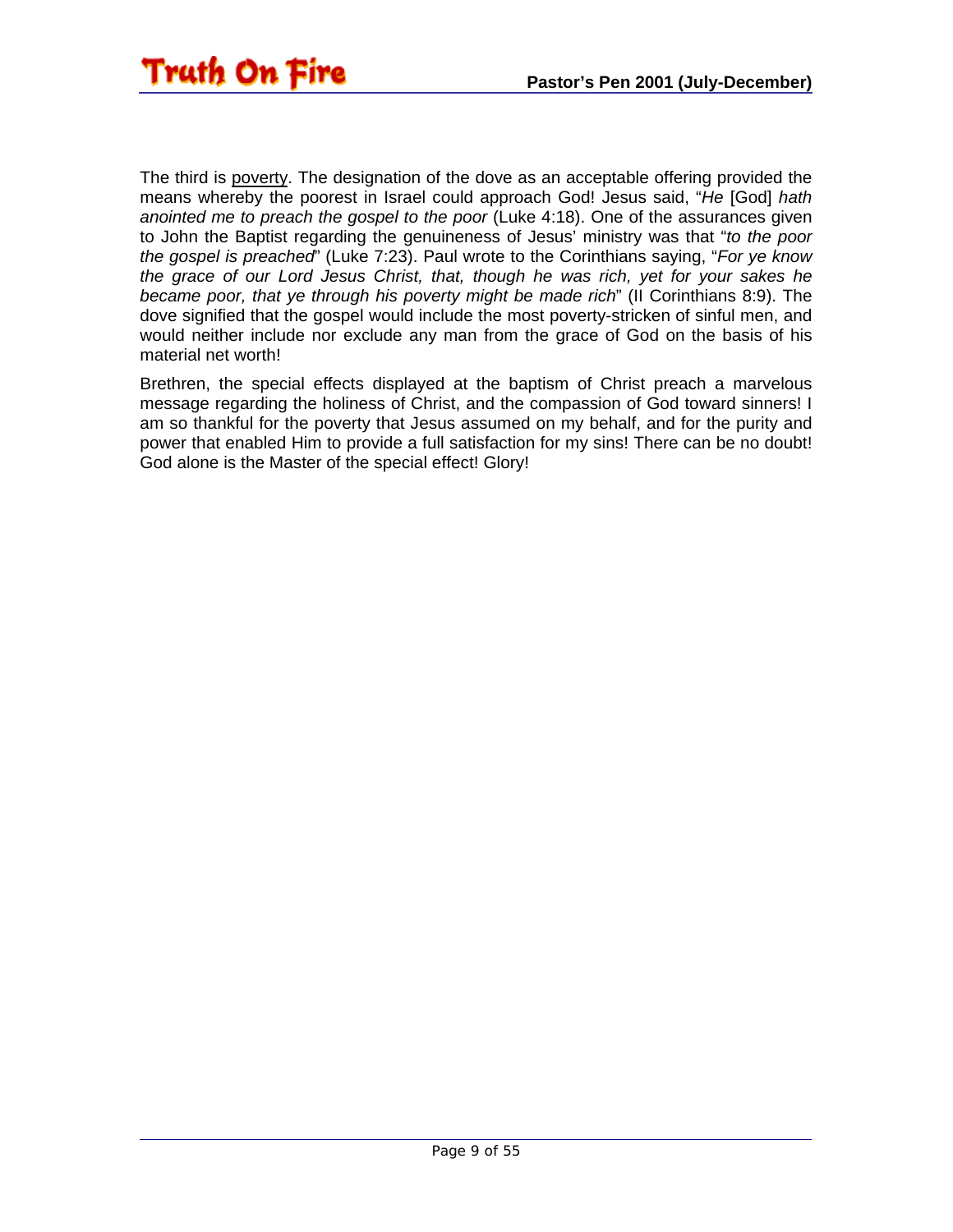#### Graven Upon the Palm of God's Hand

<span id="page-9-0"></span>One of the marks of Christian maturity is the ability to distinguish between what is true in the spiritual realm as opposed to what might be perceived as true based upon circumstances. Seasoned saints have learned to anchor themselves upon the sure promises of God when the raging seas of life seem to serve up wave after wave of contrary indicators.

At no time is this resolute attitude more needful than when the believer is enduring Godimposed affliction as a disciplinary measure. Our emotions may suggest that God has abandoned or forgotten us. The truth is that God is eternally committed to those with whom He has entered into a covenant relationship through the blood of His Son, the Lord Jesus Christ!

The Old Testament prophets often delivered blistering messages that were intertwined with comfort and hope. The prophet Isaiah was no exception. In a word of restoration, he proclaimed: "*Sing, O heavens; and be joyful, O earth; and break forth into singing, O mountains: for the LORD hath comforted his people, and will have mercy upon his afflicted. But Zion said, the LORD hath forsaken me, and my Lord hath forgotten me. Can a woman forget her sucking child, that she should not have compassion on the son of her womb? Yea, they may forget, yet will I not forget thee. Behold, I have graven thee upon the palms of my hands; thy walls are continually before me*" (Isaiah 49:13-16).

All of the typical ingredients are present. Mercy is promised to the afflicted who consider themselves to have been forsaken and forgotten by the Comforter. As a remedy for the false impression engendered by God's discipline, two figures are employed. The first is that of a nursing mother with birth pangs still fresh in her memory, and the subsequent compassion lavished upon her son by natural affection. The LORD instructs them that while it is conceivable that such natural affection might fail, it is inconceivable that His supernatural affection could ever fail, or that He would ever forget His own! Are you encouraged? There's more!

The second is that of the engraver. The LORD said that His people were *graven upon the palms of His hands*! Graven is from a Hebrew root meaning *to hack* (i.e., engrave), and captures the idea of blows being delivered by a hammer to the chiseling tool that engraves the stone. In primitive times, the word became synonymous with the *enactment* of laws that were engraved in stone or metal. Thus the LORD represents Himself as an engraver who has enacted an everlasting and binding covenant with His people! While He opted to engrave the law in tablets of stone, He chose to engrave upon the palms of His own hands the lawbreakers who were the objects of His affection!

I cannot fathom the depth of such grace! Can there be any doubt that the reference here is prophetic? Can you visualize the Roman soldier delivering the blows to the nails that pierced our Lord's hands? Are not those nail-scars reminders of eternal redemption? Are they not the assurance that the redeemed of the Lord shall be saved to the uttermost? O what glory to consider the manner in which the Lord Jesus has made His people such an integral and eternal part of His own Person!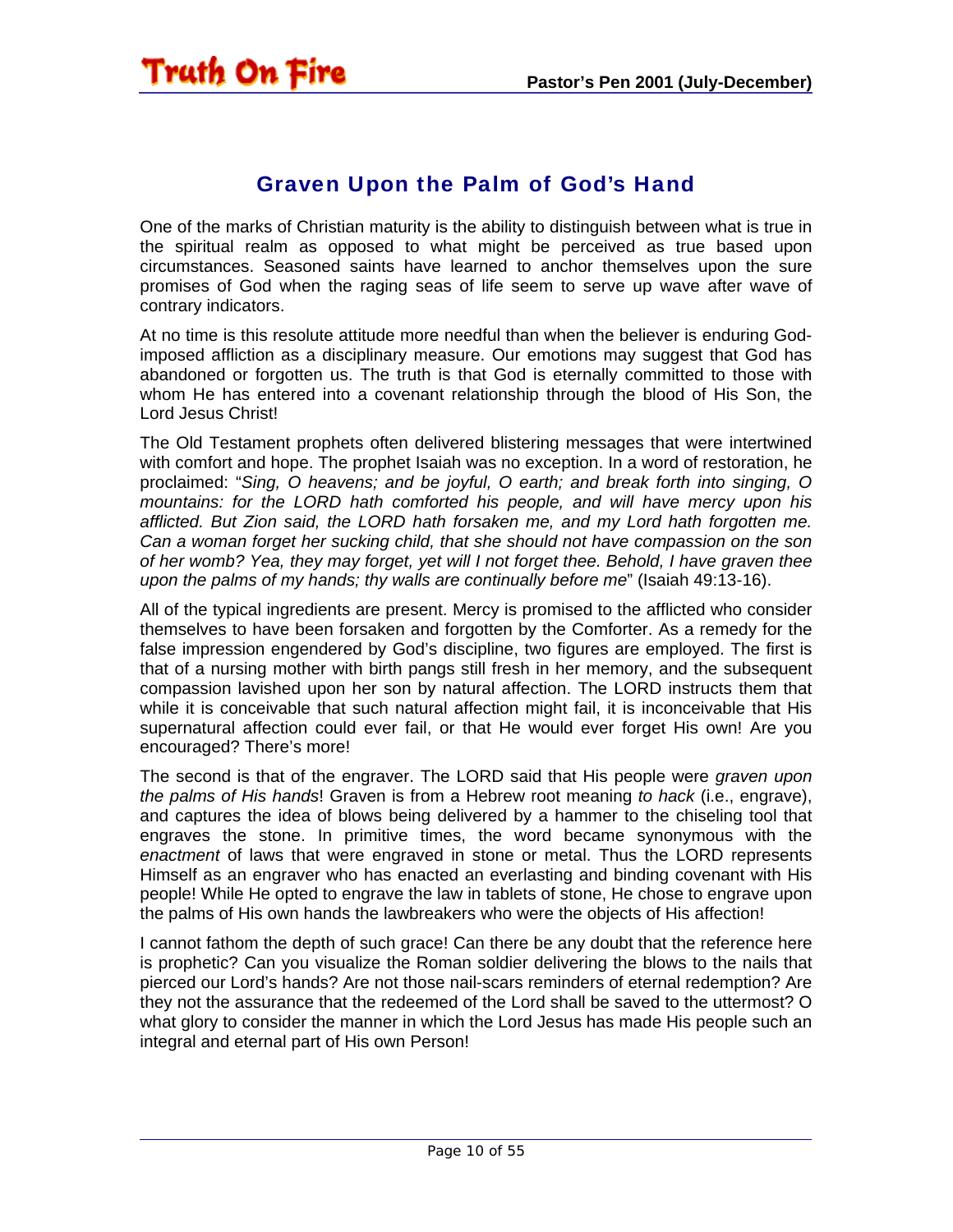It is of interest that the Scriptures have almost nothing good to say about the palms of men, portraying them in a rather dismal light. The palms of the Philistine god Dagon were cut off as a reminder of his powerlessness against the God of Israel (I Samuel 5:4). The dogs that devoured Jezebel refused to eat her palms as an indictment against the wickedness her hands had perpetrated (II Kings 9:35). At His pre-crucifixion trial, the servants of the high priest (Mark 14:65) and one of the officers (John 18:22) smote Jesus with the palms of their hands as an expression of their contempt for righteousness.

The single exception is found in *the law of the leper* (Leviticus 14:1-32). The priest was required to pour oil into *the palm of his own left hand* (v. 15, 26), dip therein the finger of his right hand, and sprinkle the leper seven times before the Lord for his cleansing. The oil remaining in the left palm was put upon the head of the leper to make atonement for him. Thus the leper was able to obtain from the hand of the priest a cleansing that he was unable to get with his own hand (v. 32). In like manner, the Lord Jesus is our Great High Priest. He alone is able to provide cleansing from the defilements of sin!

Brethren, there is no basis or need to question the compassion of God in times of affliction. The Lord has engraved us in His very own palms, and no set of circumstances can alter that spiritual reality! May the Lord grant us the grace to live and walk before Him in that certainty! Amen!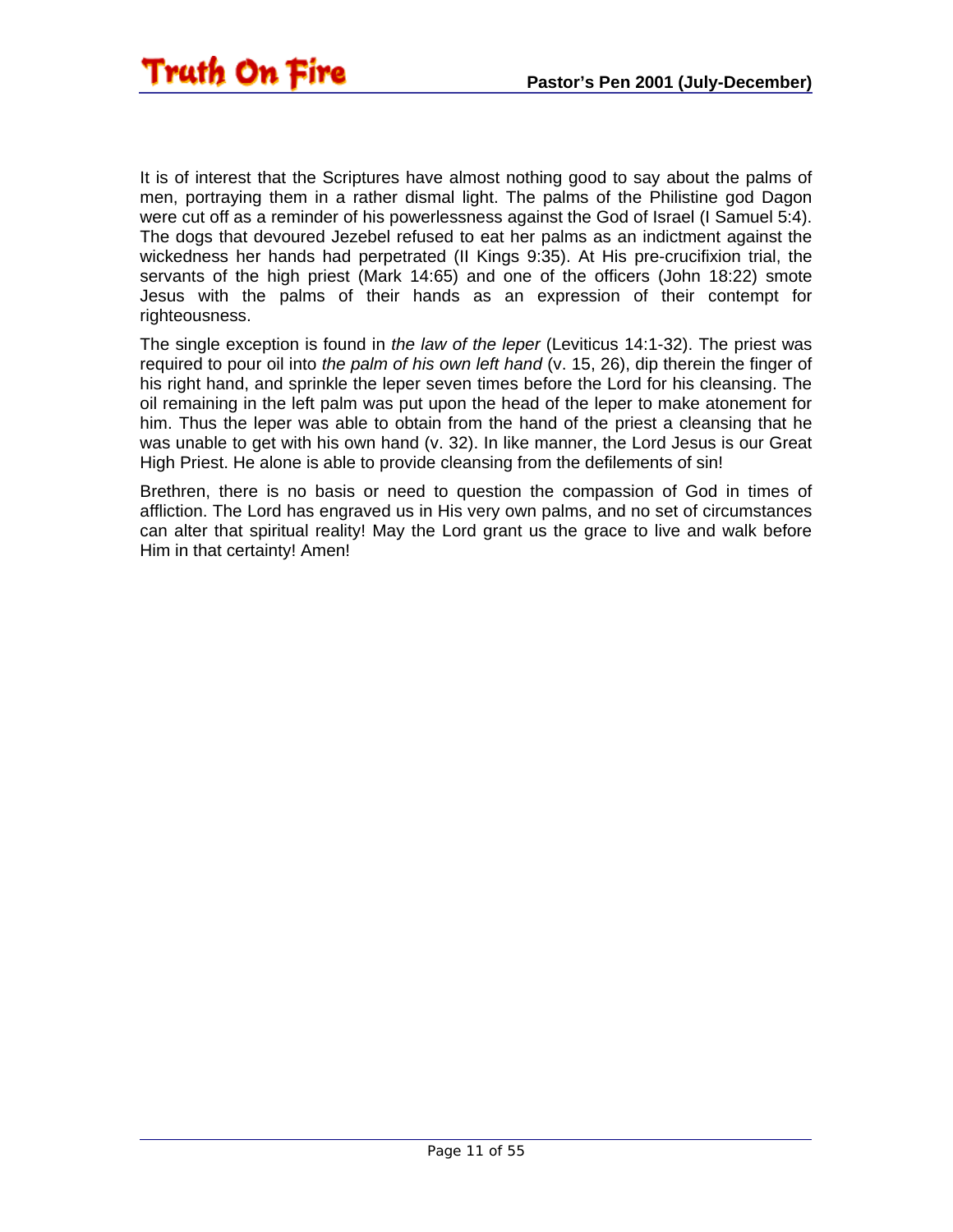#### Purged with Hyssop

<span id="page-11-0"></span>**Truth On Fire** 

A Penitential Psalm is one that depicts the child of God as agonizing over the aftermath of personal sin, and seeking a restoration to fellowship with God through the pangs of repentance. The fifty-first Psalm is the fourth of seven Penitential Psalms (the others being Psalms 6, 32, 38, 102, 130, and 143). According to the editorial notes, the occasion behind Psalm 51 was *when Nathan the prophet came unto him, after he had gone in to Bathsheba*. The inspired record of this event is found in II Samuel 12.

An analysis of Psalm 51 reveals that David approached the throne of grace with nineteen specific petitions, all of which appear to be extensions of the first: "*Have mercy upon me, O God*" (51:1). The capacity of God to handle them *according to the multitude of his tender mercies* appears to be all the incentive David needed to offer them in abundance! What a comfort to know that no amount of self-inflicted misery can exhaust the multitude of tender mercies afforded to us by grace! One aspect of tender mercy of which David was conscious is the ability of God to cleanse the supplicant from sin. Such awareness prompts him to ask: "*Purge me with hyssop, and I shall be clean*" (51:7).

The reference to *hyssop* as instrumental in his cleansing is full of significance. Hyssop was a bushy shrub common to both Egypt and Palestine, and often grew in the crevices of walls (I Kings 4:33). The first mention of hyssop is found in Exodus 12:22, where Moses instructed the elders of Israel to "*take a bunch of hyssop, and dip it in the blood that is in the bason, and strike the lintel and the two side posts with the blood that is in the bason*." This was the inaugural Passover in which the Lord, Who would pass through to smite firstborn males among the Egyptians, would see the blood and pass over the door, preventing the destroyer from entering their houses to smite them (12:23).

Additionally, the Lord included hyssop in the ceremonial law regarding the cleansing of lepers (Leviticus 14:4, 5, 49, 51, 52). In both situations, the hyssop was instrumental in the application of blood that would provide a deliverance from the death sentence. In requesting hyssop as an instrument in his cleansing, David knows full well that his personal sin against God is deserving of physical death. He likens his subsequent spiritual condition to a terminal disease every bit as lethal as leprosy, and pleads for tender mercy as the one and only cure! One of the critical needs of the hour is a similar rediscovery of the seriousness of sin among the people of God!

David employs a most interesting word in his "*purge me*" request. *Purge* is from a Hebrew root meaning *to miss*. In certain contexts, it can mean *to cleanse* or *to expiate* (make atonement). It appears to have that meaning here, but this is the only place in the OT where it is translated *purge*. In most instances, it is translated *sin*, signifying *a missing of the mark*.

In the exchange that took place between David and Nathan, David said unto him, "*I have sinned against the Lord*." Nathan responded, "*The Lord hath also put away thy sin; thou shalt not die*" (II Samuel 12:13). I believe it is entirely possible and perhaps probable that David broke down before Nathan, and uttered the words of Psalm 51 somewhere between "*David said unto Nathan*" and "*Nathan said unto David*."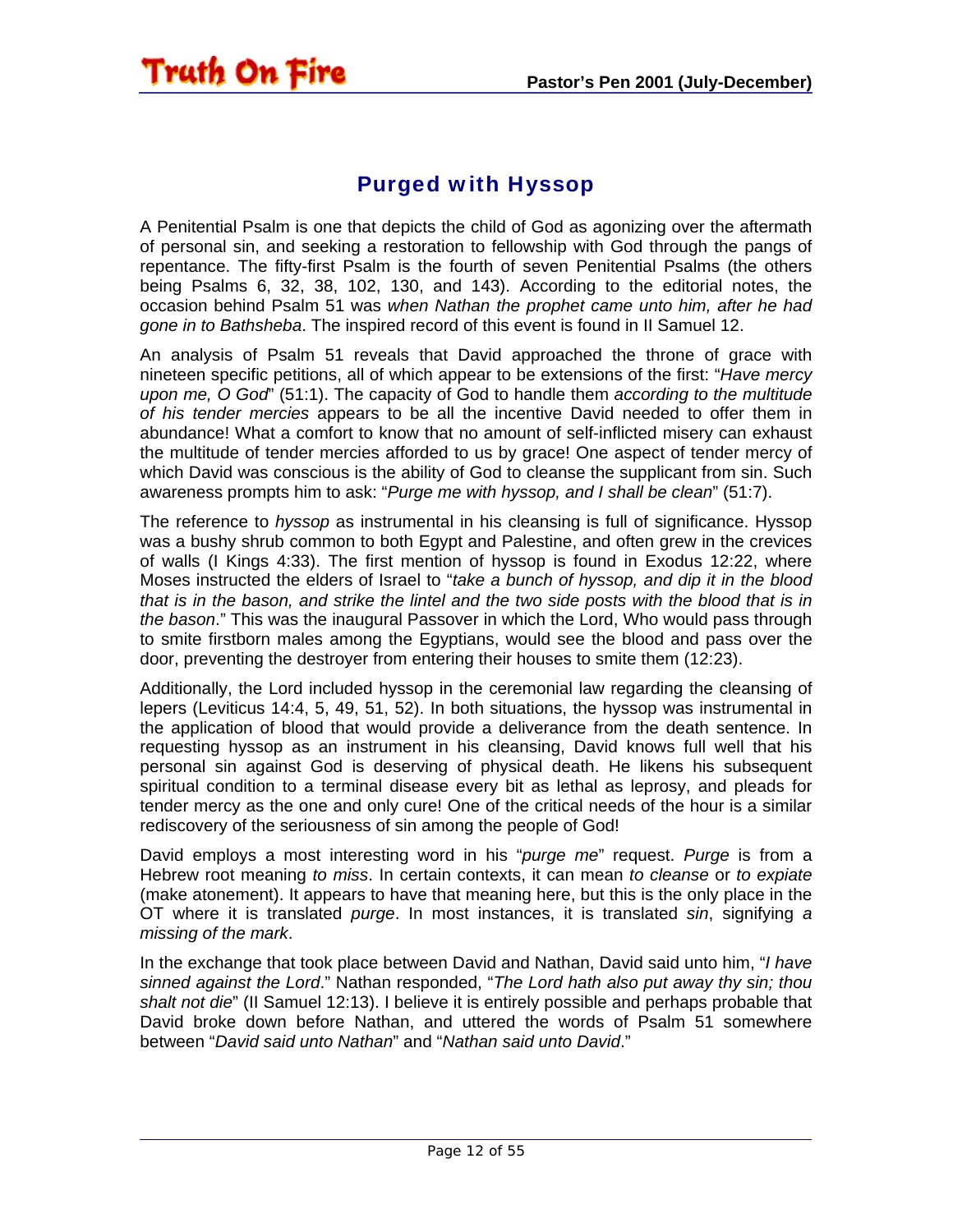

David had a firm grasp upon the underlying realities of the sacrificial system and its ceremonial law. He understood that the final and effectual atonement for sin would involve the Innocent One incurring the sentence of death on behalf of the guilty! In my mind, the words *purge me* meant *miss me by your merciful intervention*, and envisioned the Lord as poised to impose the death sentence, and strike him down.

The promise "*thou shalt not die*" was also God's merciful answer! It came, however, with a price! Nathan added, "*The child…shall surely die*" (12:14), and thus "*the Lord struck the child*" (12:15). It was impossible that his sin should be purged without a punitive measure, and so the innocent one was struck in his stead. The second child born to David and Bathsheba was Solomon, and "*the Lord loved him*" (12:24). So we see that the fierceness of His wrath had paved the way for the freeness of His love!

Brethren, the truth embodied in the prayer "*Purge me with hyssop*" challenges all of us to weigh our personal sin in the light of the Calvary's Cross. Isaac Watts (1674-1748) captured its essence with these familiar words: "*Was it for crimes that I have done He groaned upon the tree? Amazing pity, grace unknown, and love beyond degree! At the cross, at the cross where I first saw the light, And the burden of my heart rolled away, It was there by faith I received my sight, And now I am happy all the day!"*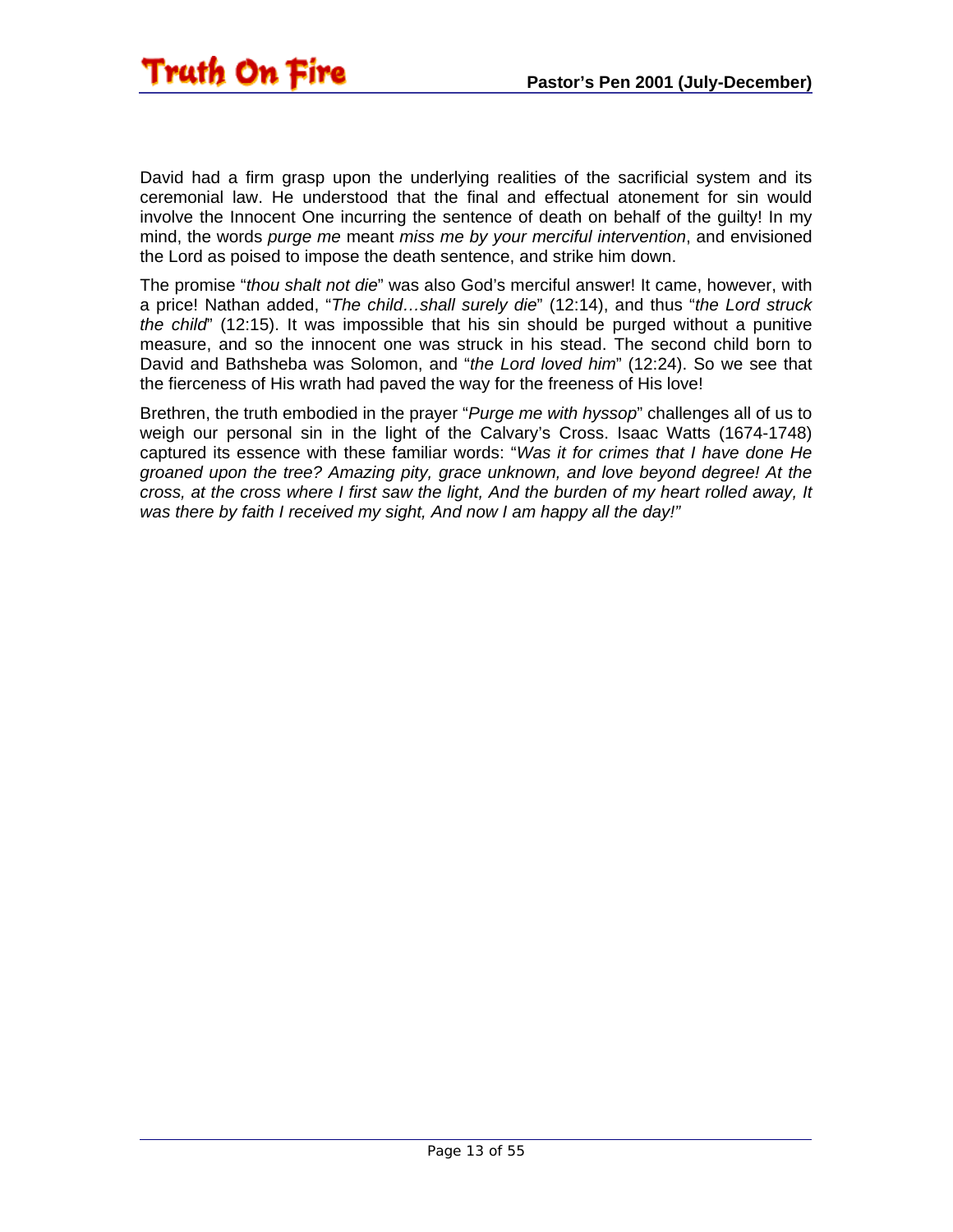#### Puritan Truth Nuggets

<span id="page-13-0"></span>Truth On Fire

One of the greatest repositories of Christian literature was vouchsafed to the church during the sixteenth and seventeenth centuries by a group of men known as the Puritans. Their collective writings constitute a vast reservoir of theological genius and devotional fervor. As surgeons of the human soul, they shared a consuming passion to communicate the truth of God to mankind.

Like the apostles before them, they gave themselves to the Word of God and prayer. It is said that Samuel Rutherford rose habitually at three in the morning to ensure he had sufficient time in prayer and study of the Scriptures. John Bunyan, the author of The Pilgrim's Progress, is perhaps the most recognized name among them.

The Puritans were distinguished by a strict adherence to Calvinistic theology, a belief in the supreme authority of Scripture, the absolute necessity of preaching the Word as a means of grace, a passionate desire for church purity, a stringent standard of morality, and a commitment to civil liberty. The child of God who spends a little time reading and digesting the literary gems of Puritanism will come to realize that he or she has hit the mother lode.

What follows is a handful of Puritan truth nuggets. I trust they are a blessing to your life.

- "There is more evil in a drop of sin than in a sea of affliction" Thomas Watson
- "We often learn more of God under the rod that strikes us than under the staff that comforts us" - Stephen Charnock
- "He that will be angry, and not sin, must not be angry but for sin" John Trapp
- "The assured Christian is more motion than notion, more work than word, more life than lip, more hand than tongue" - Thomas Brooks
- "The Scriptures teach us the best way of living, the noblest way of suffering, and the most comfortable way of dying" - John Flavel
- "God's wounds cure; sin's kisses kill" William Gurnall
- "They lose nothing who gain Christ" Samuel Rutherford
- "You are to follow no man further than he follows Christ" John Collins
- "The weak Christian is willing to live and patient to die; but the strong is patient to live and willing to die" - John Boys
- "Many crowd to get into the church, but make no room for the sermon to get into them" - Thomas Adams
- "A good conscience and a good confidence go together" Thomas brooks
- "The devil loves to fish in troubled waters" John Trapp
- "Can Christ be in thy heart, and thou not know it? Can one king be dethroned and another crowned in thy soul, and thou hear no scuffle?" - William Gurnall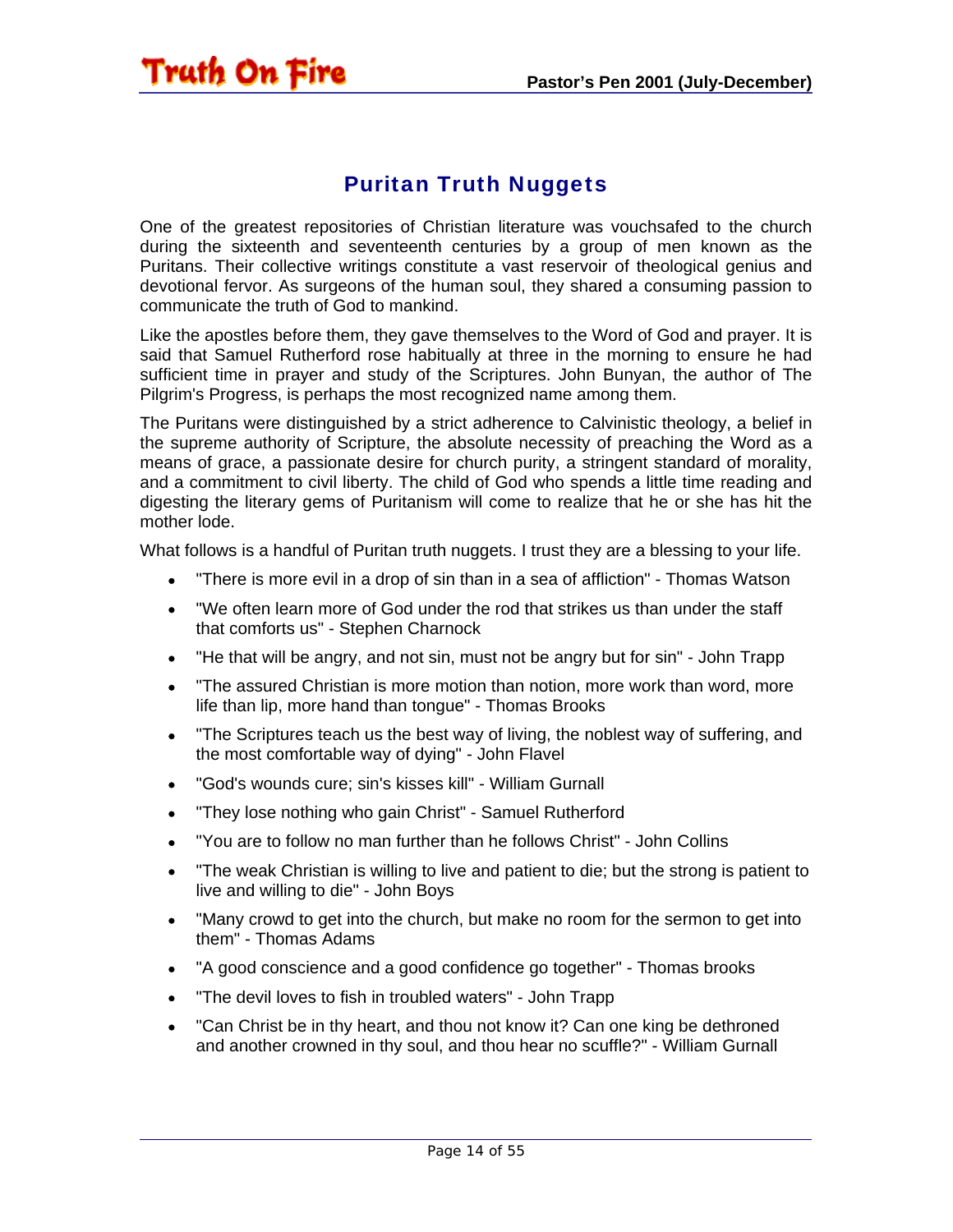• "Covetousness is dry drunkenness" - Thomas Watson

Truth On Fire

- "In our first paradise in Eden there was a way to go out but no way to go in again. But as for the heavenly paradise, there is a way to go in, but no way to go out" - Richard Baxter
- "Though Christians be not kept altogether from falling, yet they are kept from falling altogether" - William Secker
- "Eternity to the godly is a day that has no sunset; eternity to the wicked is a night that has no sunrise" - Thomas Watson
- "Unity without verity is no better than conspiracy" John Trapp
- "The Christian soldier must avoid two evils--he must not faint or yield in the time of fight, and after a victory he must not wax insolent and secure. When he has overcome, he is so to behave himself as though he were presently again to be assaulted. For Satan's temptations, like the waves of the sea, do follow one in the neck of the other" - George Downame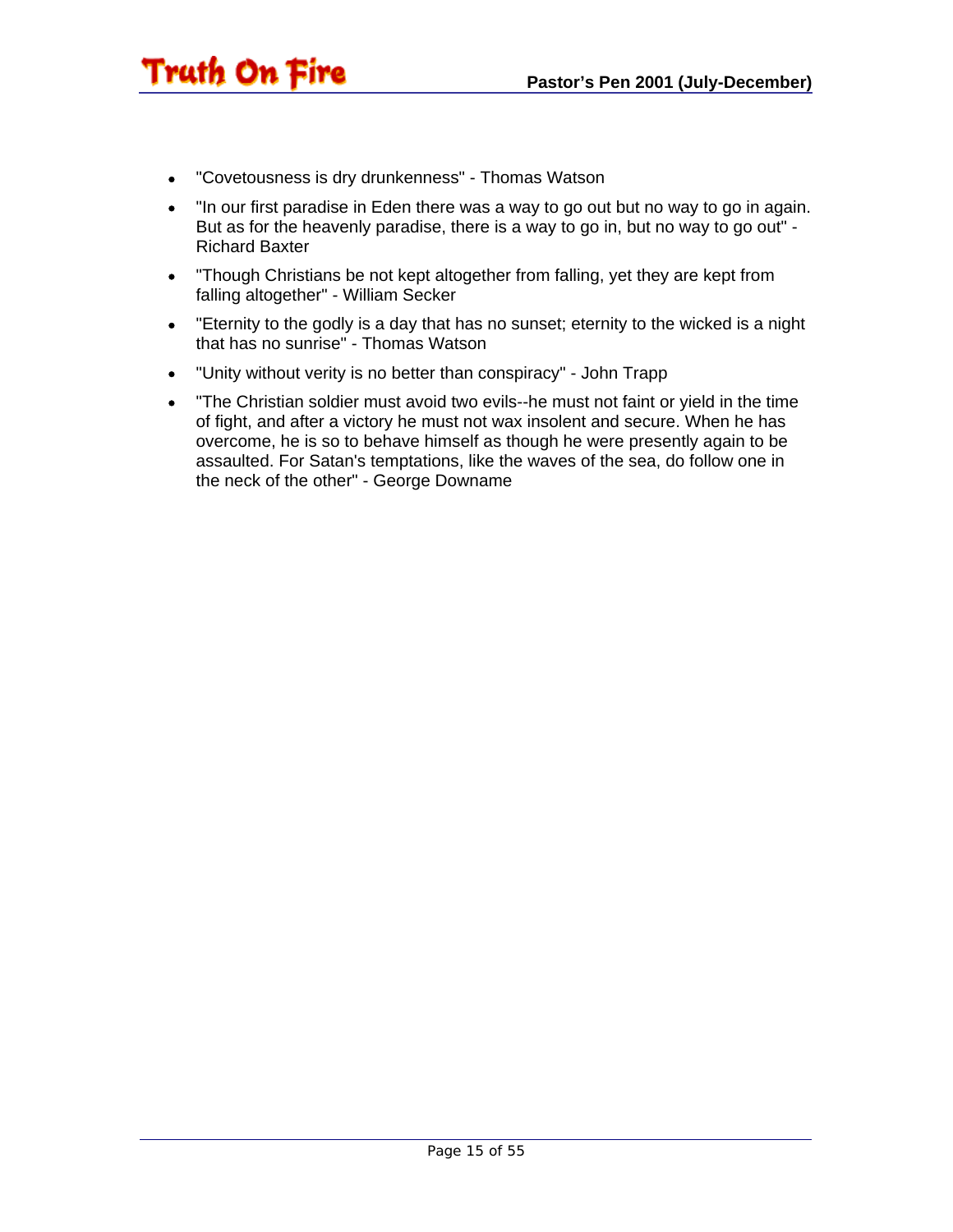#### Will God Turn and Repent?

<span id="page-15-0"></span>**Truth On Fire** 

Do you find it difficult to maintain a spirit of optimism regarding the spiritual future of America? Card-carrying members of the spiritual doom-and-gloom society have been predicting the demise and destruction of America for decades. Admittedly, our nation appears to have a terminal case of sinful rebellion against God that will culminate in our collapse by His sovereign hand! There are, however, two men in Scripture whose unique relationship gives me cause for hope—the prophet Jonah and the king of Nineveh.

These two men shared a common trait—a proper response to the Word of God! The excursion of Jonah *from the presence of the Lord* is Biblical and ecclesiastical legend (Jonah 1:1-3). When the word of the Lord came unto Jonah the first time, he arose and fled unto Tarshish. After the fish vomited him out upon the dry land (2:10), the word of the Lord came unto Jonah the second time, saying, "*Arise, go unto Nineveh, that great city, and preach unto it the preaching that I bid thee.*" So Jonah arose, and went unto Nineveh, according to the word of the Lord (3:1-3).

What was the preaching that the Lord had bidden Jonah to preach? It is captured for us in eight words—"*Yet forty days, and Nineveh shall be overthrown*" (3:4). Where is the exegetical and expository genius? Where is the profound insight? What was the message outline? None of these were factors in the preaching! In paraphrased language that any sixth grader could understand, Jonah said, "In about six weeks from now, God is going to turn this city upside down like a pancake on a hot griddle!" The message was simply the unvarnished truth of God delivered by an obedient preacher! Does this take place in the church you attend? What percentage of pulpits across our nation could be so characterized?

The prophet's obedience resulted in the people of Nineveh believing God. Faith was exercised by *the greatest of them even to the least of them* (3:5). In other words, faith infiltrated every societal class and age group. What became a citywide phenomenon, however, had its beginning in the heart of the king, who heard the word that was preached, and responded appropriately. He *arose from his throne, and laid his robe from him, and covered him with sackcloth, and sat in ashes* (3:6). His humility touched the lives of his nobles, and together they issued a decree for prayer and fasting.

In the proclamation, the citizens were exhorted to *cry mightily unto God* (3:8). The adverb *mightily* means *with a strength that prevails*. The same Hebrew word is used on two occasions to describe the effect of the Spirit of God as He came *mightily* upon Samson (Judges 14:6; 15:14). In the first instance, he killed a young lion with his bare hands. In the second, he broke the cords that bound him, and slaughtered one thousand Philistines with the jawbone of an ass. In other words, he prevailed with the strength of God! Thus the king of Nineveh was advocating more than the mere exercise of prayer! He was calling for an effectual cry unto God, a mustering of inner strength that would prevail with God, and turn away His fierce anger!

The final appeal was expressed in the words, "*Who can tell if God will turn and repent…that we perish not?*" (3:9). Can you feel the sense of urgency and desperation in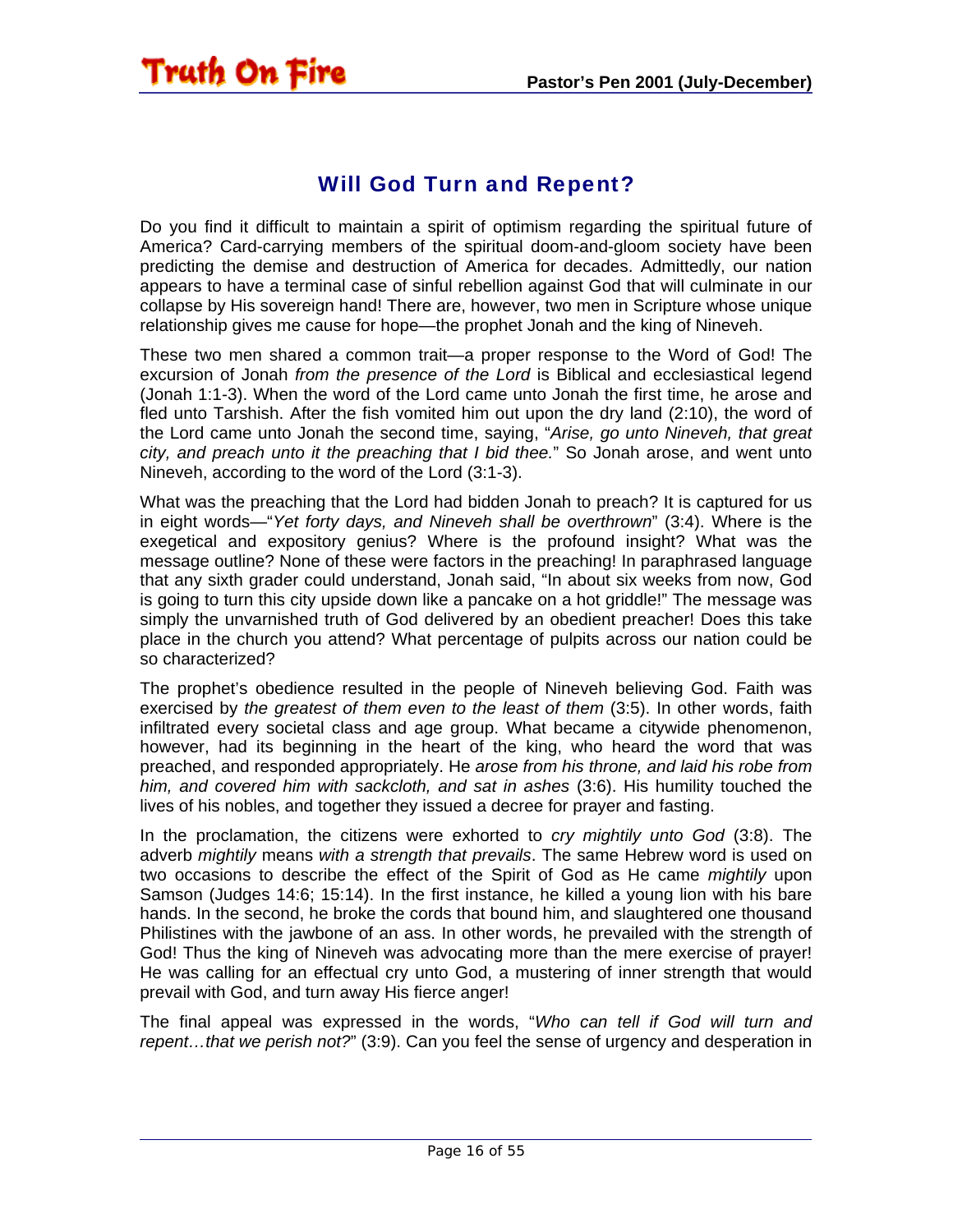

this king? What we have before us is perhaps the most powerful political figure in the world faced with catastrophic consequences for both himself and his people if they should fail to prevail with God! In contrast, the church in America appears to lack such spiritual sobriety, being oblivious to the judgment that awaits us if she fails to prevail with God in prayer! Moreover, it is expected that parents will cry mightily unto God for wayward sons and daughters, and pastors for lukewarm and stagnant churches.

Brethren, as long as the spiritual revolution that swept Nineveh remains part of the inspired Biblical record, we must nurture the conviction that God prefers the exercise of pity toward sinful men more so than the extraction of a penalty from them! That conviction holds open the possibility that a nucleus of obedient preachers and political leaders, upon whom the Word of God has had its proper impact, could wield an influence sufficient to precipitate a national repentance, and mercy from God!

The late Leonard Ravenhill remarked, "America may well be certain to reap the judgment of God, but better to have revival followed by judgment than to have judgment without a revival preparation." He was absolutely correct! Therefore we must cry mightily unto God for a manifestation of His mercy! Who can tell if God will turn and repent, that America perish not?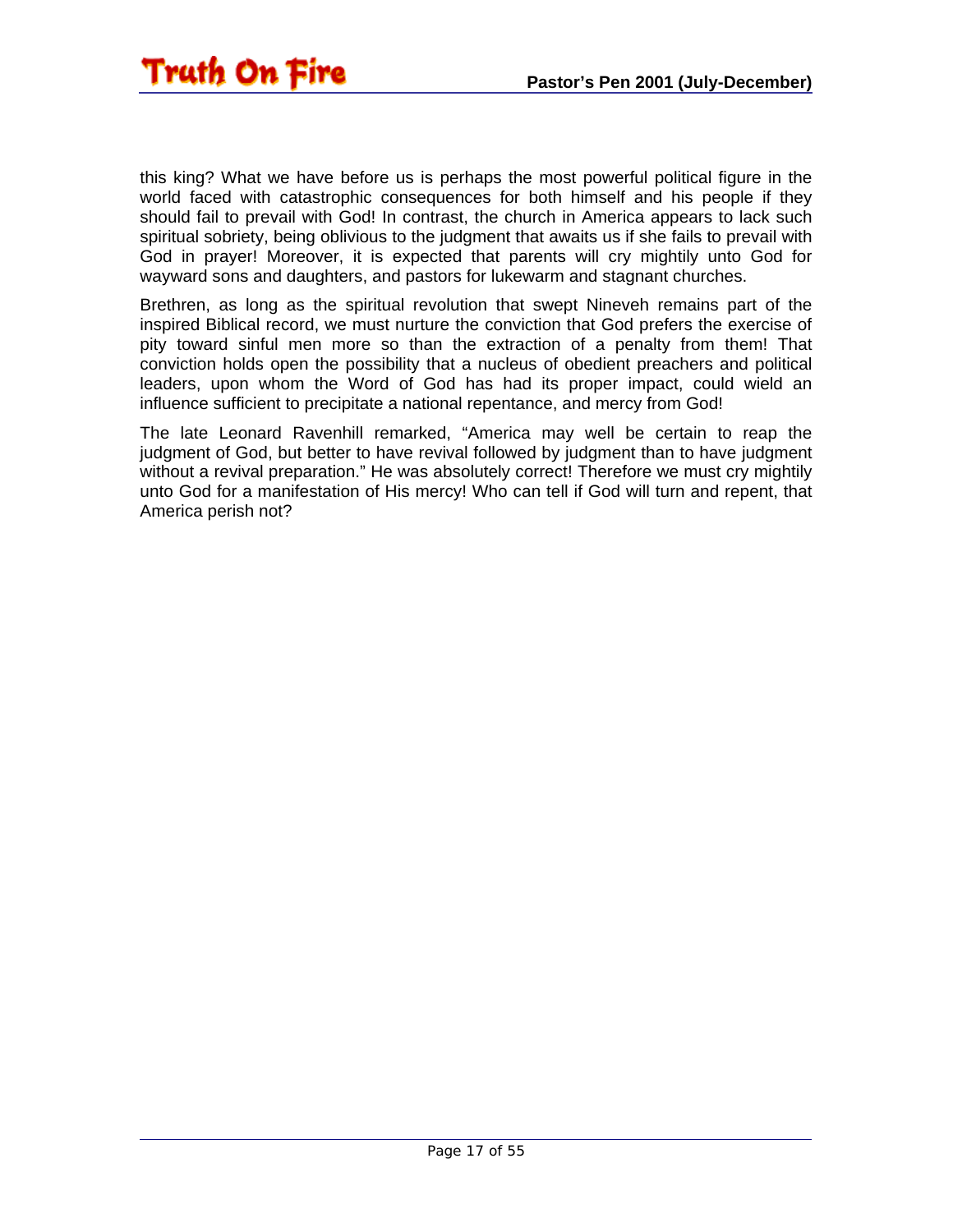<span id="page-17-0"></span>

#### Builder Beware

Have you considered that every member of the human race is a builder? Every descendant of Adam, without regard for race, riches, or reputation, is in the construction business! All of us, either consciously or unconsciously, are constructing a life, the character of which will determine both our temporal durability and our eternal destiny. The Lord Jesus validated this truth in the parable of Luke 6:46-49. He told of two men who built houses, and drew a vivid contrast between the manner in which they built and the materials used in the construction process. The message of Jesus was clear builder beware!

Jesus began the parable with a rhetorical question. He asked: "*And why call ye me Lord, Lord, and do not the things which I say?*" (6:46). The built-in answer is, "There is no reason under the sun to do so!" Jesus taught that a germ of hypocrisy resides in all whose profession is inconsistent with performance. It is one thing to acknowledge Jesus, but quite another to obey him. The fact that Jesus was and is God in the flesh means that hearing Him without doing that which is heard is a clear violation of the third commandment, which says, "*Thou shalt not take the name of the Lord thy God in vain*" (Exodus 20:7). There is no more empty exercise than taking the name of the Lord Jesus upon our lips while trampling his will beneath our feet!

The two men that were the objects of the parable had several things in common. Both men came to Jesus to hear Him. Both men selected building sites close to a stream, which indicates a strategic desire to establish an advantageous position in life and reap the benefits. Both men set out to build, and finished their respective buildings. Both buildings were subjected to the same vehement beatings of the swelling stream in times of inclement weather and flooding. In other words, there was no immunity for either of these builders from the storms of life. But that is where the similarities end! The critical difference, as articulated by the Lord Jesus, was that the one builder heard and did the things heard, and the other builder heard and did not the things that the Lord said. This critical difference made all the difference!

Jesus taught that the successful builder *digged deep* (6:48), indicating a spirit of resoluteness. In other words, he determined that, as long as he was shoveling moveable earth, he would continue to dig until he hit immoveable rock! That rock, my friend, is the Lord Jesus Christ! Every foundation built upon His glorious person and eternal truth will last for eternity! It is the Rock-deep builder who sings, "My hope is built on nothing less than Jesus blood and righteousness. I dare not trust the sweetest frame, but wholly lean on Jesus name! On Christ the solid Rock I stand, all other ground is sinking sand!" Is that your testimony? Is your foundation Rock-deep?

Why is it that so many stop short of digging Rock-deep when laying the foundation of their lives? One reason is that they simply tire of digging! The fact is the depth of moveable earth differs with every life, and some individuals are required to excavate more rubble than others before the Rock is found. Others discover the Rock with a relatively small degree of digging. I believe this is one reason Jesus was so adamant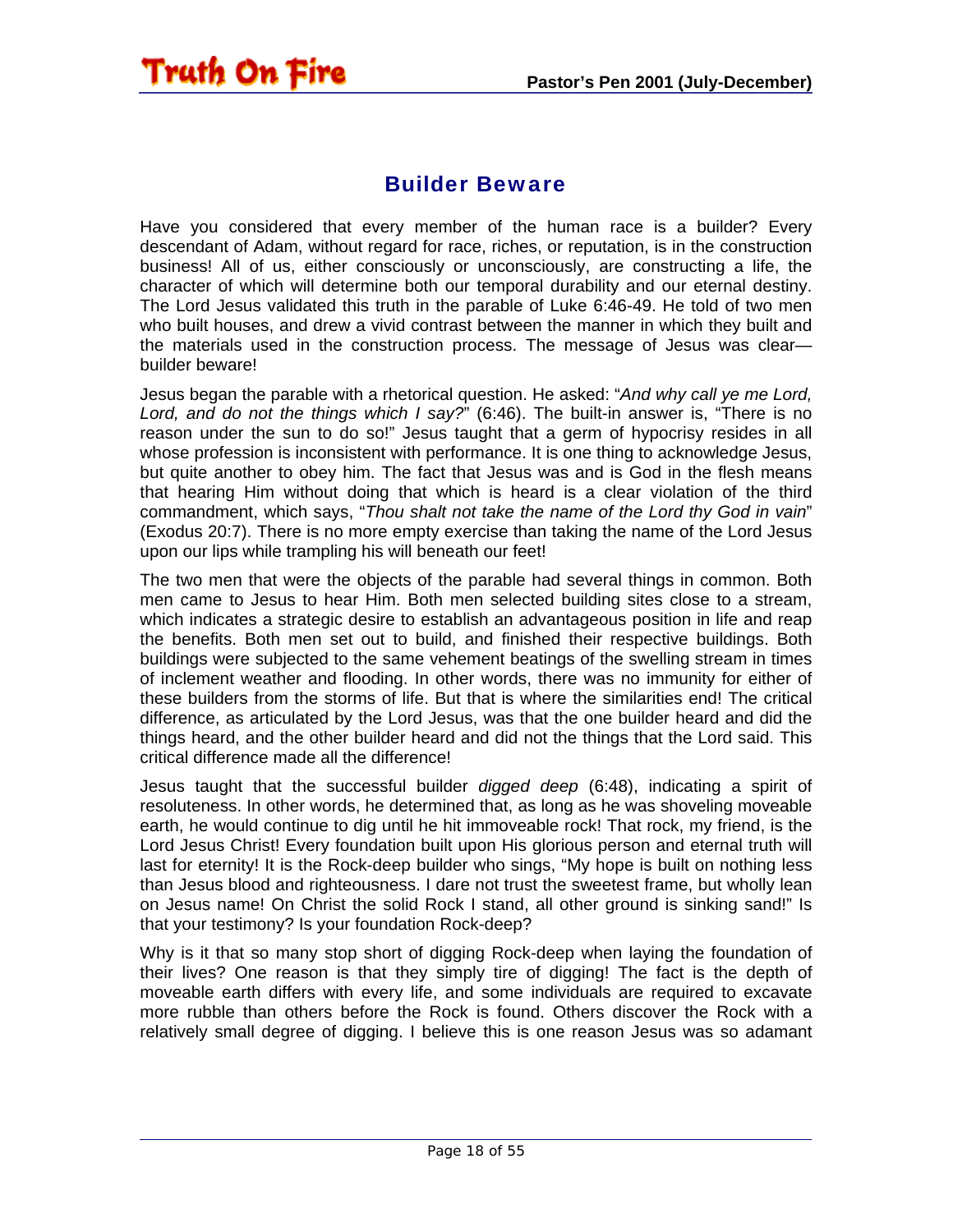about suffering the children to come unto Him. They have much less moveable earth to excavate before the exercise of faith.

A statistical analysis of the ages at which men and women profess faith in Christ tends to support the idea that the depth of moveable earth increases with age. Another reason is that, to many builders, the superstructure is of greater importance than the infrastructure. Appearance is preferred over endurance, looks over longevity, and fashion over foundation! The eternal consequence of such misjudgment is *great ruin* (6:49).

A third reason is the immoveable nature of the Rock itself. The Rock is the point at which self-effort ends and dependency begins. It is the place where the Rock has His way with you, and you cease to have your way with the earth. Many are willing to offer lip service, but resist total surrender to the will of Christ like they would a thief breaking into their home.

Brethren, the words of Jesus are as relevant now as the day they were spoken. "Builder Beware!" is an adage that still applies. While this world continues to offer men a variety of streams, a host of options, and lots of moveable earth, let us be sure our anchor holds, and grips the solid Rock! That Rock is Jesus! The Rock-deep builder is one who both calls Jesus Lord and does the things that He says!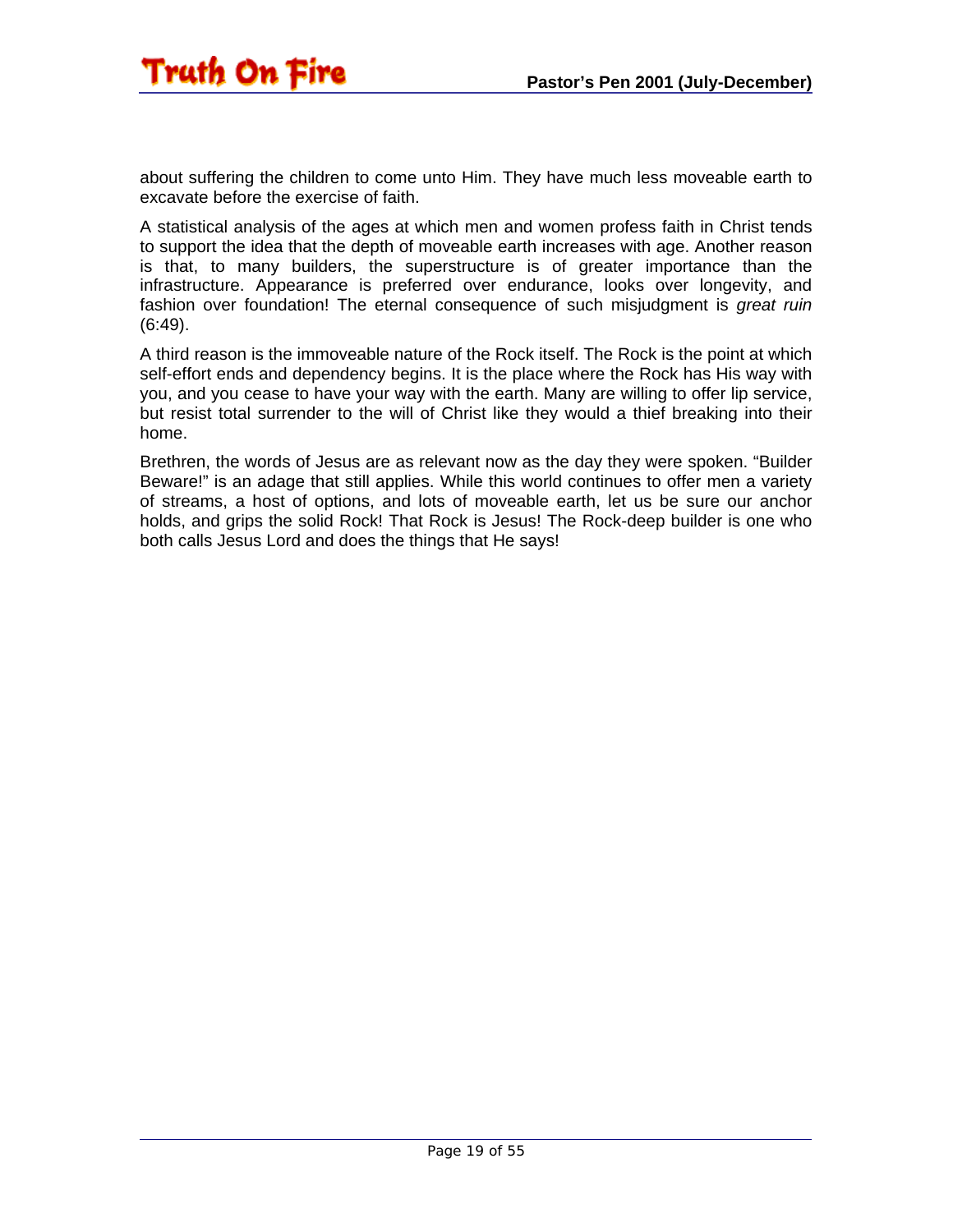#### "Wilt Thou not Revive Us Again?"

<span id="page-19-0"></span>If there is a Biblical passage that captures the heart cry for revival, Psalm 85:6 would be among the strongest candidates for that distinction. The Psalmist asks: "*Wilt thou not revive us again: that thy people may rejoice in thee?*" Some believe David wrote this Psalm before he became king of Israel while the Philistines were oppressing the nation. Charles Spurgeon described this Psalm as "the prayer of a patriot for his afflicted country, in which he pleads the Lord's former mercies, and by faith foresees brighter days." In like manner, the forces of ungodliness, as modern-day Philistines, are routing America on every side! There is no hope for deliverance outside the mercy of God!

The word *revive* comes from a Hebrew root meaning *to cause to live*. It signifies a restoration to fulness of life from a lethargic state. Its Biblical usage suggests that a need for reviving could manifest itself in contexts of both trouble and triumph. For example, consider the experience of Jacob as recorded in Genesis 45:25-28. His sons had returned from Egypt with news that Joseph was alive, and had become governor over all the land of Egypt (v.26). After hearing their words, Jacob's heart was troubled, and he *fainted* in unbelief. After seeing the wagons, however, which Joseph had sent to carry him, his *spirit revived* (v.27), and he declared, "*I will go and see him*!" (v.28). A sudden resurgence of hope and vitality had replaced discouragement with determination!

In Judges 15:18-20, we are told that Samson, after slaying a thousand Philistine men, was *sore athirst*. He *called on the Lord*, arguing that a *death by thirst* would be inconsistent with the *great deliverance* that had caused the thirst. In response, the Lord carved out a *hollow place that was in the jaw*, out of which *came water*. Samson drank, *his spirit came again, and he revived* (v.19). Thus we see that spiritual revival is as needful in the lives of those who have triumphed in warfare as it is for those who are disheartened and defeated. I wonder how many pastors are caught up in revival praying because their victorious churches are suffering from spiritual battle fatigue?

Our text enables us to draw several conclusions about genuine revival. First, it comes from God alone! Revival is sent down, not worked up. Second, revival has historical precedent! The word *again* tells us that the Psalmist is asking God to extend His own track record of mercy toward His people! Third, revival pertains to the people of God! The testimony of David affirms that sinners are converted *after* the saints are consecrated (Psalm 51:12-13). Fourth, revival is characterized by rejoicing! The phrase *in thee* tells us that revival is more a matter of focus than feeling! If the presence of joy is an indication that the Lord Jesus is once again the center of our attention, then the absence of joy indicates that our attention has been diverted elsewhere. In a very real sense, revival is the restoration of the proper focus in life!

The primary challenge of the pulpit is to proclaim the truth of God with such fervency and clarity that it radically changes the focus in the pew! Luke tells us that Paul and Barnabas visited the synagogue in Iconium, and "*so spake, that a great multitude both of the Jews and also of the Greeks believed*" (Acts 14:1). Apostolic '*so' preaching* was a God-anointed blend of precept and passion (i.e., Truth on Fire) that riveted the attention of many upon the Lord Jesus Christ.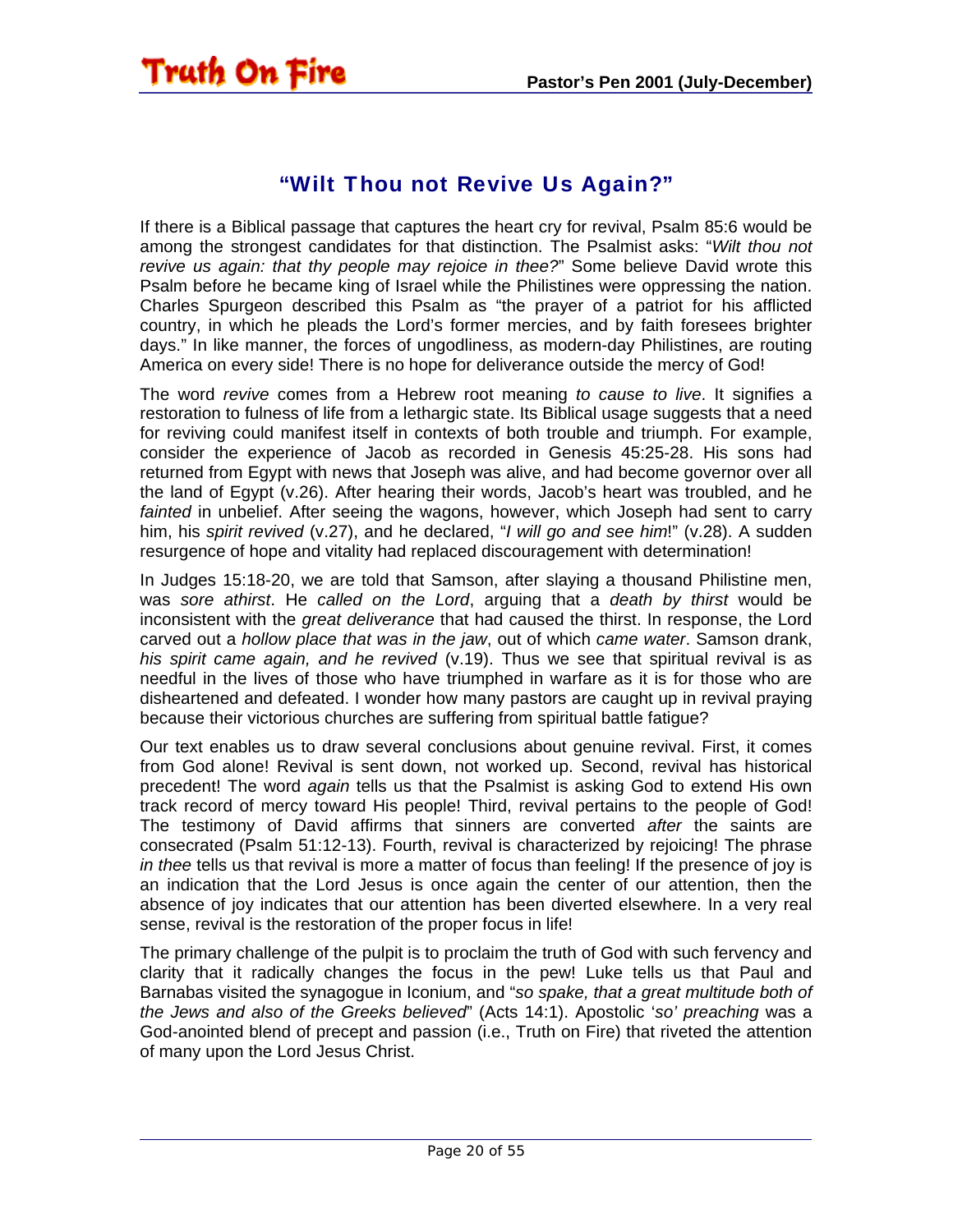

The response of the unbelieving Jews to *so preaching* was, "S*o long preacher!"* (14:2-6). These two diverse reactions teach us that while *so preaching* has the potential to focus a congregation it can just as easily force a resignation! In any case, God-ordained preachers know that the people will feel better only if they focus better! It is a sad reality that many pastor search committees look for a leader who can help church members (and the lost) feel better about themselves rather than looking for a *so-preaching* man of God who can rivet the focus of the church upon the *things which are above, where Christ sitteth on the right hand of God* (Colossians 3:1).

Brethren, America needs revival! More importantly, the Church needs revival! The former need is dependent upon the latter! The local church is the God-ordained instrument for evangelism and discipleship, and the place where the Lord Jesus desires to manifest His glory! The apostle Paul argued: "*He that spared not His own Son, but delivered him up for us all, how shall he not with him freely give us all things?*" (Romans 8:32). It is that same line of reasoning that prompted David to ask: "*Wilt thou not revive us again?*" It is past time for the Church to make the same argument at the throne of grace!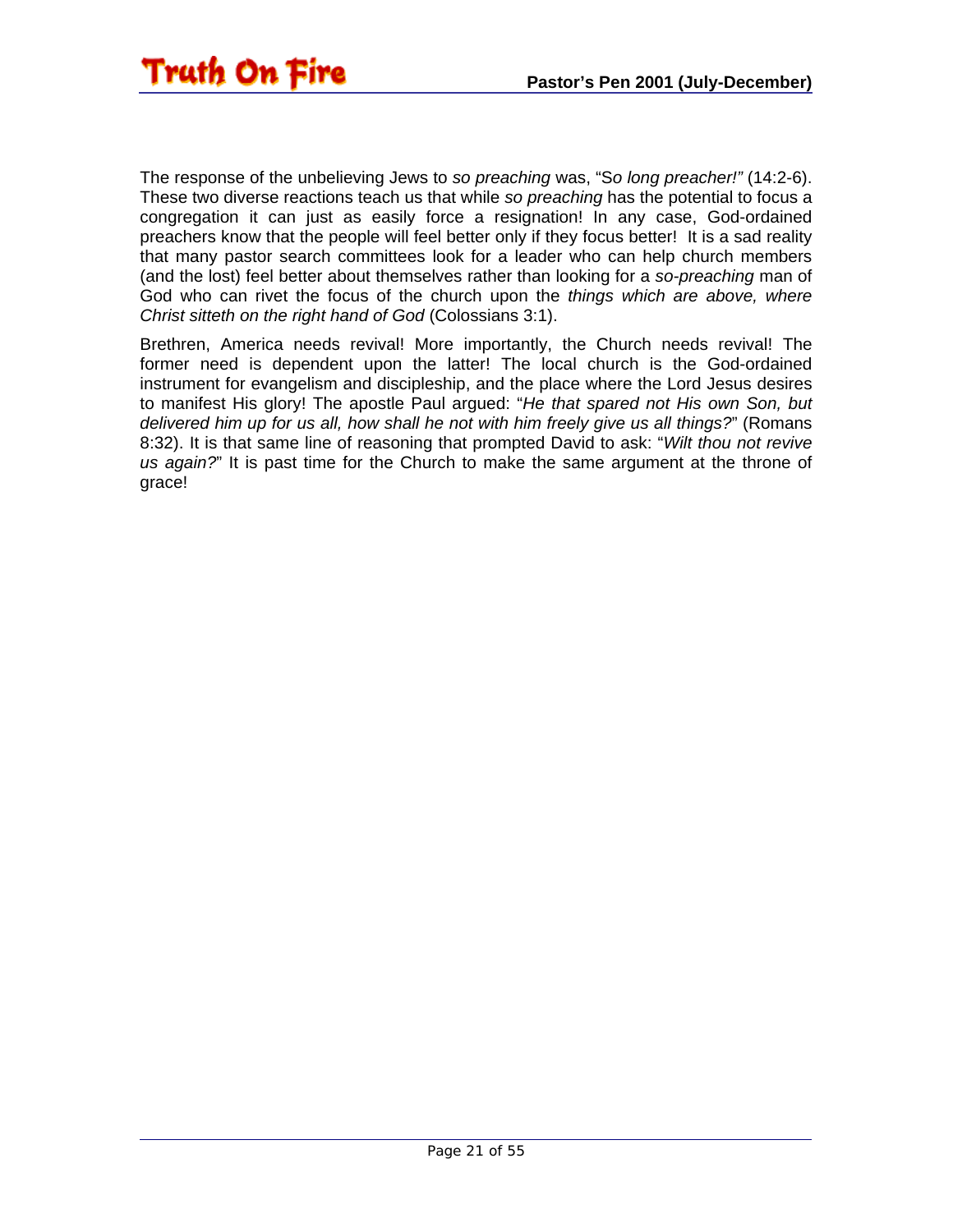

<span id="page-21-0"></span>**Truth On Fire** 

#### The Great Summation

The dictionary defines a summation as a concluding statement containing a summary of principal points, and having special application to a case before a court of law. The prophet Moses, while not a trial lawyer by trade, delivered one of the greatest summations in the history of mankind. His client was the God of Israel, and he was making the case for obedience. In terms of historical context, the Lord had sustained His people through forty years of wilderness wanderings, and was preparing them to enter and possess the Promised Land. The entire summation is recorded in Deuteronomy 28. The time taken to read and meditate upon its contents is time well invested!

The principal points of this summation can be discerned without a degree in rocket science, and take the form of conditional statements. The first is, "*If thou shalt hearken diligently unto the voice of the Lord thy God, to observe and to do all his commandments…all these blessings shall come on thee, and overtake thee*" (28:1-2). The second is, "*If thou shalt not hearken unto the voice of the Lord thy God, to observe and to do all his commandments…all these curses shall come upon thee, and overtake thee*" (28:15).

I understand that believers in Jesus Christ living in the present age are not under the law, but under grace! This truth, however, does not diminish the gravity of obedience, nor discount the calamity of sin and its consequences! Each of us, in a sense, is a jury of one. We are required to evaluate these powerful closing arguments, and render a personal verdict regarding whether we will obey the truth and be overtaken by blessings, or disobey the Word and be overtaken by curses! One or the other overtakes all of us! What is overtaking you these days?

In addition to the principal points, profound observations abound. I offer two. First, the summation consists of sixty-eight verses. Fourteen consist of encouraging words, and fifty-four contain words of warning. The ratio is better than three-to-one in favor of warnings! In His earthly ministry, the preaching and teaching of the Lord Jesus were similarly biased, especially in terms of heaven and hell! The typical church congregation today rejects such bias, preferring to be encouraged rather than warned. I agree that saints who suffer hardships need to be encouraged. In many cases, however, difficult times are the consequence of disobedience, for which the saint should have received prior warning! Preventive measures are always more effective and less costly than corrective measures!

Secondly, the Lord provides an alarming description of the distresses that disobedience can bring into the life of a family. In 28:53-57, reference is made to both men and women who were once *tender and delicate* in spirit before the trek into disobedience began. The Lord warned His people that disobedience had the power to transform sensitive and caring husbands and fathers (as well as wives and mothers) into self-serving individuals who are malicious, calloused, and abusive. If the child of God can remember a time when he or she was more tender and delicate of heart than they are today, that awareness is evidence that sin has had a subtle and debilitating effect upon the soul! The tenderness and delicateness of heart that seems to be such a rare commodity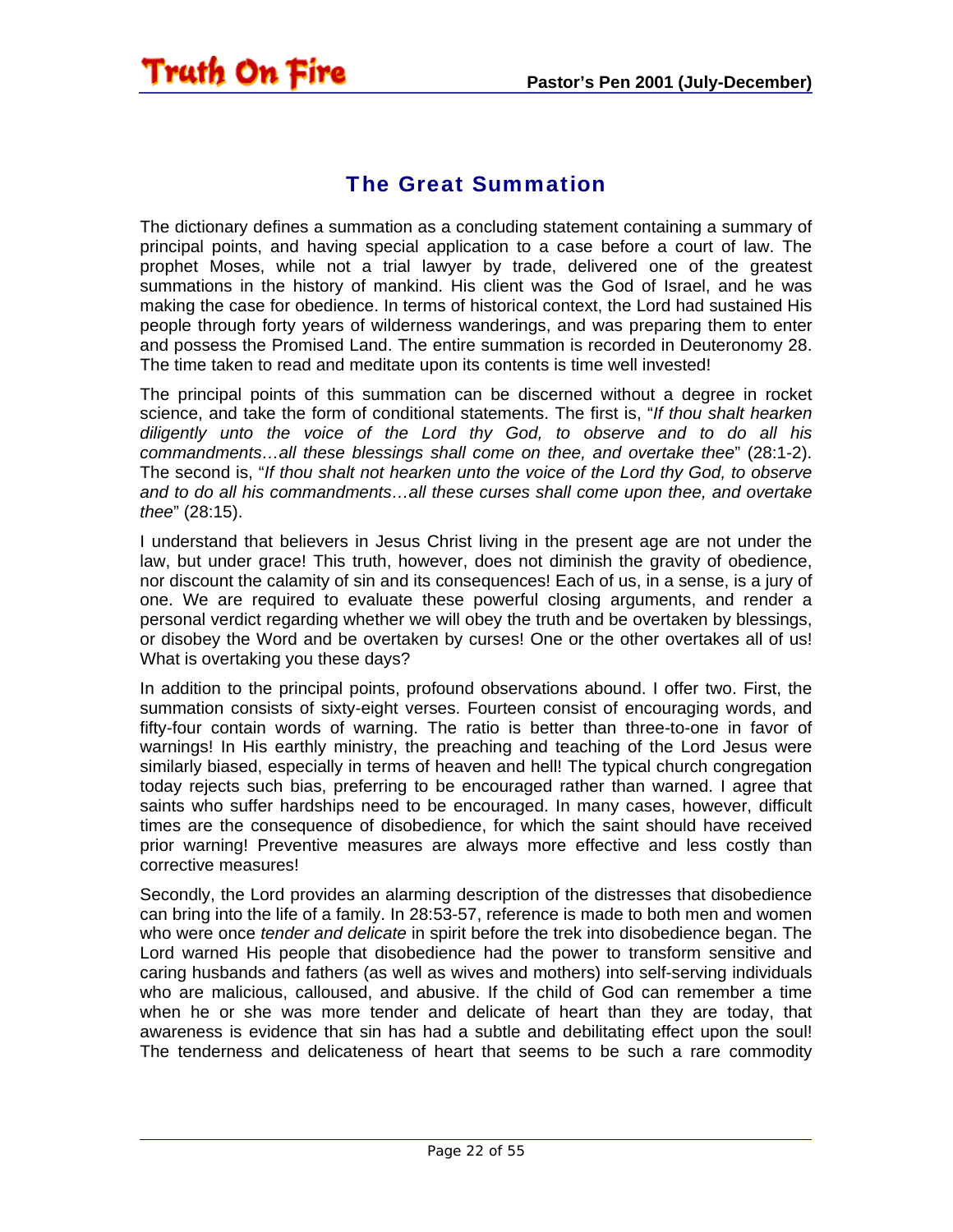

within the homes and churches of America can only be restored through repentance, cleansing, and renewed obedience to the Word of truth.

Brethren, what shall our verdict be regarding this great summation? Shall we seek the blessings of obedience, or incur the curses of indifference? It is certain that one or the other will overtake us! Is your pastor one who strikes a healthy balance between warning the flock and encouraging them? If so, you are blessed indeed! Pray for him faithfully, that he will continue to fear God alone! And may the Lord grant to all of us a tenderness and delicateness of heart that is characteristic of those who obey Him!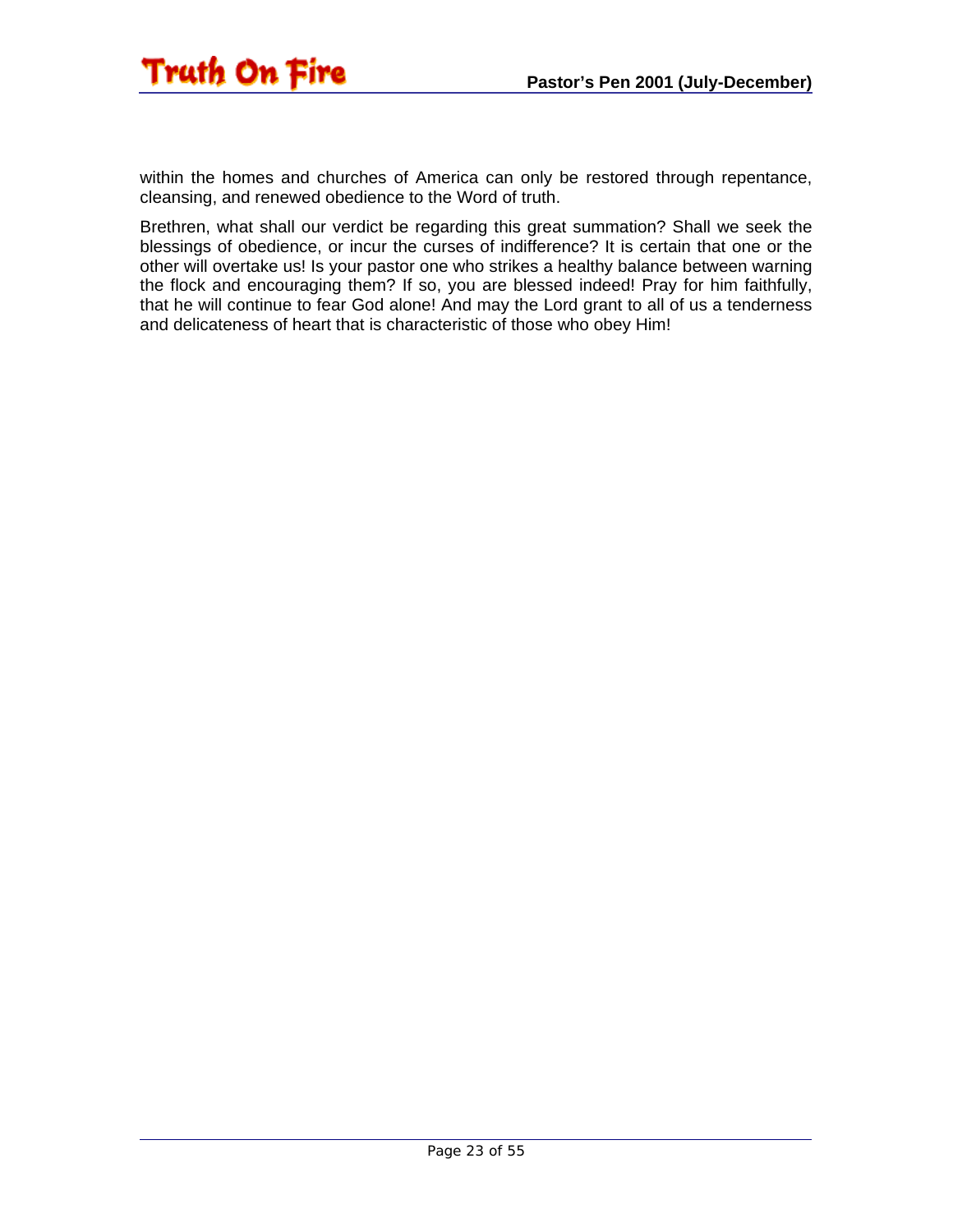# Will Unity Lead to Purity?

<span id="page-23-0"></span>Truth On Fire

The recent acts of terrorism perpetrated against America have become the source of unspeakable grief, righteous indignation and sober reflection. We watched in stunned bewilderment as networks replayed video footage of two hijacked commercial aircraft slamming into the North and South towers of the World Trade Center, and grimaced at the subsequent collapse of both edifices. The Pentagon has long been the citadel of military intelligence, and a symbol of national invulnerability. However, watching the flames and smoke erupting from this impregnable fortress imposed an eerie and unfamiliar sense of vulnerability upon us all. How should we respond to this horrific attack? What should be our mindset as we move on from here?

First, we must render thanks unto God for His mercy in the midst of the mayhem. Mercy? Yes, mercy! The North tower strike was relatively high, enabling thousands on the first eighty or so floors to evacuate safely before it collapsed. The eighteen minutes that elapsed between strikes provided a window of opportunity for thousands more in the South tower (especially in the upper floors) to extricate themselves from danger. If the first plane had hit lower, and the second had hit sooner, the death toll might have exceeded twenty thousand!

Secondly, we must understand that the proposed execution of vengeance upon terrorist groups is a God-ordained role of government! The Scripture instructs us that "*rulers are*  not a terror to good works, but to evil...for he beareth not the sword in vain: for he is the *minister of God, a revenger to execute wrath upon him that doeth evil*" (Romans 13:3-4). Therefore we should pray for our President and his advisors, that God Almighty might grant them supernatural skill to make war against the terrorists, and exterminate them!

Speaking of vengeance upon evildoers, the murderous atrocities committed against unborn children by abortionists each year to the tune of about one and a half million legalized homicides are every bit as wicked as the terrorist acts sponsored by Osama Bin Laden. America was outraged and appalled last Tuesday over the tragedy that left five thousand precious souls buried under tons of pulverized concrete. On that same day, roughly five thousand innocent babies were butchered, and their body parts discarded in garbage cans! Where is the President willing to make war against their killers?

Thirdly, we should be cautious about the degree of comfort we might derive regarding promises of retribution from our national leadership. The apostle Paul comforted the elect at Rome, asking, "*If God be for us, who can be against us?*" (Romans 8:31). The converse, however, is also true. That is, if God be against us, who can be for us?

Any doubts about the validity of that statement are erased by the experience of Israel in their military assault upon the city of Ai (Joshua 7:1-26). The men of Ai had routed three thousand overconfident Israeli soldiers, killing thirty-six of them. The problem? An Israelite man named Achan trespassed the commandment of God by coveting and stealing a *Babylonish garment*, *two hundred shekels of silver*, and a *wedge of gold* from Jericho, and hiding them in his tent (7:21). The Lord told Joshua, "*Neither will I be with*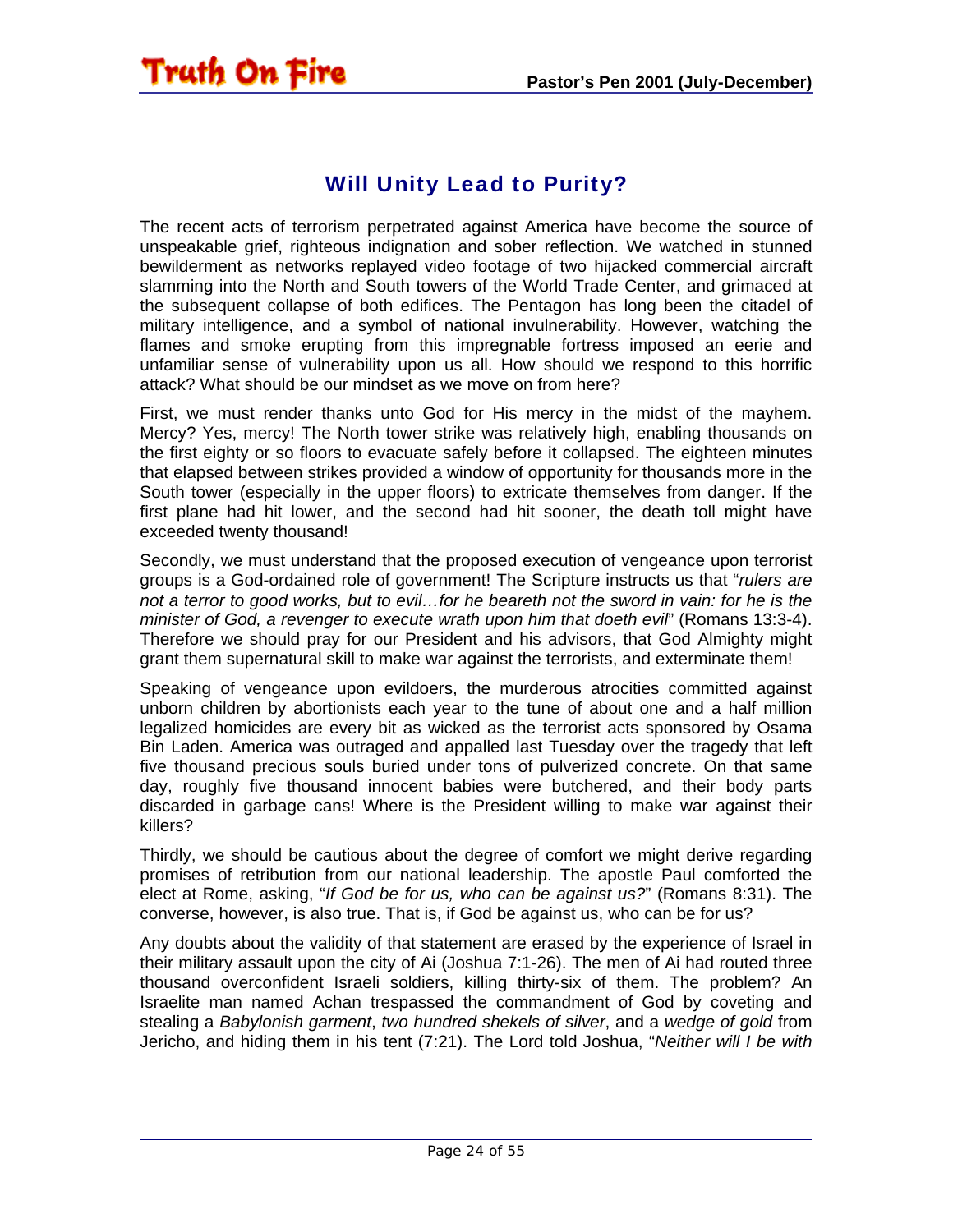

*you any more, except ye destroy the accursed thing from among you*" (7:12). After Achan was found to be the culprit, and confessed to his crime, Joshua said to him, "*Why hast thou troubled us? The Lord shall trouble thee this day*" (7:25). Achan, his entire family, and all his cattle were stoned to death, and burned with fire. In the second assault against Ai, a purified Israel destroyed the city, and killed all twelve thousand of its men. In the first assault, they were unified but defeated. In the second assault, they were purified, and therefore victorious.

The historical and spiritual lesson of Ai is that, in God's sight, purity is of far greater import than unity! America may be unified, but she is far from purified! How many of our national leaders and citizens do you suppose are kin to Achan? Is there any reason why God should continue to bless America, and be with us as we go to war?

Brethren, I believe each of us should share the sentiments expressed by Billy Graham this last week as he encouraged Americans to seize this moment in our history as an opportunity for repentance and revival! I love America and the freedom she represents! I served in Vietnam, and would gladly take up arms again to defend this land! O Lord, give us in purity what we have gained in unity! God bless the USA!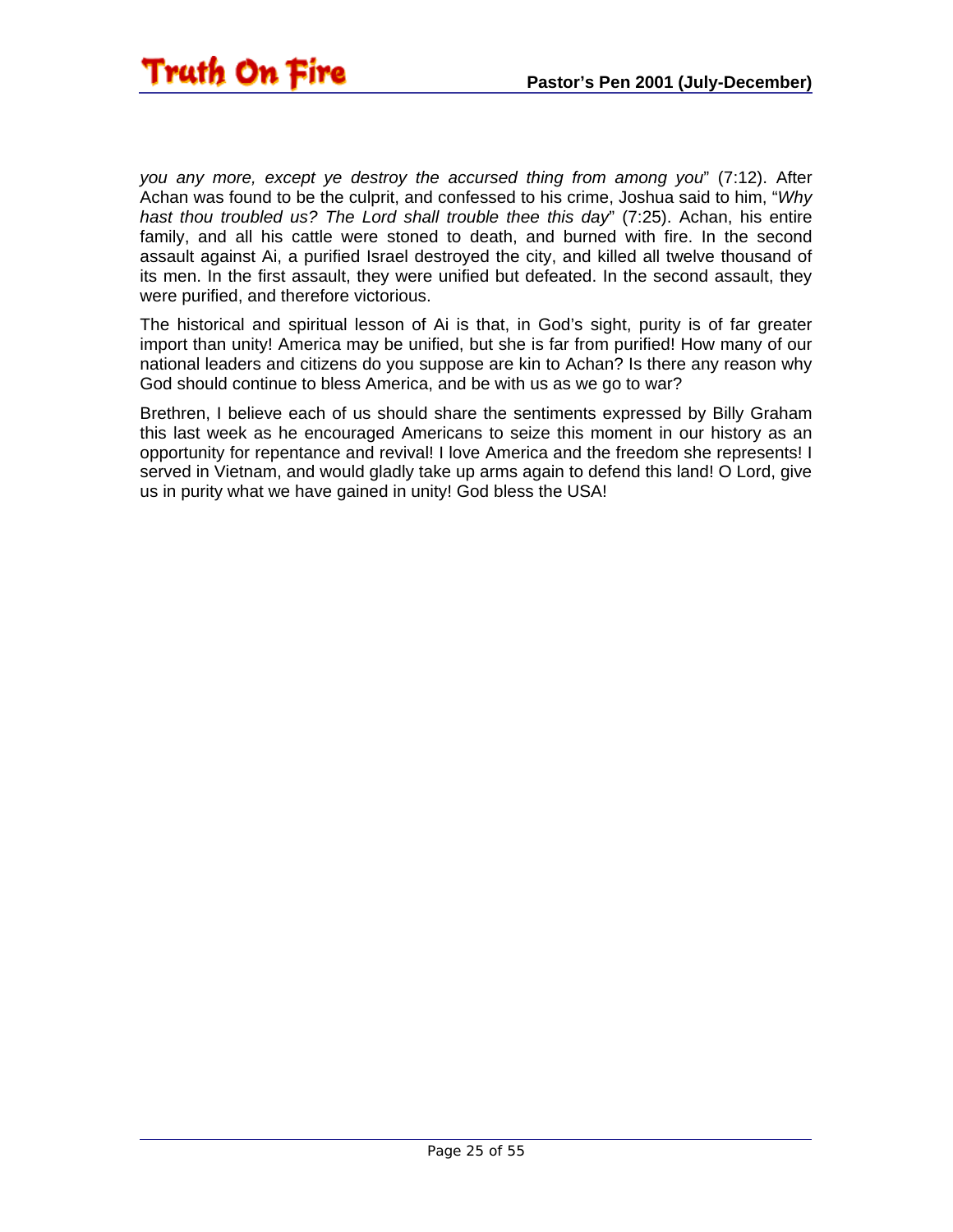#### Beware of the Bandwagons You Board!

<span id="page-25-0"></span>It has always been my nature to be a non-conformist, and to avoid following the crowd. Any report of an activity where "everyone is doing it" automatically raises a red caution flag in my mind. I have jumped on very few bandwagons in my life. I happen to be a proud passenger aboard the current bandwagon of patriotism, but have been reluctant to book passage on the pluralistic religious bandwagon that is attempting to invoke the help of God in our darkest hour.

The true and living God, as revealed in the Scriptures, became a sinless man in order to deliver sinful men from the terrors inflicted by sin and death! The Lord Jesus endured those terrors upon the Cross on behalf of sinners, and offers freedom from the bondage of sin as the greatest freedom! This spiritual freedom is a gift provided to those who by grace believe on the Lord Jesus Christ and His precious blood! Therein is true freedom, and redemptive power! The current movement, however, is an attempt to secure the help of a lesser God against a lesser terror for a lesser freedom!

The revival of religion we are witnessing should not be misconstrued as the work of God, although God will certainly perform genuine redemptive work within its context. Religious affections are a common phenomenon among the unregenerate children of this world, especially in times of peril. The encouraging resurgence of God-consciousness across our nation must be tempered by the truth that God has revealed about Himself, and the way of approach to Him.

For example, we know that Jesus is the God-Man, fully God and fully Man (John 1:1, 14; Colossians 2:9). As a member of the Trinitarian Godhead, He is the one and only Mediator between God and man (I Timothy 2:5). We know that it is impossible to know God apart from His Son, the Lord Jesus Christ (John 8:19; 14:6). God cannot be honored by those who do not honor His Son (John 5:23). We know that the power of God unto salvation resides in the Gospel of Christ (Romans 1:16), and that salvation is obtained by grace through faith apart from any works or merit on the part of man (Ephesians 2:8-9). We know that the resurrection of Jesus from the dead renders every other religious system (including Judaism and Islam) obsolete and futile (Acts 17:30-31; I Corinthians 15:17-22).

No man is a Christian, or can call himself a Christian, or can expect to have an audience with God, who denies any of these tenets. They are the cornerstones of God's redemptive will! The present religious fervor will continue to avoid these distinctives apart from a sovereign work of God in our midst! It is that kind of work, my friend, for which we should be praying! I would encourage you to board *that* bandwagon!

One of the profound statements made by the President last Thursday evening was that those who commit murder in the name of Allah are actually blaspheming Allah. His obvious intent was to differentiate between the hypocritical terrorists and the majority of Allah-worshipping Muslims who pursue peace. The point was well made, but also served as a subtle concession by the President to the existence of Allah. The spirit in which that statement was made is the same spirit reflected in the false notion that all religions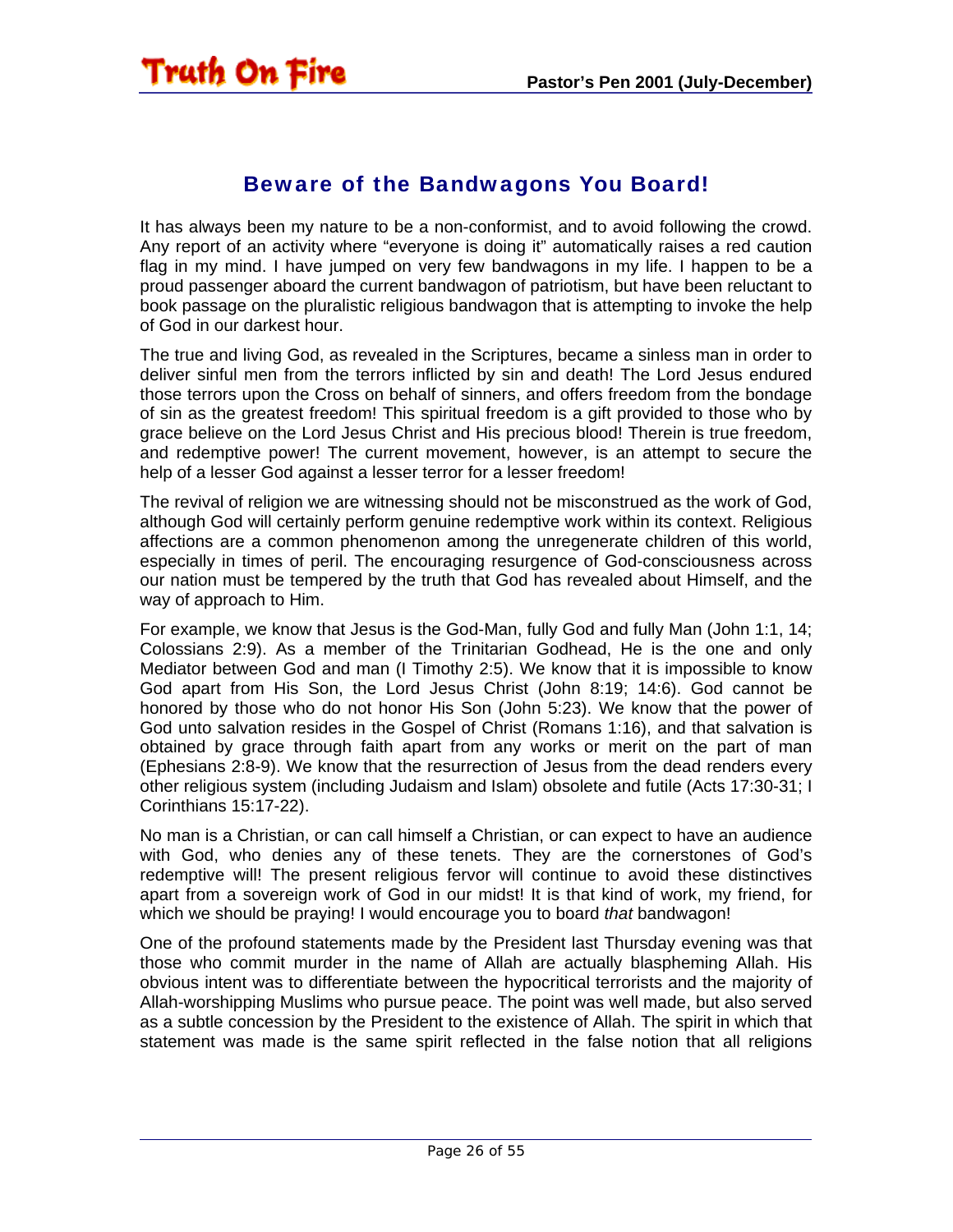

essentially seek and worship the same God without regard for the manner of approach or the basis of acceptance.

This erroneous concept is at the core of religious pluralism, and America has become a pluralistic nation. The phrase "In God We Trust" is no longer an exclusive reference to the God and Father of our Lord Jesus Christ, but an inclusive reference to the God of choice. While such pluralistic faith is non-offensive, it is also non-redemptive, and provides no freedom from sin, the worst bondage of them all!

Brethren, in these post-crisis days, beware of the bandwagons you board! I am an American patriot from the top of my head to the bottom of my feet, as I'm sure all of you are! As the redeemed of the Lord, however, we have another citizenship, a heavenly one, founded upon the truth of Christ. His precious blood has procured for us the way into the holiest place, so that we might experience and enjoy the presence of God! In our dialogue with others, may God grant us the wisdom to speak the truth of Christ in a gracious manner, and provide a redemptive light in the midst of this dark hour!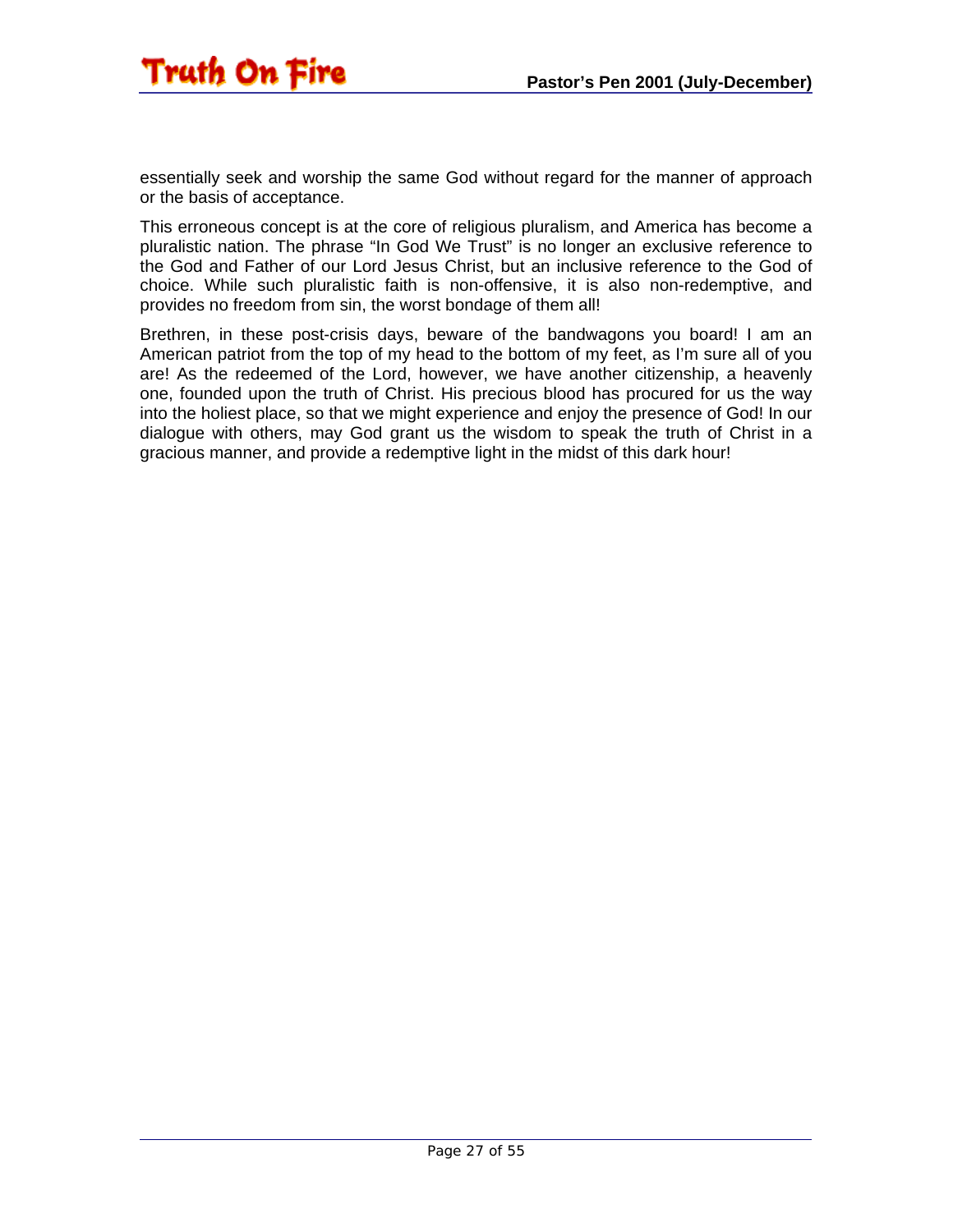### <span id="page-27-0"></span>**Truth On Fire**

#### Under His Sovereign Control

As America witnesses the unfolding of events in the war against terrorism, the child of God must remember that a sovereign God is choreographing the world stage. Pundits are postulating potential outcomes for every conceivable action taken by the United States against targeted terrorist groups. Experts on terrorism, overt and covert military tactics, espionage and diplomatic relations are flooding television news outlets, weighing in on strategies that may or may not prove to be effective. The overriding truth, however, is that Bible prophecy will become part of the historical record! I believe recent events are full of prophetic implications!

I recall that during my high school days (circa 1963-1965), and continuing for a full decade afterwards, the Bible Conference on Prophecy was the rage. The Soviet Union, compliments of a Cuba's Fidel Castro, had established nuclear strike capability just ninety miles from our southern border. Many Floridians began building personal underground bomb shelters for what appeared to be an unavoidable nuclear holocaust. There were many who interpreted the end-time events signified in the book of Revelation as the result of global nuclear war. Those evangelists who held to a pre-tribulation Rapture of the Church were reminding congregations of the math involved. The reasoning was that, since this development would likely foster the cataclysmic events leading up to the Second Coming of Christ, and since the Rapture would precede the Revelation by a seven-year period of Tribulation, the trumpet could sound at any moment, and the Church caught up to be with the Lord!

I remember several evangelists saying that every major newspaper in the nation had already typeset the headline "Millions Missing!" I have often wondered whether that statement was true or simply sensationalistic hype. Well, the Cold War is over, Russia has been reduced to a third world power, the Berlin Wall no longer exists, and a lot of sermon notes on prophecy have gone through the paper shredder. God's prophetical clock, however, continues to run on its perfect schedule!

The most popular school of thought in those days held that the army of two hundred million horsemen mentioned in Revelation 9:13-17 would come from Communist China. The interpretation gained credence with a scenario that had the United States and Russia engaged in mutual destruction, leaving China as the sole superpower. I more or less bought into that notion until 1975, at which time I heard evangelist Fred Brown argue that this army would likely be a coalition army from united Arab nations descendants of Ishmael, the son of Abraham by the bondwoman according to the flesh—in a massive last ditch effort to destroy Israel—descendants of Isaac, the son of Abraham by the freewoman according to the promise (Galatians 4:22-23)—in order to establish Jerusalem as the center of the Islamic faith. I have held that same view for the last twenty-six years…and it is more plausible today than it was then.

The most prominent question being asked these days is, "What have we as Americans done to cause the Arab nations to hate us so much?" The answer for bewildered inquirers is rather simple from a Biblical perspective. We have recognized the right of Israel to exist, and to possess a God-given land. We have made of her a friend, and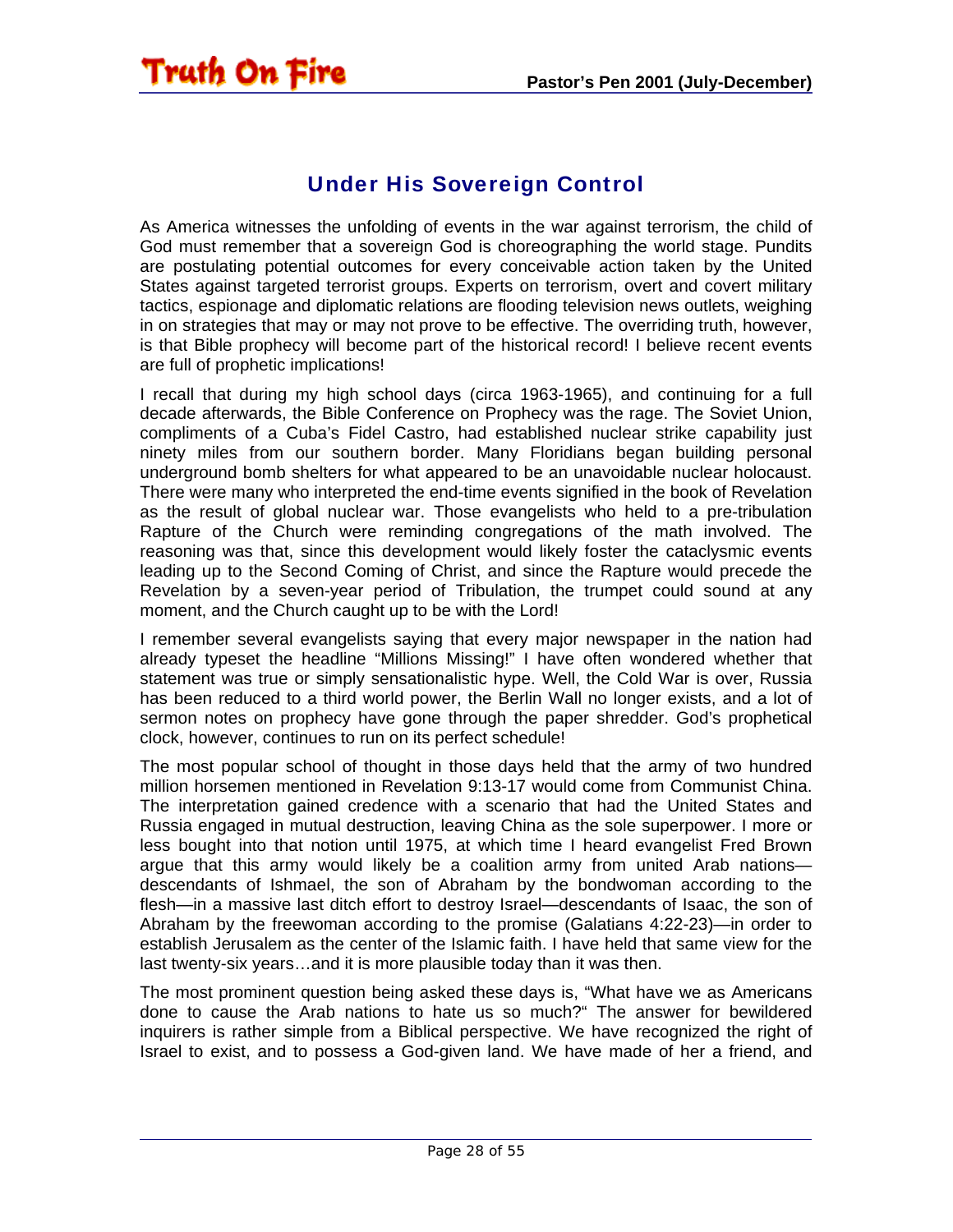

have committed ourselves to her defense. In the Arab mind, we are the one great obstacle—the Great Satan—that stands between them and Jerusalem. They will applaud any and every effort to destroy us! I have heard many identify the cause as a non-religious jealousy regarding our freedoms, our standard of living, and the liberties we enjoy as a people. Make no mistake! The root cause is religious, and the older Ishmael will continue to mock his younger half-brother (Genesis 21:9)!

Brethren, my take on Biblical prophecy is that America will be reduced to historical irrelevance before the time comes for the two hundred million horsemen to ride. Will we be successful in ridding the world of terrorism? Only a sovereign God has the answer to that question! What I anticipate as a long-term outcome of the war against terrorism is increased solidarity among Arab states. They will use us, and then abuse us. At some point, the coalition will begin to erode into alienation! This much is certain! Anyone trusting in the arm of government will be disappointed! The only Object worthy of our trust in this or any hour is the Lord Jesus Christ. He alone will determine our destiny as a nation! He alone can provide comfort in the midst of chaos, and hope to alleviate our fears! All is under His sovereign control!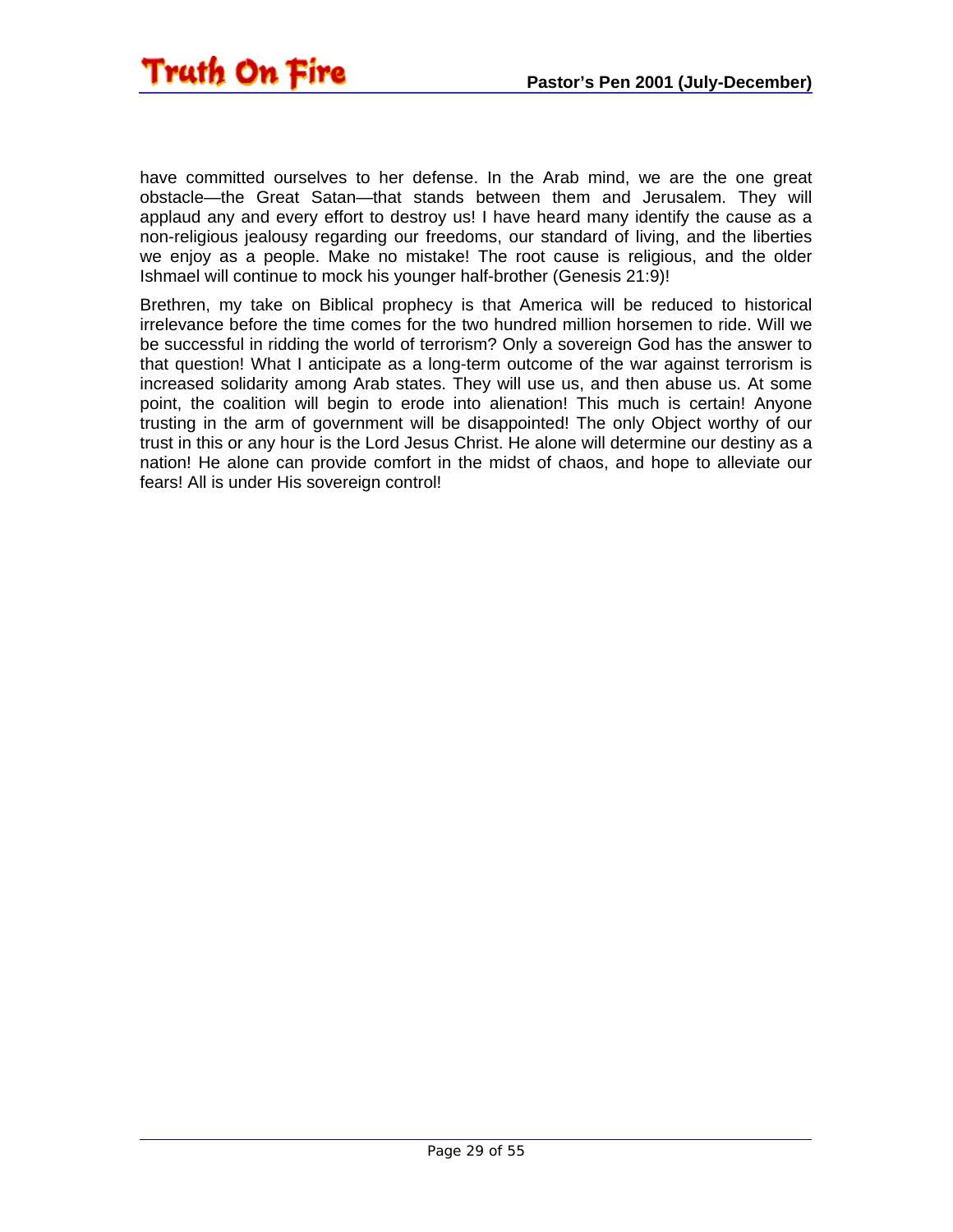#### Stirred or Disengaged?

<span id="page-29-0"></span>**Truth On Fire** 

The best of historical reckoning tells us that the apostle Paul, as part of his second missionary journey, entered the city of Athens on a summer day in August, A.D.51. By the first century A.D., Athens had become a provincial city of the Roman Empire. It was important primarily for its schools of philosophy, and served as what might be called a "university town" for upper class Romans. In Paul's day, it was the center of intellectual preeminence.

Among the names that distinguished its scholastic history were Socrates, Plato, Aristotle, Demosthenes, and Pericles. The book of Acts tells us that certain Berean brethren who had believed the Gospel escorted Paul to Athens as a matter of personal safety. There he would await the arrival of Silas and Timothy (Acts 17:12-14). Many traveling evangelists might have seen this as a window of opportunity for a little rest and relaxation, to take in some of the cultural offerings of the city as a respite from spiritual combat. Paul had no such experience!

We are told that *while Paul waited for them at Athens, his spirit was stirred in him, when he saw the city wholly given to idolatry* (17:16). His spirit was stirred in him! I wonder to what degree those six words could be used to account for his extensive evangelistic travels? The verb *stirred* is from the Greek **paroxuno**, a combination of **para** (at the point of, alongside of) and **oxuno** (to provoke, sharpen, or incite to indignation with the ancillary idea of swiftness). The imperfect tense indicates that this inward anger of a righteous sort smoldered within him for some time before he invaded the *synagogue* and the *market* with the truth (17:17). The passive voice signifies that the spiritual warning signals of rampant idolatry literally imposed themselves upon his spirit, and that rather swiftly!

The sensitive heart of this man of God would not allow the wait for his comrades to disengage him from the war to which he was called! The reaction of Paul in this situation is reason enough for the Church to ask herself whether America is any less given to idols than was Athens of old, and whether she is *stirred* by a nation given to idols or *disengaged* from cutting edge combat.

The capacity of Paul to be impacted and provoked internally by the surrounding spiritual climate, and to respond in a manner that sought to inject the liberating light of truth into the prevailing darkness, was a critical ingredient in his missionary travels. Do we share that same capacity to be stirred into evangelistic endeavor?

Wilbur M. Smith offered this assessment of Paul's motivation for ministry:

"The apostle Paul traveled much greater distances than from Chicago to New York, not in the ease of a train, an automobile, or a plane, but for the most part on foot, and that not on level roads as we know, but through sandy deserts, along fever-ridden coastal plains, swimming icy rivers, set upon by robbers, beaten by his own countrymen, thrown into prison, sometimes left as one dead. But there was more than mere travel with this man, Paul…Paul did not travel for travel's sake; he traveled to preach—to stir up men, to bring conviction to human hearts, to assault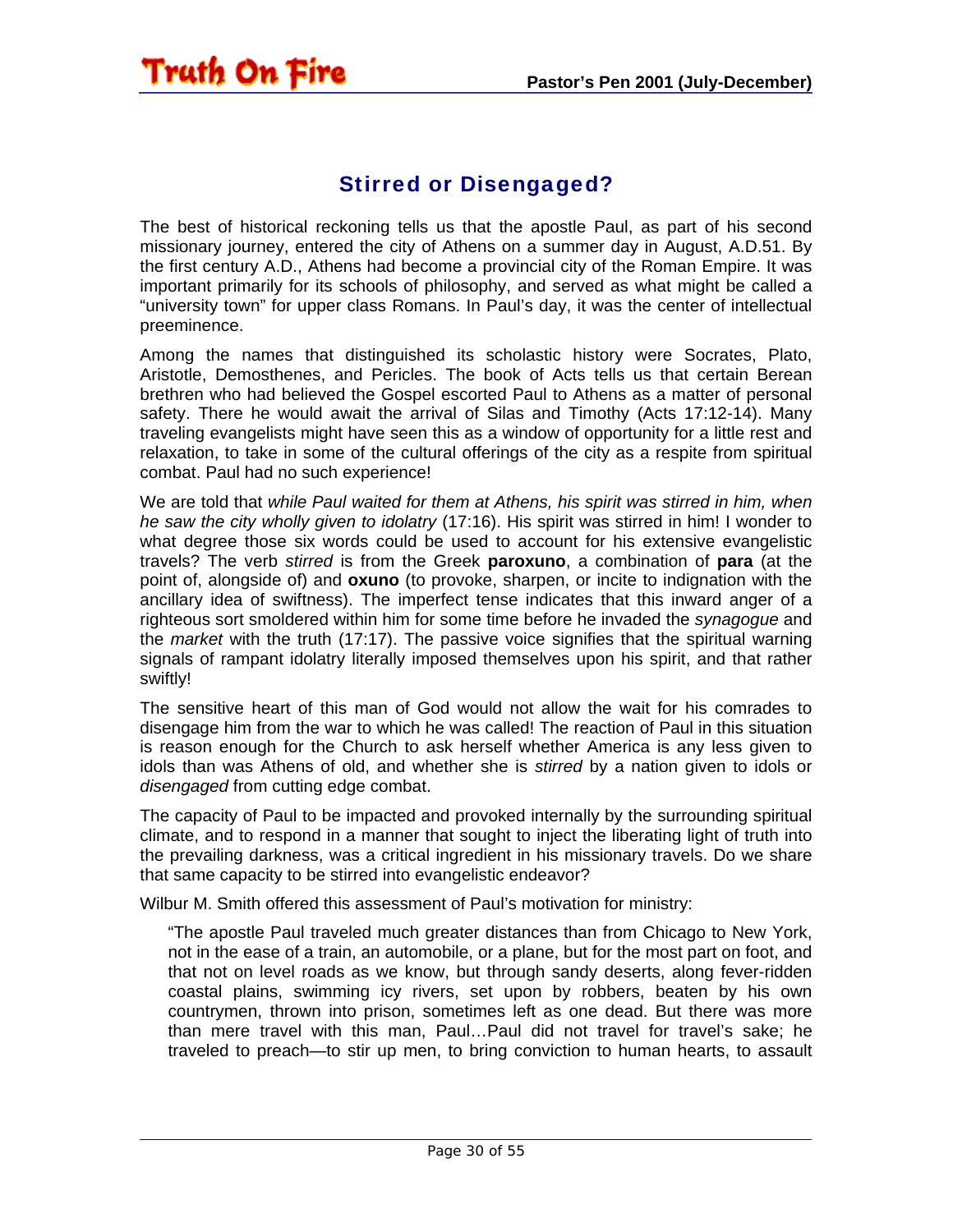the strongholds of paganism, to do everything in his power, by the grace of God, for the deliverance of men from the bondage of darkness and serving dead idols, to beholding the light of the glory of God in the face of Jesus Christ. Frankly, my fellow believers and fellow preachers, even when we do travel to preach, what happens in the great cities we visit? Nothing! A morning audience of people already Christians, a delicious dinner, a few kind words, a generous check, and we go on our way.

What does the city know of our coming? Nothing! What does the city care? Nothing! What are our results? So meager as not to be reckoned. But this man Paul, when he went into a city, turned it upside down, riots broke out, men left the temples; the sales of images immediately showed a decrease; he was seized by the populace; he was brought before kings. Through this man paganism was dealt a deathblow" (*Therefore, Stand*, p.247).

Brethren, all of us were stirred to indignation over the recent terrorist assault upon our nation. It is time for more noble and essential stirring! America is a nation teetering on the brink of Divine judgment, and can be pulled back from the precipice only by a purified Church that is stirred to pray for her land, and to propagate the gospel! Would you describe your church as stirred or disengaged? How about you?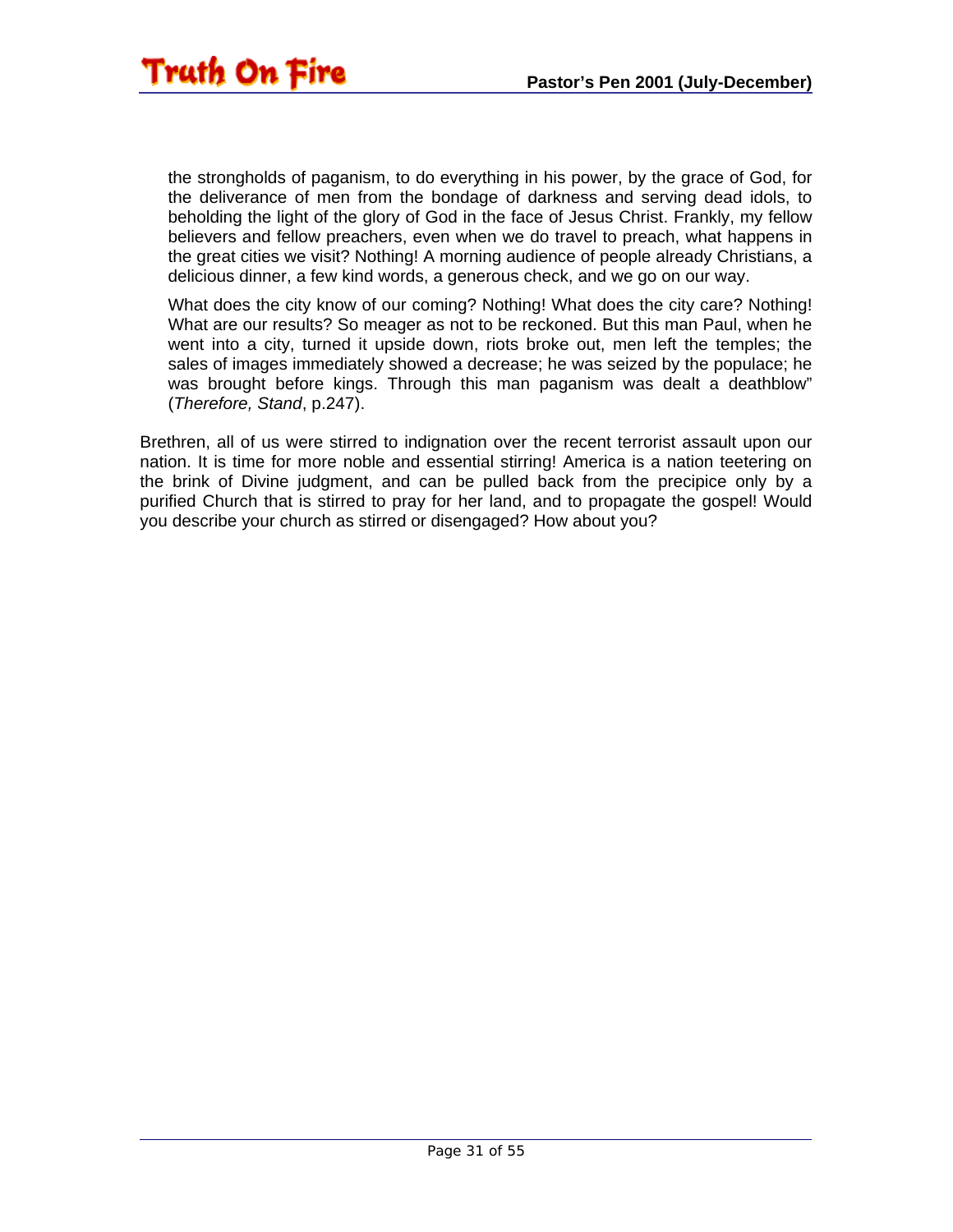#### The God Who Grieves

<span id="page-31-0"></span>Truth On Fire

One of the most significant theological wonders revealed in Scripture is that the Sovereign God of creation decreed that he would suffer grief at the hands of His creatures. How can it be that such majesty refused to exercise the prerogative of immunity from pain and suffering? At the very core of the gospel is the truth that God the Creator suffered at the hands of those whom he created.

Since September 11, many have asked the question, "How could God allow such an injustice to happen?" My response to the inquirers is to call attention to the greater injustices endured by the Son of God. Can there be a greater injustice than a just God being wounded by the unjust, and suffering on their behalf? Absolutely not!

It is doubtful whether anyone but Judas heard the jingling of those thirty silver pieces as he walked down the dark Jerusalem streets. But I am convinced that in every clinking sound made with every cowardly step he heard them cry out "Unjust! Innocent Blood! Unjust! Innocent Blood!" as a deafening refrain that would make the collapse of the Trade Center towers pale by comparison! The wonder of wonders, however, is that this greatest of injustices committed against the Just One would serve to provide perfect justice for the sins of the unjust! Inquirers would do well to probe the depths of this mystery before debating injustices of lesser magnitude!

The reader who embarks upon a journey through Scripture will discover early on that God has the capacity to grieve. In Genesis 6, we are told that *the wickedness of man was great in the earth, and that every imagination of the thoughts of his heart was only evil continually* (6:5). As the Lord observed the spiritual and moral decline of mankind into wickedness through indiscriminate marriages (6:2), it *grieved him at his heart* (6:6).

*Grieved* is from a Hebrew root meaning *to carve* (*fabricate* or *fashion*). It is used metaphorically here to describe the painful displeasure and vexation carved upon the heart of God by the sinful corruptions of man. God determined that His Spirit would stop striving with man, but in mercy he gave mankind an additional *one hundred and twenty years* before he sent destruction by the Flood (6:3). Is this not a marvelous thing to behold? The Lord is at the apex of grief, and yet chooses to endure additional grief and strife out of His compassion for fallen flesh!

The Lord destroyed that world by water, but the descendants of Shem would prove to be an additional and ongoing source of grief. God delivered the children of Israel from the bondage of Egypt through mighty displays of power. For the next forty years, however, the Lord was *grieved with that generation* as they *erred in their hearts* (Psalm 95:10). They often *provoked Him in the wilderness*, and *grieved Him in the desert* (Psalm 78:40). Perhaps nothing grieves the heart of God more than covenant people becoming calloused and corrupt people!

As the centuries passed, the nation of Israel found itself repeating the cycle of bondage and deliverance. In the fulness of time, God was manifested in the flesh as Jesus of Nazareth. On a particular Sabbath day in the synagogue, he healed a man with a withered hand as the scribes and Pharisees *watched* with critical eyes. Before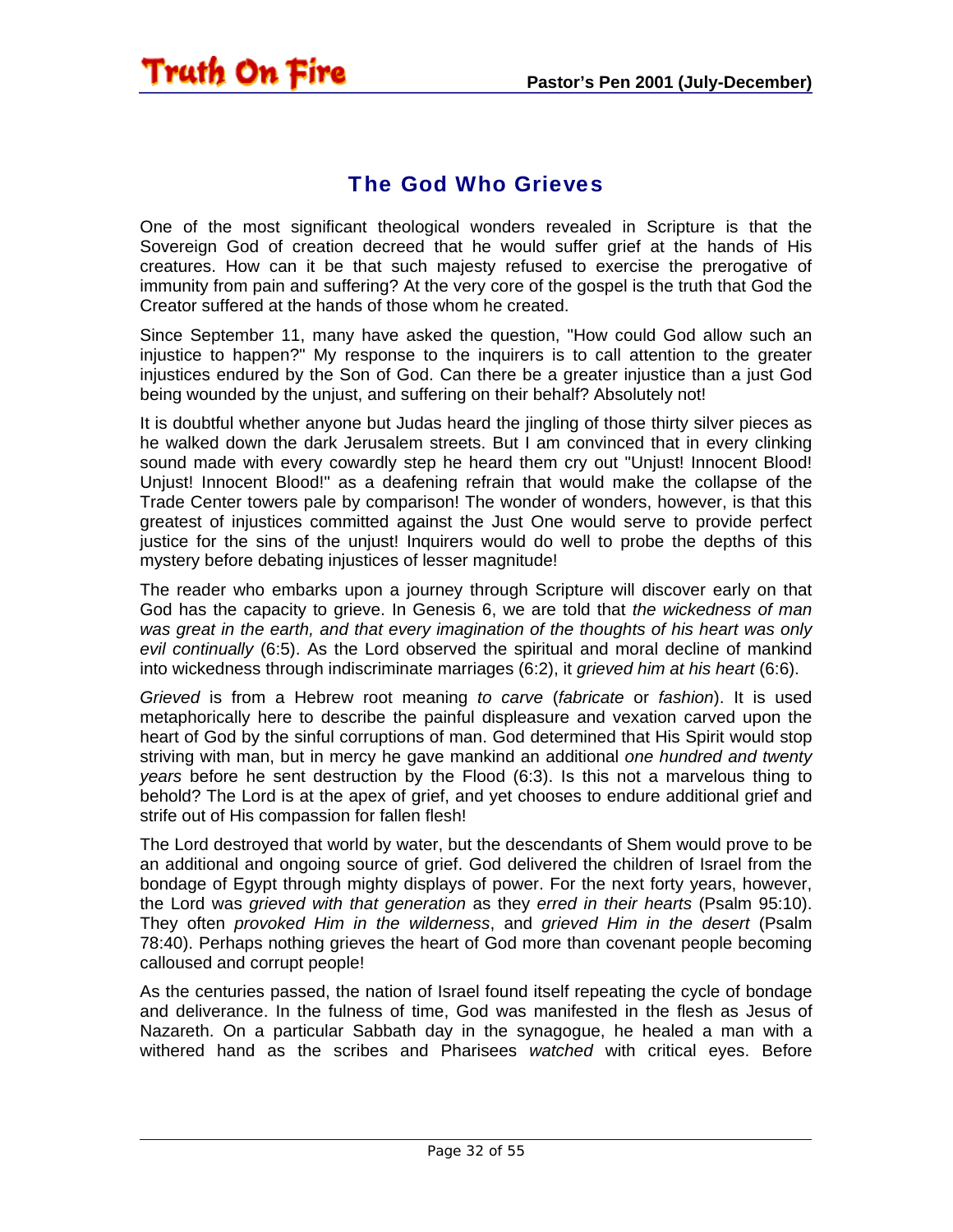

instructing the man to stretch forth his hand, Jesus *looked round about on them with anger, being grieved for the hardness of their hearts* (Mark 3:5). Thus Isaiah prophesied that he was *acquainted with grief* (53:3), that *he hath borne our griefs* (53:4), and *that the Lord had put him to grief in making his soul an offering for sin* (53:10).

Two thousand years have passed since the precious blood of Jesus was shed for sinners, and for the griefs caused by them. Yet God continues to grieve. How so? Believers in this age are admonished to *grieve not the Holy Spirit of God* (Ephesians 4:30). Every sin committed by a child of God imposes pain and displeasure upon the One Who sealed us until the day of redemption. Again, the wonder of it all is that the breaking of His heart can never result in the breaking of His seal! Does this truth prompt you to continue in disobedience, or run to the mercy seat for forgiveness in response to God's longsuffering and grace?

Brethren, we have heard much these days about the grieving that has taken place over the September 11 tragedy. There is a greater tragedy for which God is grieving—the spiritual condition of His Church, which is characterized these days by worldliness and powerlessness! Those who share the burden for revival in America are those who have come to share this grief with their God! May their tribe increase.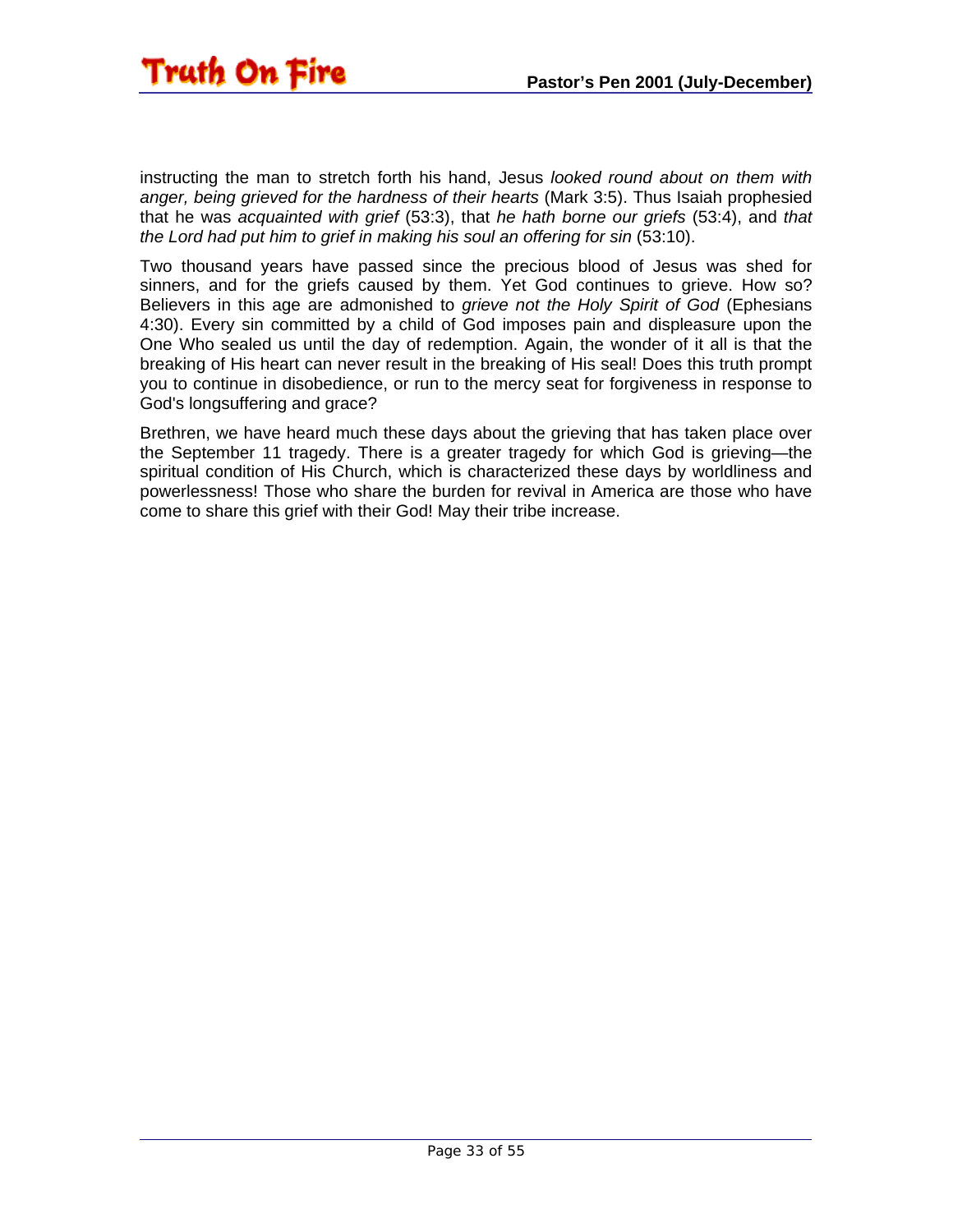#### A Few of My Favorite One-Liners

<span id="page-33-0"></span>My Bible is in desperate need of rebinding. It has been my personal and pulpit companion for twenty-three years and counting. Replacing it is not an option that I have considered. Like most of you, I have jotted down a lot of one-liners on those once empty pages inside the front and back covers. Please allow me to share some of the wisdom that has been gleaned through the years. Many of the sayings may have a familiar ring. Authors have been cited in those cases where they are known. Enjoy!

- "Let a man be made usable, and God will wear him out!" Vance Havner
- "Only those who see the *invisible* can do the *impossible*"
- "Nothing is too hard for God to do if He can get the right man to do it with"  $E$ . M. Bounds
- "The best way for a Christian to get back *in* the saddle is to get back *under* the authority of Christ"
- "Remember when you have to deal with *difficult* men that you have yourselves the opportunity to become *better* men" — Bishop Lawrence
- "There is nothing *fatal* about failure, and nothing *final* about *success*"
- "Honest preaching must keep it clearly in mind that we who commend Christ to others are more like *Peter* who followed afar off than *John* who lay on his Master's bosom" — Morgan Noyes
- "There is no real *service* done for Christ without an attitude of *servanthood*"
- "Our faith in Christ does not free us from works, but from the false opinions concerning works; that is, from the foolish presumption that justification is acquired through works" — Martin Luther
- "Habit is either the worst of masters or the best of servants"
- "I preached as never sure to preach again; and as a dying man to dying men" Richard Baxter
- "Learning to pray is better *caught* than taught"
- "God knows our secret sin; it is open scandal in heaven" Sumner Wemp
- "The backsliding of a child of God is due more to *drift* than to *deliberation*"
- "In the matter of discerning the will of God, remember that Satan *drives*, but God *guides*; Satan *confuses*, but God *clarifies*; Satan produces a sense of *hopelessness*, but God creates *hopefulness*"
- "There is just one thing better than forgiveness, and that is *innocence*!"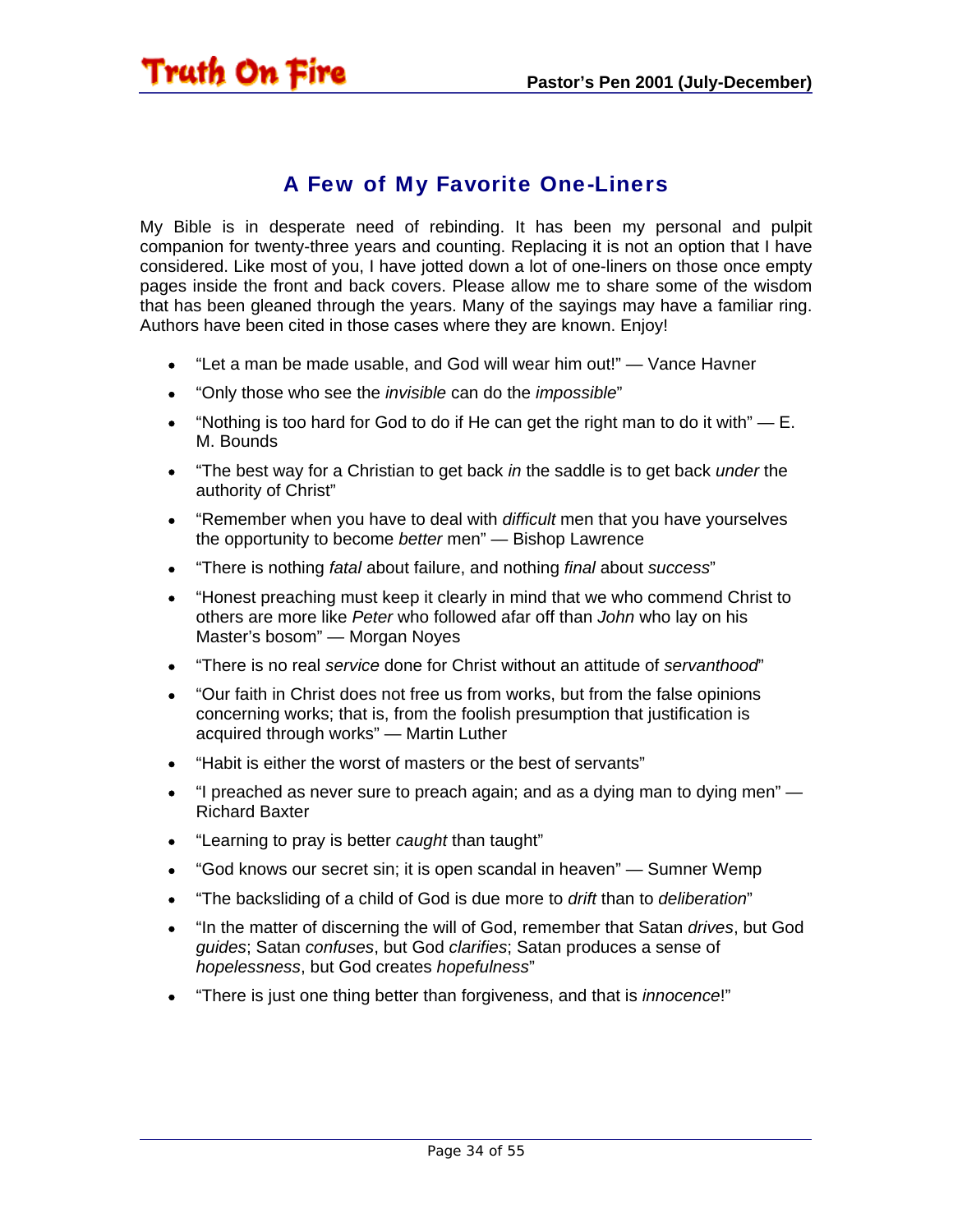• "If the Church of Christ *draws* to herself that which she cannot *assimilate* to herself, her life is at once imperiled, and she thus weakens herself in the increase" — A. J. Gordon (on unregenerate members)

**Truth On Fire** 

- "We cannot journey far with God unless we are saved from numbers" James A. Stewart
- "The greatest stains in our human history have been inflicted by those who have given themselves totally to some respectable cause—be it race or class or country or church—and have subordinated everything to that one end" — H. J. Paton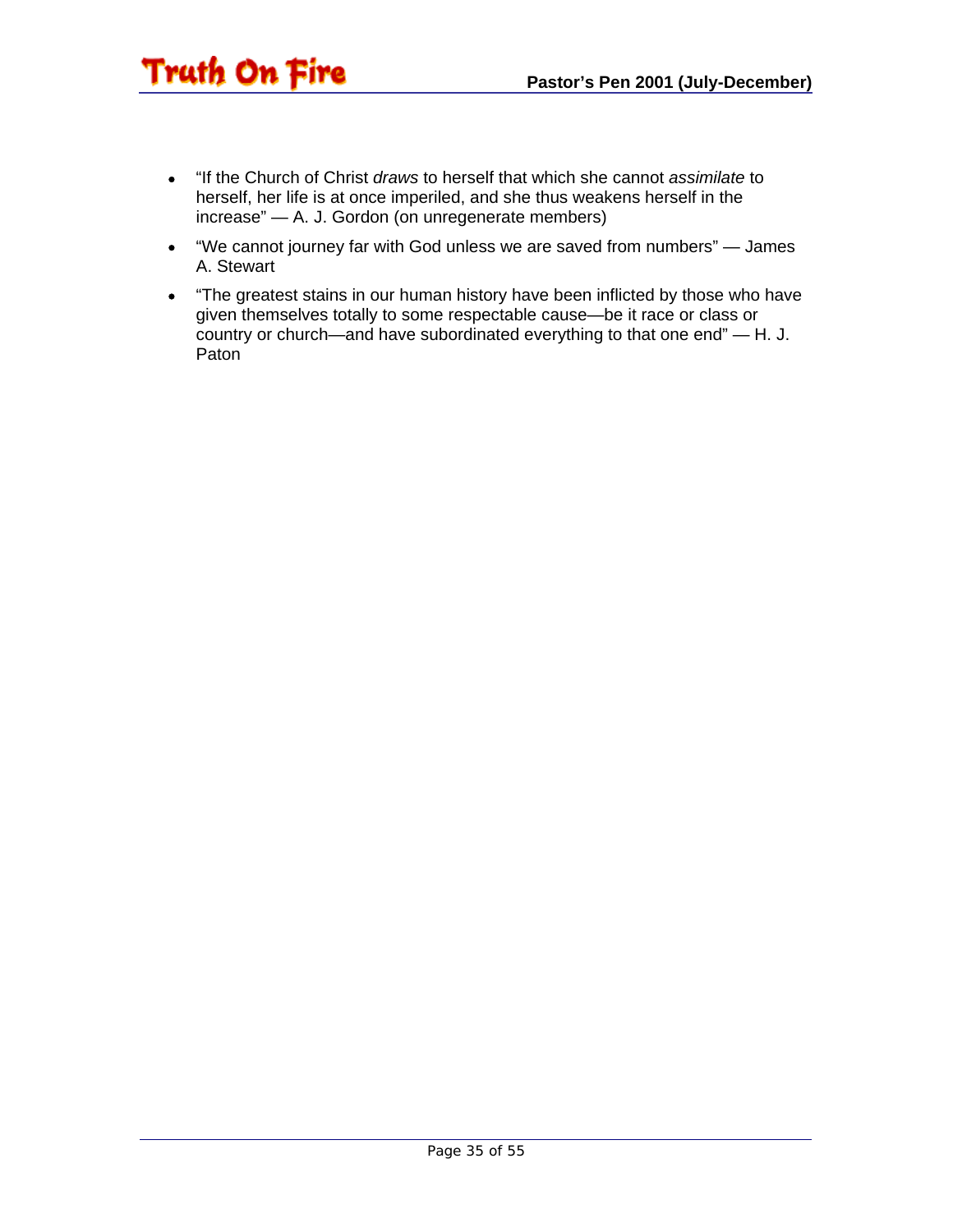# <span id="page-35-0"></span>Truth On Fire

#### The Puritans on Prayer

Has America returned to prayer? According to many religious leaders and televangelists, the answer to that question is a resounding "Yes!" I have no inclination to argue whether that assessment of our national prayer posture is true or false. What I do have is an affirmation from Scripture that says, "*Blessed is the nation whose God is the Lord; and the people whom He hath chosen for His own inheritance*" (Psalm 33:12).

The primary reference of this pronouncement is the nation of Israel, but its application extends to any nation determined to seek the face of God! It is therefore mandatory that local churches who embrace the gospel of grace in Jesus Christ be on the cutting edge of intercessory prayer!

What follows is a collection of quotes from our Puritan predecessors that have a bearing on prayer. Enjoy…and be encouraged!

- "I had rather stand against the cannons of the wicked than against the prayers of the righteous" — Thomas Lye
- "Pray often; for prayer is a shield to the soul, a sacrifice to God, and a scourge for Satan" — John Bunyan
- "God can pick sense out of a confused prayer" Richard Sibbes
- "God never denied that soul anything that went as far as heaven to ask for it" John Trapp
- "A praying man can never be very miserable, whatever his condition be, for he has the ear of God; the Spirit within to indite, a Friend in heaven to present, and God Himself to receive his desires as a Father. It is a mercy to pray, even though I never receive the mercy prayed for" — William Bridge
- "A saint is to put forth his faith in prayer, and afterwards follow his prayer with faith" — Vavasor Powell
- "You must distinguish between delays and denials" Thomas Brooks
- "Is it lawful to pray in a set form of words? Nothing but very great ignorance can make you really doubt it. Hath God anywhere forbid it? You will say that it is enough that he hath not commanded it. I answer, that in general He hath commanded you that all be done to edification; but he hath given to you no particular command or prohibition. No more hath He commanded you to pray in English, French, or Latin; nor to sing psalms in this tune or that; nor after this or that version or translation" — Richard Baxter
- "When thou prayest, rather let thy heart be without words than thy words without heart" — John Bunyan
- "I have been benefited by praying for others; for by making an errand to God for them I have gotten something for myself" — Samuel Rutherford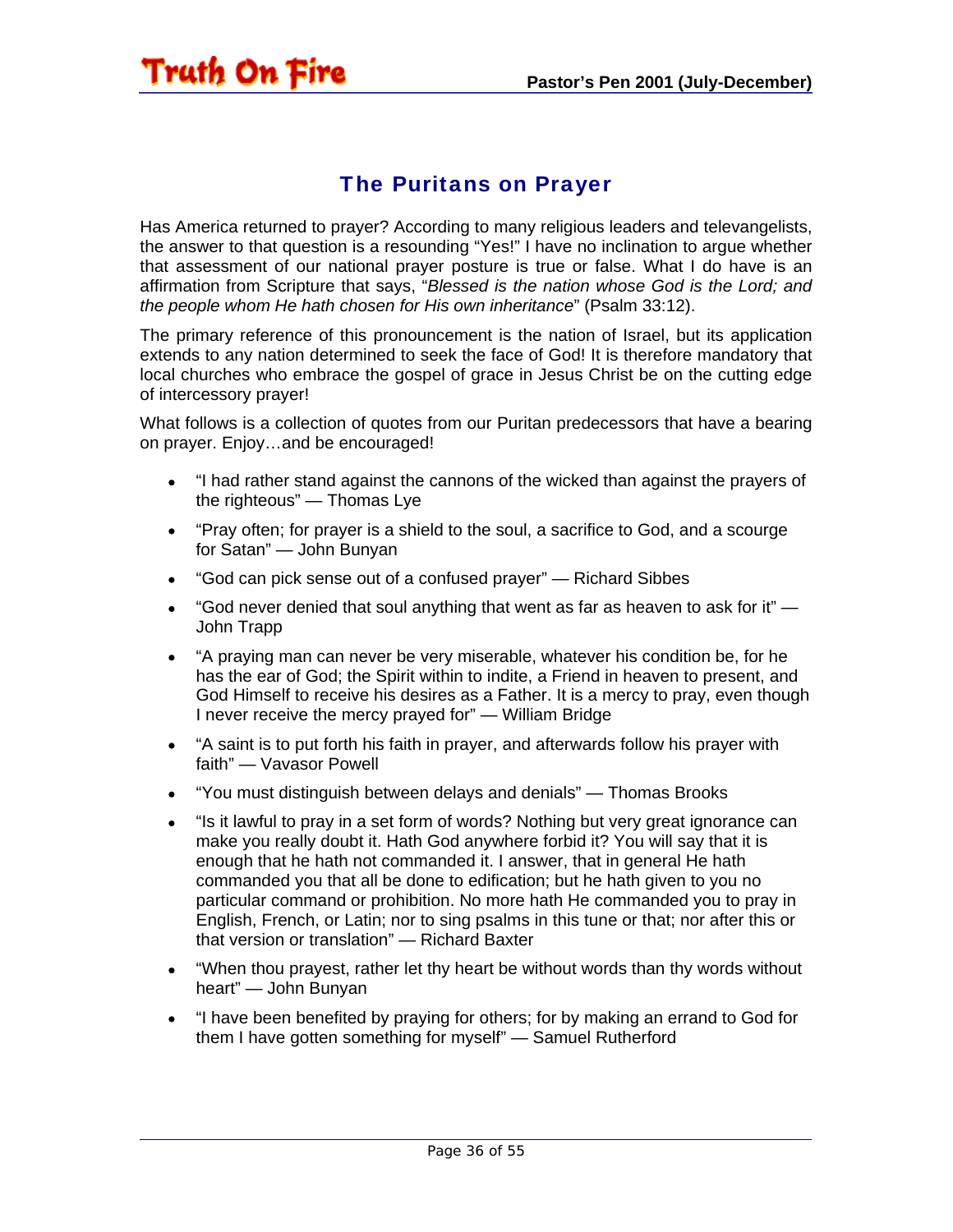• "The angel fetched Peter out of prison, but it was prayer that fetched the angel" — Thomas Watson

Truth On Fire

- "Prayer will make a man cease from sin, or sin will entice a man to cease from prayer" — John Bunyan
- "Prayer is nothing but the promise reversed, or God's Word formed into an argument, and retorted by faith upon God again" — William Gurnall
- "You can do more than pray after you have prayed, but you cannot do more than pray until you have prayed" — John Bunyan
- "God hath engaged to answer the prayers of His people, and 'fulfill the desires of those that fear Him.' But it proves a long voyage sometimes before the praying saint hath the return of his adventure. There comes oft a long and sharp winter between the sowing-time of prayer, and the reaping. He hears us indeed as soon as we pray, but we oft do not hear of Him so soon. Prayers are not long in their journey to heaven, but long a coming thence in a full answer" — William Gurnall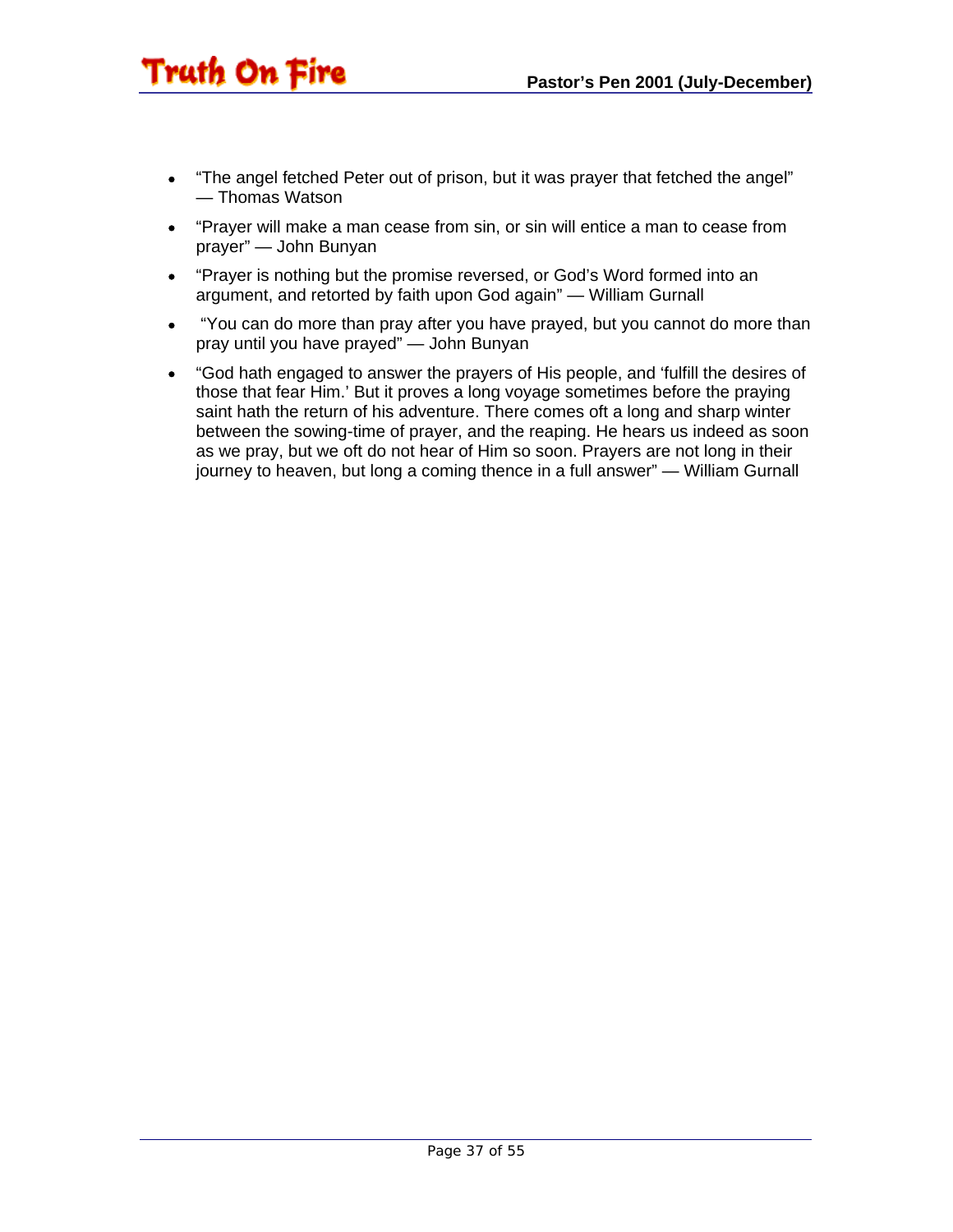#### The Need for Samson-Like Desperation!

<span id="page-37-0"></span>One of the encouraging aspects of Scripture is the balance of truth incorporated within biographical records. The book of Genesis, for example, portrays Abraham's nephew Lot as a man governed by observation more than revelation, resulting in a pattern of poor decision-making that left him morally and materially impoverished. The book of II Peter, however, reveals that Lot was a *just* man whose *righteous soul* was *vexed* daily *with the filthy conversation* [lifestyle] *of the wicked* (2:7-8). The glorious reality is that the garment of imputed righteousness given to Lot by a sovereign God in response to his faith was in no wise tarnished or diminished by bad choices!

The same kind of balance is provided for us regarding Samson. Alexander Maclaren refers to him as "a strange champion for Jehovah" who exhibited "no moral elevation or religious fervor." He was a man of strong yet uncontrolled passions with a bent toward vanity and self-indulgence! The supernatural strength afforded to him by the Spirit of the Lord appears to have been confined to the physical realm. The book of Judges makes it difficult to find in Samson any commendable character traits apart from his Nazarite vows. The book of Hebrews, however, includes him in the gallery of the faithful, who *through faith subdued kingdoms*, *wrought righteousness*, and *waxed valiant in fight* (11:32-34). Such a balanced presentation enables the believer to draw valuable spiritual lessons from this unconventional warrior!

The ministry of Samson appears to have migrated through five distinct phases. The first was dedication. Prior to his birth, the angel of the Lord appeared to his father Manoah with the promise of a son from his barren wife (Judges 13:2-5). He was dedicated as *a Nazarite unto God from the womb to the day of his death* (13:7). His mother named him Samson, meaning *like the sun*. His birth represented a brighter future for Israel, which was now on the cusp of deliverance from the Philistines. So "*the child grew, and the Lord blessed him"* (13:24). Dedication is a marvelous virtue, and is always the forerunner of favor from God!

The second phase was demonstration, inasmuch as *the Spirit of the Lord began to move him at times in the camp of Dan between Zorah and Eshtaol* (13:25). Demonstrations of power continued over the course of twenty years, and became commonplace for this one-man wrecking crew (14:6; 14:19; 15:14; 15:20). I can imagine that Samson became the key topic of conversation at many dinner tables. He was no doubt a national hero adored by adults and adolescents alike.

The transition into phase three was probably missed by the masses, but it was nonetheless real. This was dereliction! The willful neglect of his vows coupled with vanity and sexual lust led him to disclose to seductive Delilah the secret of his supernatural strength. The result was the infamous haircut in Hell's barbershop, and the loss of his *seven locks* (16:17-19). Sadder still is the fact that *he knew not that the Lord had departed from him* (16:20). Dereliction always leads to seduction. The fruit of seduction is always a powerless life!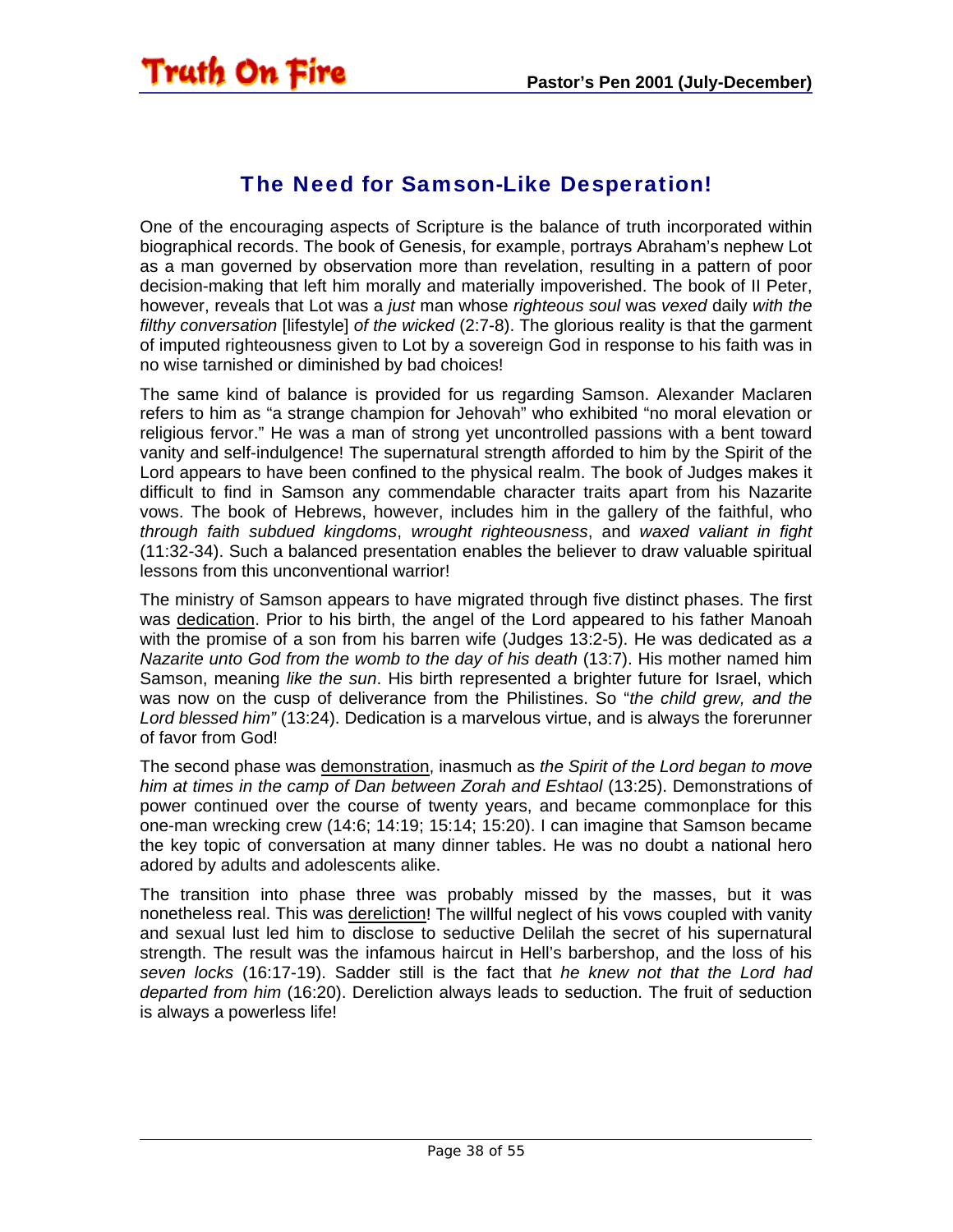

Phase four, which was devastation, followed quickly on its heels! The former champion of God and Israel was now grinding in the Philistine prison house with empty eye sockets, and *bound with fetters of brass* (16:21). Samson was the epitome of personal devastation! He had given the enemies of the Lord an occasion to blaspheme (16:23- 24). It was in the prison house that he realized, perhaps for the first time, the seriousness of his vows! It was here, however, that *the hair of his head began to grow again* (16:22). There is indeed blessedness in the blindness that restores to a believer the condition for power with God!

At the provocation of the Philistines, Samson entered phase five, which was desperation. In the words "*only this once"* we hear the desperate cry of one who had formerly known and lost the anointing of God (16:28). He had come to the realization that death under a fresh anointing was far better than life without it! The Lord apparently agreed, and granted his request!

Brethren, I am firmly convinced that the security agencies of our government were asleep at the switch on September 11. The more important issue is: Where was the Church? Was she grinding in the prison house of self-indulgence and broken vows? Many Americans are having a difficult time comprehending the willingness of Islamic terrorists to die for their religious cause. They are unaccustomed to such fervor and desperation. Could this be due in part to the fact that true believers in this age have provided no such example? It is high time for the Church to exhibit a Samson-like desperation for the anointing of God!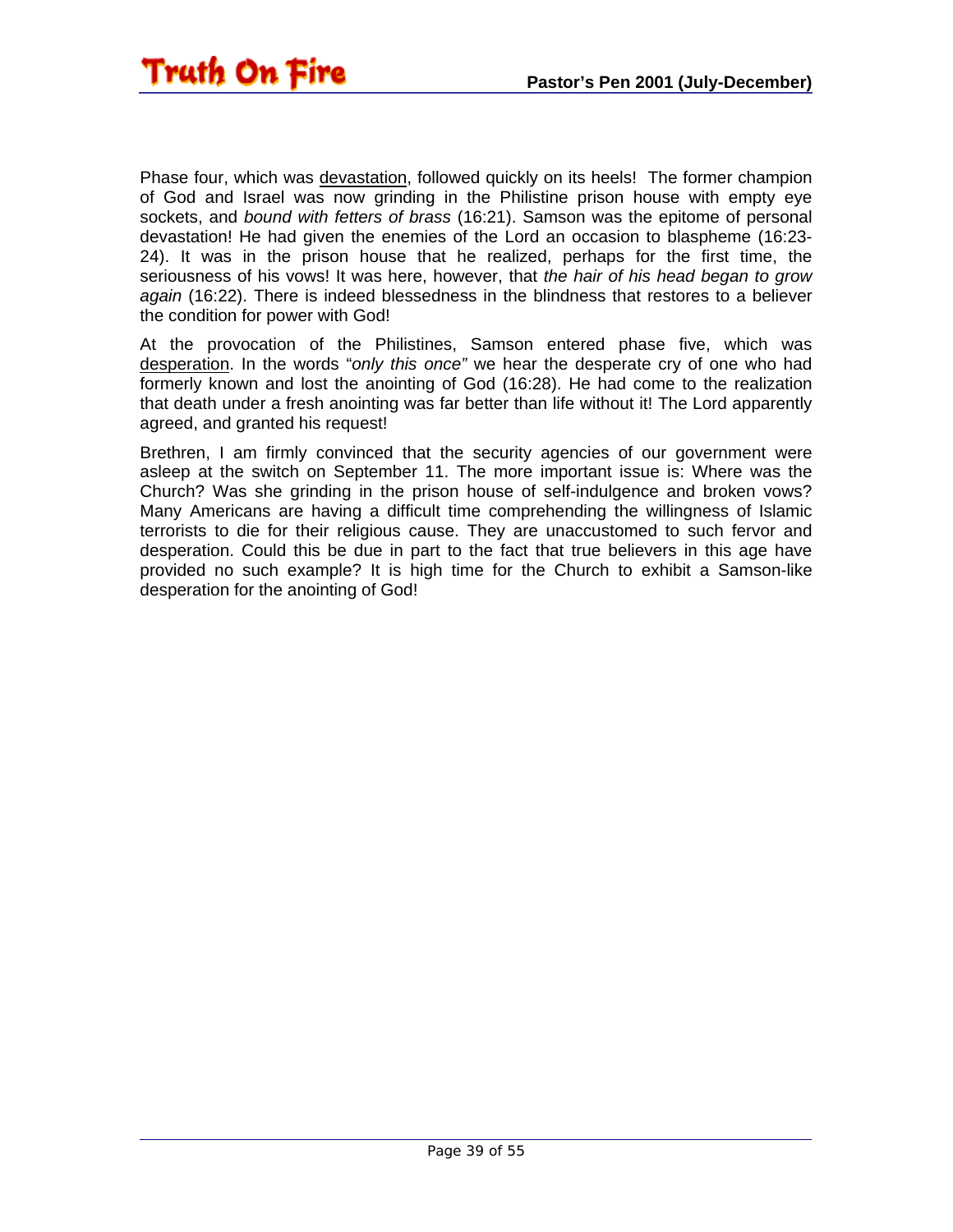<span id="page-39-0"></span>

#### Knowing and Doing the Will of God

The matter of security, both personal and national, is a dominant theme in America at this hour. The media is serving up on a daily basis a steady diet of news items related to security issues. President Bush has installed a Director of Homeland Security. A staggering economy has millions worried about job security. This last week we heard about an additional two thousand National Guardsmen assigned to beef up airport security. The freefall of major market averages since September 11 has threatened the financial security of many. There is no doubt that security is foremost on the minds of Americans.

It is times like these that prompt the disciple of Jesus Christ to reflect afresh upon the source of their security. Practical wisdom, on the one hand, dictates that prudent security measures are taken by every believer to insulate themselves from personal risk and potential threats. Kingdom principles, on the other hand, require that we trust in the Lord with all our hearts, and lean not unto our own understanding (Proverbs 3:5). In the final analysis, there is only one place where the child of God may find genuine security and peace of mind. The safe haven of which we speak is simply this—the knowing and doing of the will of God!

The life and ministry of the Lord Jesus Christ exemplified this truth. The Scriptures reveal that, on several occasions, the religious leadership conspired and targeted Him for assassination. He repeatedly eluded their grasp, slipping through sinister entrapments and angry mobs as though clothed in heavenly Teflon.

What was it that made Him untouchable, and put Him beyond the reach of His foes? Jesus summed it up in six words—"*Mine hour is not yet come*" (John 2:4). In other words, he continued to be about His Father's business without regard for the external environment. The sacred business for which He was sent would culminate in His agonizing death for sinners (including His assassins) on the Cross of Calvary. The immunity of heaven was His until that hour! The security that Jesus enjoyed was wrapped up in knowing and doing His Father's will!

Jesus taught this truth to His disciples, but it was a difficult lesson for them to learn. The Sea of Galilee was the venue—twice! After a night of fishing that yielded zero results, Jesus issued a command for the men to *launch out into the deep*, and let down their nets for a draught (Luke 5:4). They enclosed *a great multitude of fishes*, and the nets were filled to the point of breaking (5:6).

Up until that time in their lives, those nets represented security—a livelihood, a source of income. Jesus taught them (and was just as surely teaching us) that security is never sacrificed for service! Jesus was calling upon them to leave their nets, and follow Him. He had placed those nets outside of His will for their lives, and removed from them the security that the disciples had formerly attached. The net they would now cast was the Gospel net, and therein was their security!

After the death and resurrection of Jesus, Peter decided once again to go fishing (John 21:3). This course of action appears to have been a return to the former nets as a matter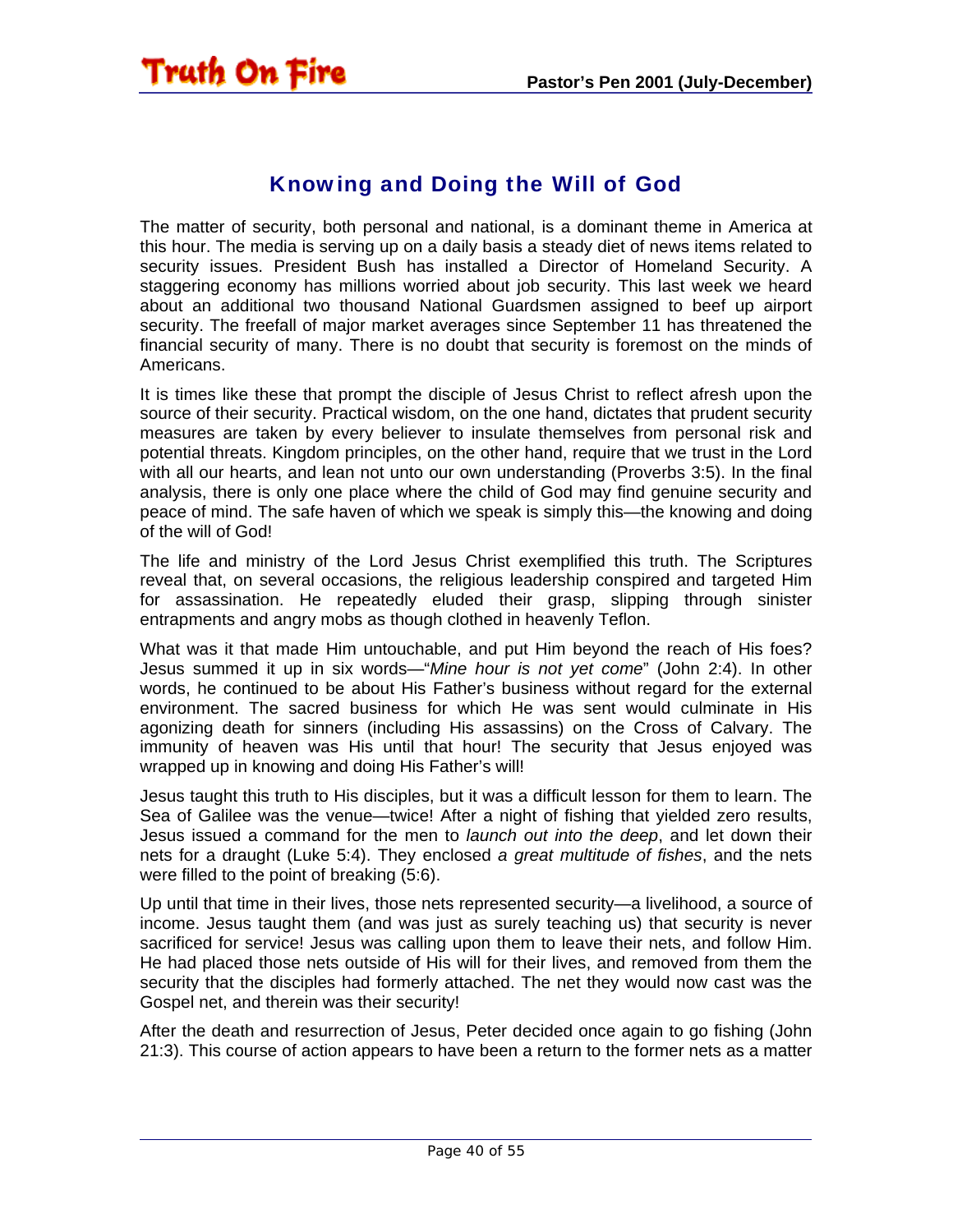

of security. Once again the results were negative, and once again the Lord illustrated by Divine power that those nets were useful only to the degree that they accommodated His will (3:6). By the way, the same may be said for all of America's high-tech weaponry in the effort to secure freedom. They will be useful in the war against terrorism *only* to the extent that God is pleased to prosper them.

The history of the early Church, as recorded in the book of Acts, confirms that Peter never again returned to those nets after the power of Pentecost fell on him and his brethren. Do you suppose the problem with those who feel that security is somehow sacrificed for service is that they have never experienced the same Holy Ghost power in service?

Brethren, the security nets we seek outside the scope of God's will are nets that provide no security at all! Admittedly, they are often difficult to abandon. In these days of security consciousness, it might be a good idea to take an inventory of those nets in our lives that we reckon as security, and determine whether or not they align themselves with the will of God. If the life of Jesus of Nazareth is any indicator, there can be no greater security for the child of God than serving in the will of God with the power of God!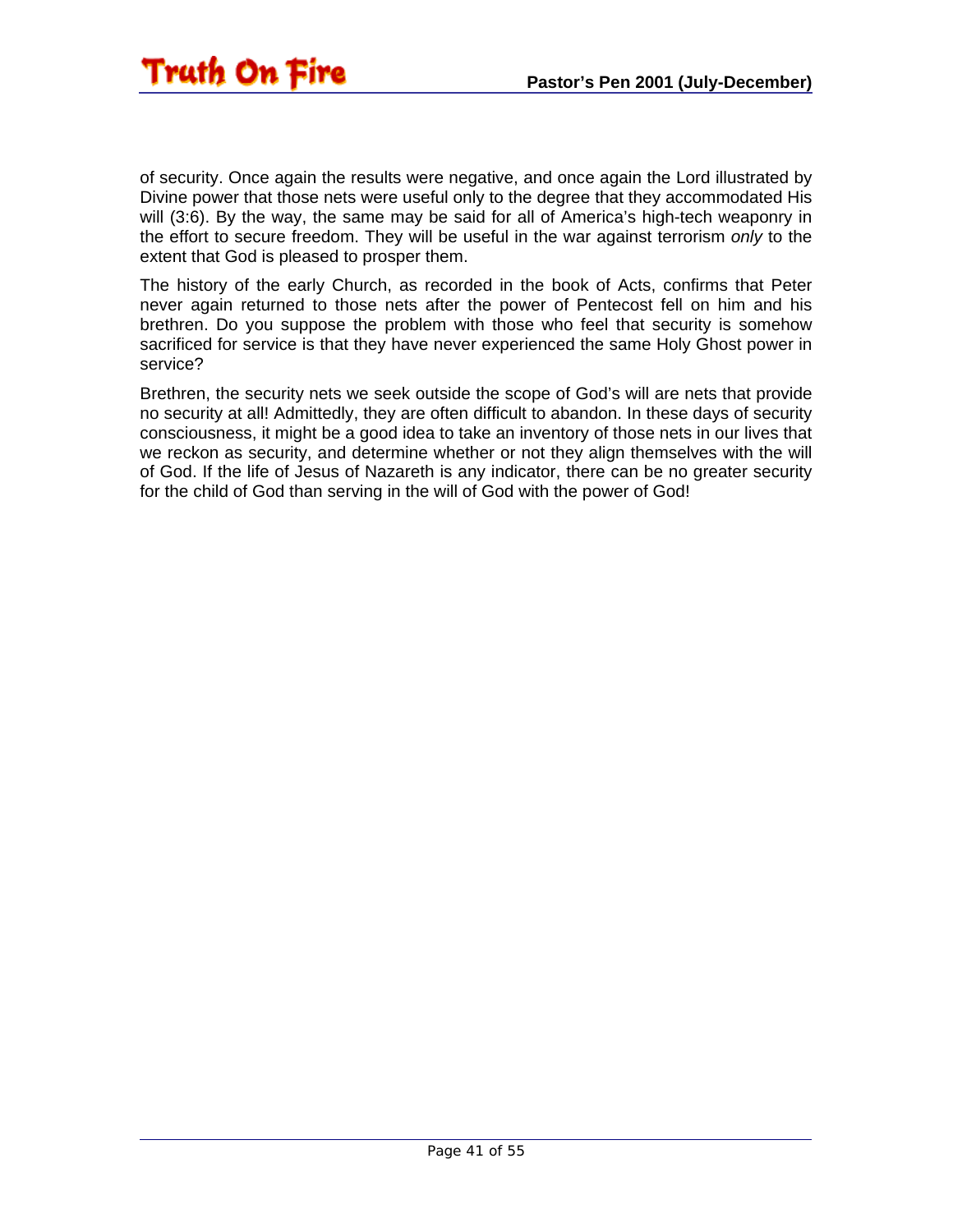# <span id="page-41-0"></span>**Truth On Fire**

#### Our Exceeding Great Reward

The reward is twenty-five million dollars! The condition for collecting it is the delivery of Usama bin Laden to the United States—dead or alive! Thus far that amount has been insufficient to produce a defector within the loyal inner circle of al Queda. Perhaps the terrors inflicted by B-52 carpet bombings and lethal "daisy cutters" will persuade at least one individual that his life, and more cash than he can imagine, are of greater value than commitment to a perverted and disintegrating form of religious fanaticism. Some psychological experts suggest that it's just a matter of time before Usama bin Laden is betrayed, and the reward is claimed.

Rewards are intended to spark interest and tweak motivation! Whether they take the form of tangible or intangible assets, they are always set forth as incentives to take action. The matter of rewards also happens to be an entirely proper subject for spiritual discussion. Jesus taught the multitudes that they should *rejoice, and be exceeding glad* when *reviled* of men, *persecuted*, and *falsely accused* for His sake, because *great* would be their *reward in heaven* (Matthew 6:11-12). Paul taught the Corinthians that *every man shall receive his own reward according to his own labor* (I Corinthians 3:8), and reminded a young, full-time pastor that *the laborer is worthy of his reward* (I Timothy 5:18). He instructed the church at Rome that justification of the *ungodly before God* is a *reward reckoned of grace*, inasmuch as *faith is counted for righteousness* (Romans 4:4- 5). The whole point of Hebrews 11 appears to be that God is *a rewarder of them that diligently seek Him* as an expression of their *faith* (11:6). God has clearly portrayed Himself as One Who desires to interact with men on His sovereign terms with the clear intent to richly reward those who yield themselves to those terms! Do any of us need a greater motivation for seeking the Lord?

I would like to call to the witness stand an Old Testament patriarch for his expert testimony in the matter of reward. My first question is: "Abram, would you please tell the jury what the Lord revealed to you in a vision after you met with Melchizedek, king of Salem, and offered tithes of all to the most-high God?" (Genesis 14:18-20).

He responds: "Yes, certainly! As you know, my nephew Lot had been taken captive by *four kings with five* led by Chedorlaomer (14:9). When the word came, I pursued their troops with *three hundred and eighteen* of my own *trained servants* (14:14). By the grace of God, we overcame a significantly superior force, and rescued my nephew. I understand that some years later Moses referred to this successful rescue mission as *the slaughter of Chedorlaomer, and of the kings that were with him, at the valley of Shaveh* (14:17). Well, you can imagine my gratitude to the most-high God for His good grace on my behalf. But you can also appreciate my fears concerning future reprisals by these same kings. I am neither a soldier nor a military strategist. My emotions were mixed at the time. The Lord, however, had compassion on my fears, and gave me this word in a vision. '*Fear not, Abram: I am thy shield, and thy exceeding great reward*' (15:1). Words of mine cannot express the encouragement I received from His words!"

Just one more question for the witness. "Abram, can you briefly describe the significance of this revelation?" Abram raises his eyes toward heaven for a moment as a tear makes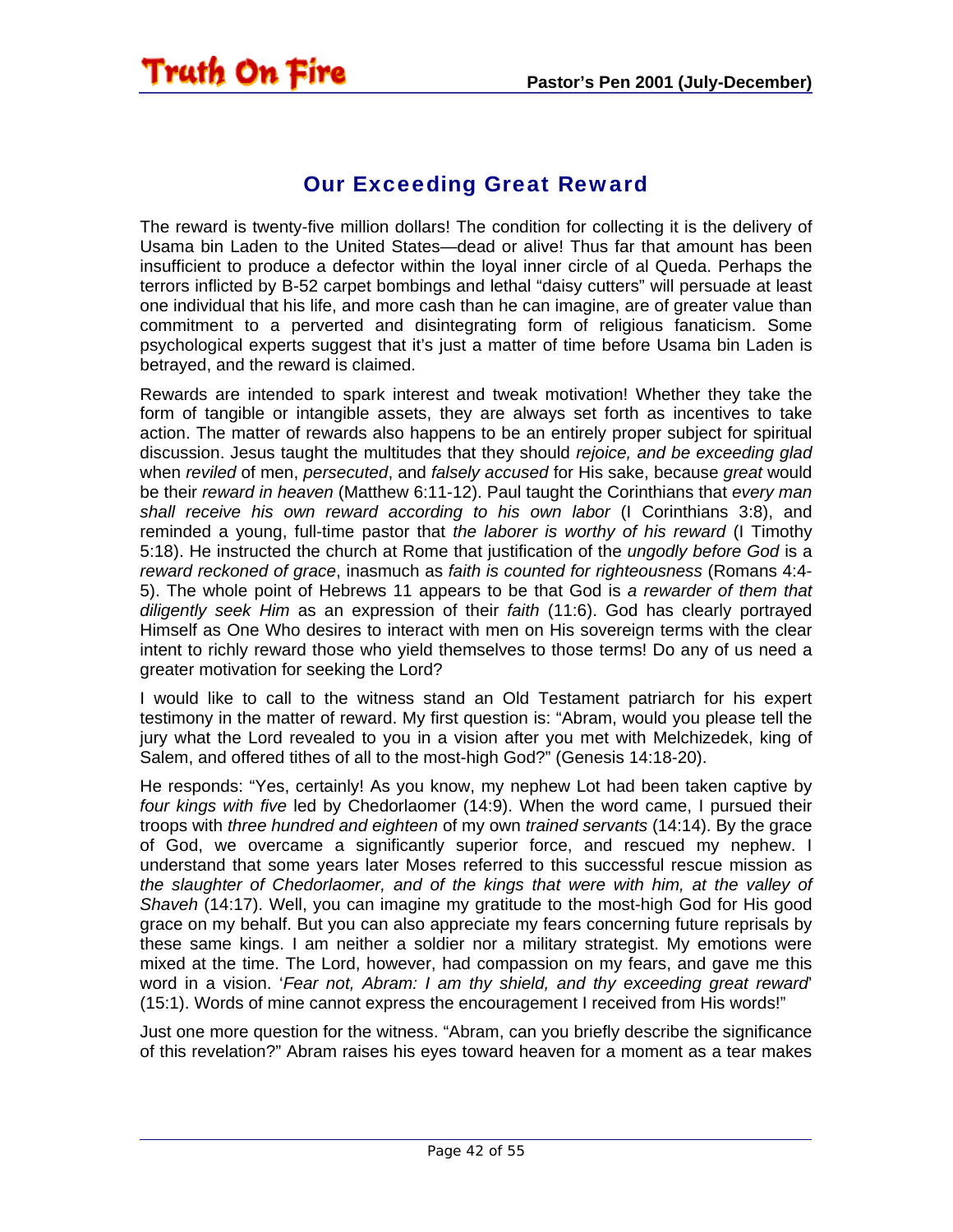

its way down each cheek. He clears his throat, and graciously asks the court to excuse the emotional lapse. "Sorry about that, but the '*shield*' still chokes me up. It meant that the Lord was all the military force and protection I would ever need. What He did once He could do a thousand times again. Guess what that did for my fears? The '*exceeding great reward*' set Him in contrast to all the stuff of life. As you are well aware, I was the wealthiest of men. I learned that discovering something new and fresh about Him at each door of decision and every occasion of obedience is the greatest compensation that a man can receive in this life! Simply stated, I learned that the richest of men are those who are full of God. The assets of this world, when held in a God vacuum, are no better than ashes!" The court thanks the witness for his testimony.

Brethren, may the grace of God enable all of us to discover afresh the exceeding great reward that God offers us in Himself and in His Son, the Lord Jesus Christ. The riches of this life pale in comparison to the rewards that God has promised to the faithful! These are they that believe that He is, and that He is a rewarder of them that diligently seek Him!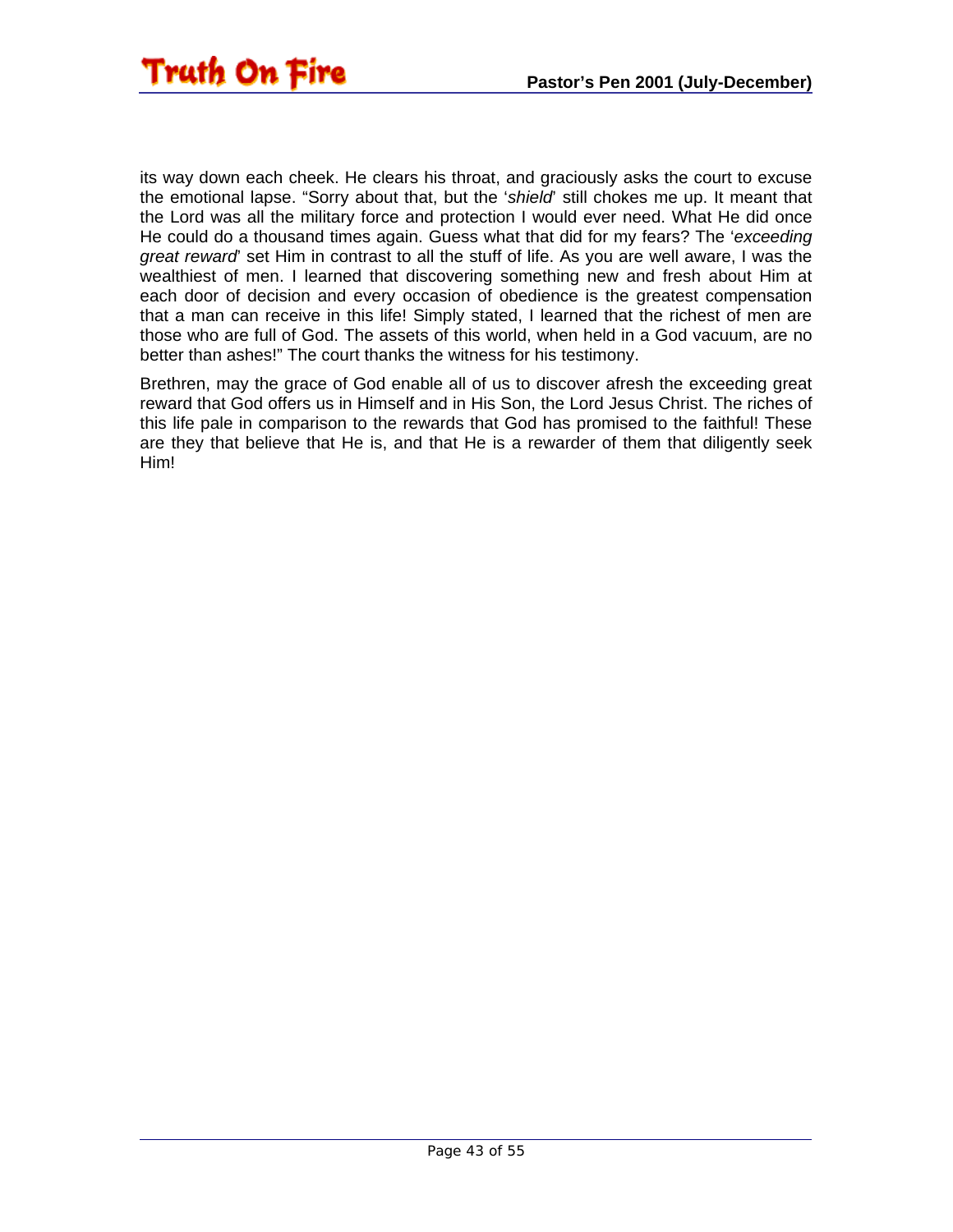#### The Cross of Christ at Center Stage

<span id="page-43-0"></span>The apostle Paul refused to glory or boast in his own personal accomplishments relative to the work of the kingdom of God. There was but one work that held center stage in his thinking, and that was the agonizing labor carried out by Jesus of Nazareth upon the Cross on his behalf. To the churches of Galatia, he made this inspired assertion—"*But God forbid that I should glory, save in the cross of our Lord Jesus Christ, by whom the world is crucified unto me, and I unto the world*" (Galatians 6:14).

The world at large perceives the embrace of the Cross as the obliteration of self; the believer as liberation for the soul! The world sees the Cross as an end of all pleasure; believers as the escape from the penalty of sin! For the believer, the Cross first signifies death with Christ, then life with Christ, and genuine freedom! No alternatives for salvation exist outside of the Cross! The Cross is the single place where all conflicts between a holy God and sinful men can be resolved, and is therefore cause for great rejoicing!

The Congregationalist preacher Joseph Parker (1830-1902) performed the greater part of his pastoral ministry in London, England. Church historians regard him as one of the most powerful and influential preachers of the nineteenth century. He was reputed for his giftedness in delivering dramatic pulpit oratory, and over a period of thirty-three years built a rather large congregation at City Temple, where he served as pastor until his death. I recently came across one of his recorded public prayers, and offer its contents to you for your edification. At the heart of the prayer is the Cross of Jesus Christ.

"Almighty God, let our weakness be our prayer; let our hunger cry unto thee; let our thirst make known its own supplication. We are weak and weary and sad oftentimes, but the river of God is full of water, and the Cross of Christ rises high amid all the tumult and uproar of time. Thou knowest we need something to look upon; thou hast set up the Cross of thy Son as the object of our attention. We bless Thee for the Cross; its head is in heaven, and its arms are stretched out to the ends of the earth. There the Saviour is, there is the miracle of love. We know not all the meaning, but we know that we need it all. What sin is only God can know; we know in some little measure. It hurts the soul, it draws a great veil of darkness across the noontide sun, it takes away all the fragrance out of the flowers, it makes life bitter. This we know; this we have tested by manifold experience. The answer of the Cross helps us to overcome all of this sinfulness and weariness and all this sense of penalty. May we know the Cross more perfectly, may we draw nearer to it every day; let it be to us the great mystery, the wonder that has no solution we can comprehend, the glory that blinds all other light. Yea, we bless thee again and again in manifold and ever increasing song for the Cross. Some days we feel our need of it more than others; sometimes we are frivolous and earthly and selfish, and have no need or desire to see the Cross; but sometimes we need it all, and feel our need of it most when we cannot tell it.'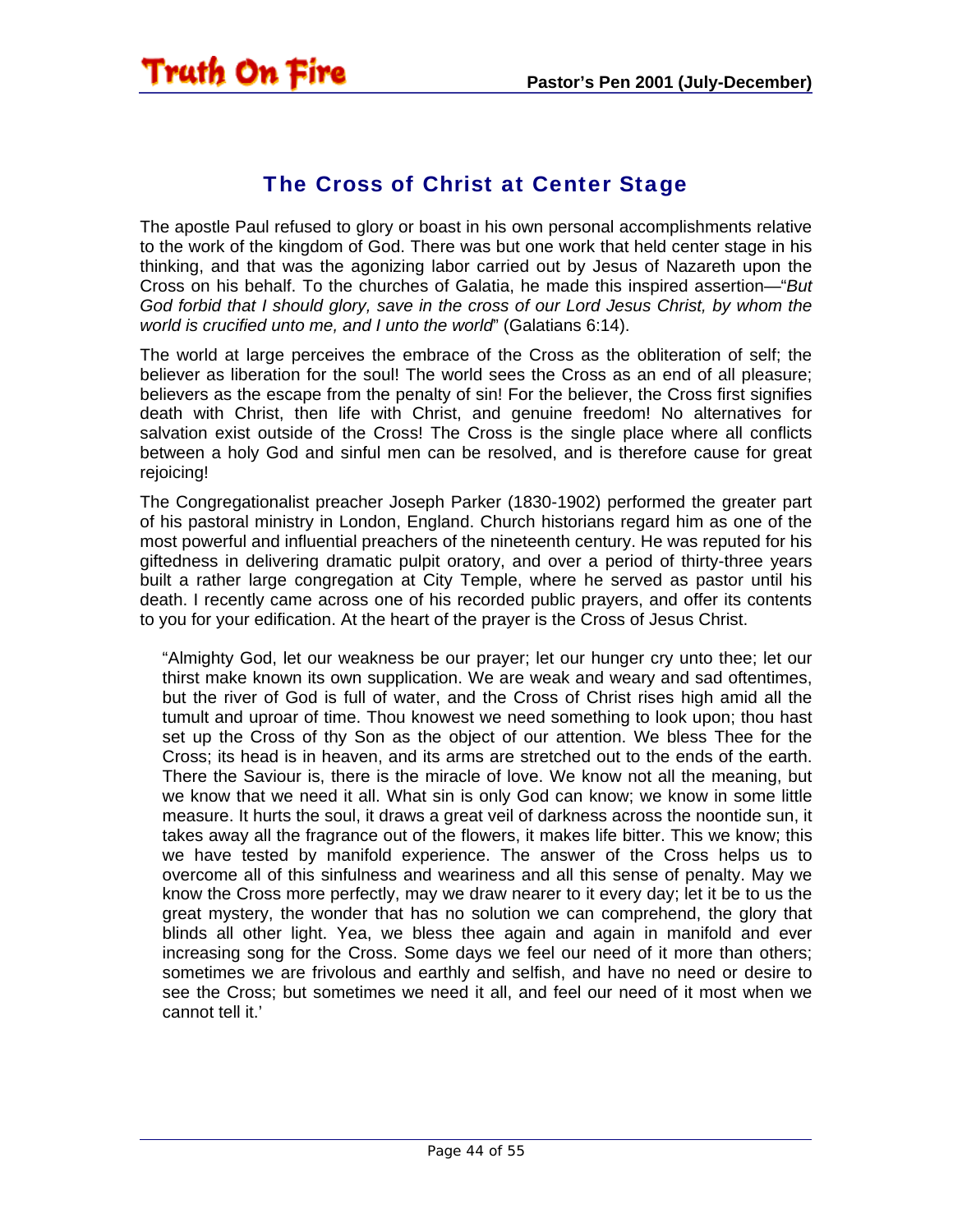'Lord, help us then to see such degree of the meaning of the Cross as shall help us to believe and live and be glad. As for the fools that would lead us away from the Cross, do thou turn them blind, confound them in their groping and wondering, and when they cry out for help take hold of their hands and bring them home again. As for the wise men that think there is nothing but earth and space and time, may we never be overcome by them, may we hold on to our holy faith that round about us is the spiritworld, above us is God's kind heaven, in front of us an infinite destiny. The Lord fill us with these holy thoughts and great wonders and solemn aspirations, and the Lord help us to turn our piety into service, so that at eventide, when the shadow lengthens and the home-going time has come, we may be called up as servants good and faithful. Amen" (*Studies In Texts*, Volume IV, p.44-45).

Brethren, we have passed through another season of Thanksgiving for God's good grace and bounty toward America. She is indeed the land of the free, and the home of the brave! Her armed forces are presently defending our political freedom in efforts to rid the civilized world of terrorism. We must remind ourselves, however, that the battle for spiritual freedom was fought and won nearly two thousand years ago at the Cross, and that there is no greater terror than that inflicted upon the human soul by sin! May the Cross of Christ take center stage in our expressions of gratitude toward God!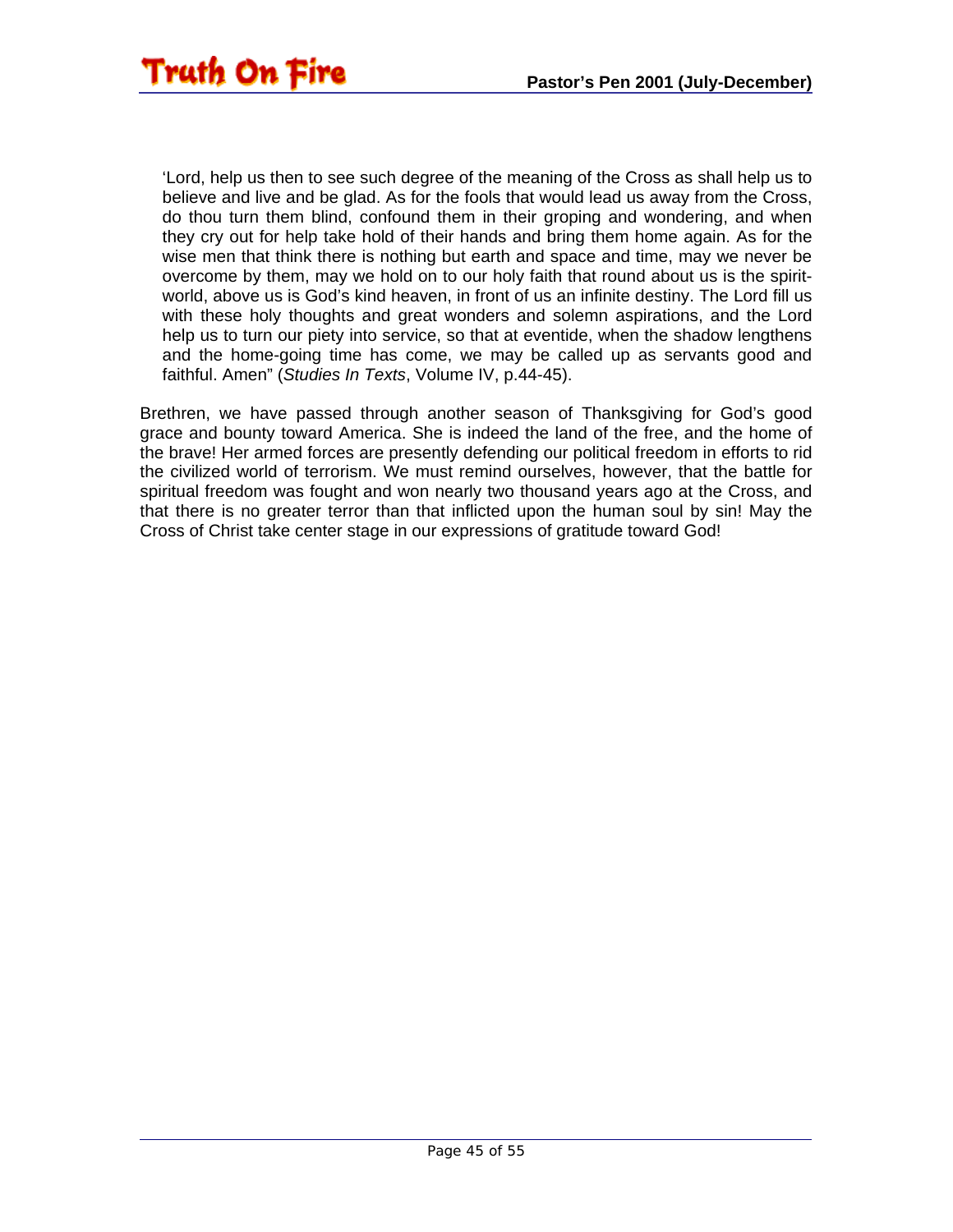## <span id="page-45-0"></span>Truth On Fire

#### The Chief Minister of Music

Does your congregation have a minister of music on staff? How about a worship or praise leader? If yours is a larger church congregation with an ample budget, the answer to these questions may be in the affirmative. For the vast majority of evangelical churches, which do well to provide for the pastor and pay the bills, the desire for a fulltime staff member with training and expertise in sacred music is a longing that will go largely unfulfilled.

Many pastors, especially those in rural communities, find themselves performing double duty every Sunday as both song leader and preacher. The lack of a so-called "strong music program" sometimes becomes a source of discouragement for these pastors when they see apparently good prospects for church membership gravitate to other churches (the critical point of the decision being the music program, and what the other church offered in terms of music). The problem with such a pragmatic approach to the ministry of music in the church is that it fails to recognize that every congregation of Christian brethren, without regard for the size of its membership, has a Minister of Music present at every scheduled meeting.

The Bible teaches us that a supernatural unity (oneness) exists between the One Who *sanctifies* believers and those whom He has *sanctified* (Hebrews 2:11). For this cause, the Sanctifier is *not ashamed to call them brethren*. The writer of Hebrews proceeds to quote the prophetic words of the Sanctifier as recorded in Psalm 22:22, saying: "*I will declare thy name unto my brethren, in the midst of the church will I sing praise unto thee*" (2:12). These are the words of the Lord Jesus Christ to the Father, both His and ours! He is resolved both to declare and to sing in the midst of the church. Let the theologians and theoreticians debate exactly how He does this. Personally, I take this to mean that Jesus actually preaches with the preacher during his pulpit declarations, and sings along with the singers of praise, whether congregational or special.

In 2 Cor. 5:20, the apostle Paul expressed the same spirit of collaboration (i.e., laboring together toward a goal) in the phrases "*as though God did beseech you by us*" and "*we pray you in Christ's stead*." In a very real sense, Jesus is present at every scheduled church service as both Preacher and Minister of Praise Songs! With this truth in mind, how shall we account for dull church services that lack fervency in the preaching and praising? Could it be a lack of collaboration? That is, could Jesus be working toward one goal and the congregation another?

The Lord Jesus made His objectives perfectly clear regarding the church services where He would be in attendance. His primary goal for the preaching is to impact the brethren with God-centered truth! His primary goal for the singing is to impact the God of heaven with praise! The degree to which we collaborate with Him in these two areas will determine (to a great extent) the degree to which our ministries are pleasing and effective in His sight!

I have noticed that the Classified-Help Wanted sections of many denominational publications frequently carry ads from churches for ministers of music. Sometimes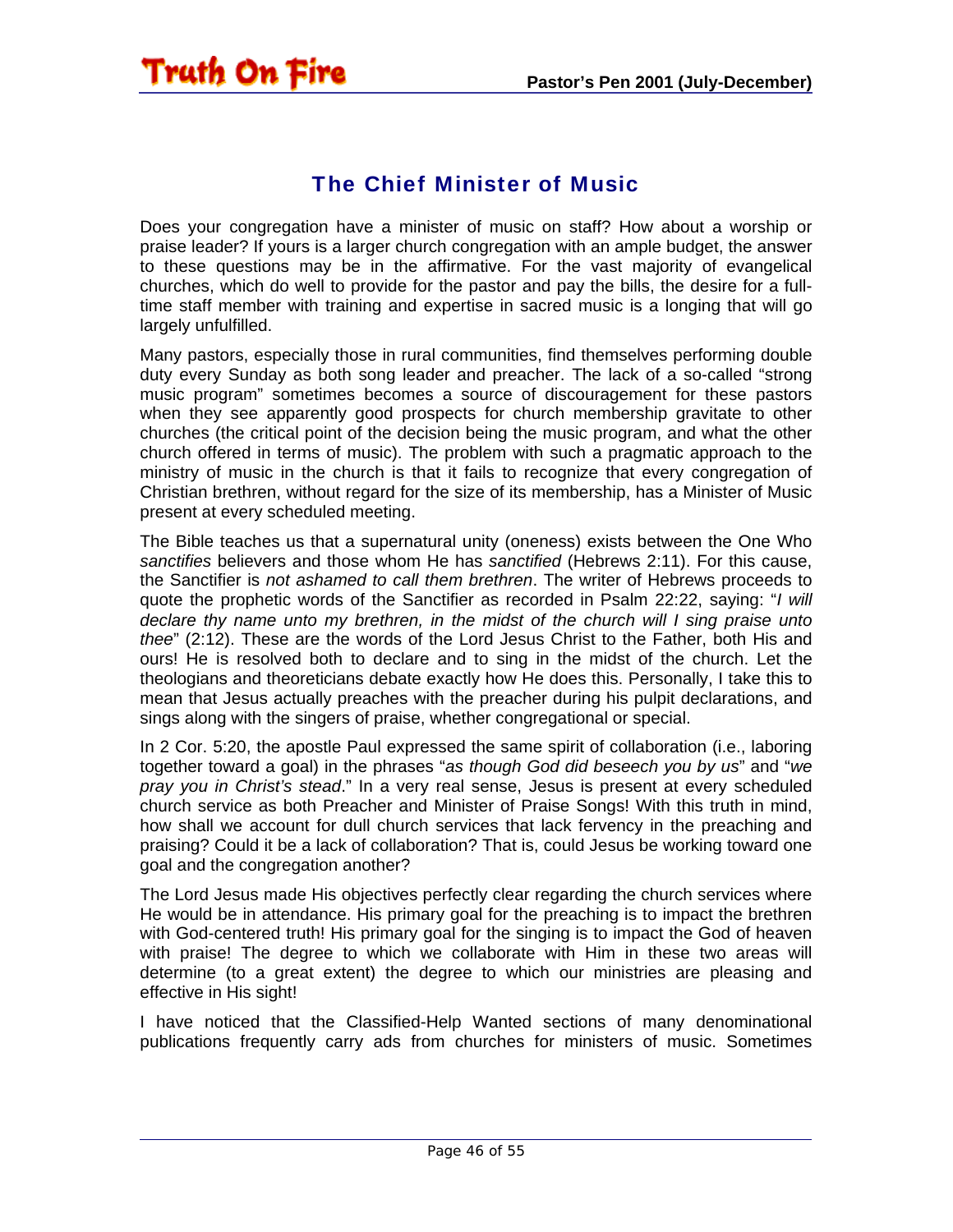

potential applicants are made aware that the church desires a blend of traditional and contemporary music styles. In others, the preferred style is strictly contemporary (i.e., advocates of traditional worship music need not apply). What do ads that distinguish between traditional and contemporary music reveal about a church? They disclose that someone or something other than the God of heaven has become the primary focus of the music! In other words, the worship has become man-centered rather than Godcentered!

The one principle that should govern our congregational music choices is whether or not the Lord Jesus, the chief Minister of Music, could offer it to the Father as appropriate praise! Why would the brethren want to engage in that which the Lord Jesus cannot endorse? Does this mean that contemporary music is inappropriate? Absolutely not! What it does mean is that a music program that is governed by its anticipated effect upon the worshipper (whether traditional and contemporary) does not conform to the expressed will of Christ!

Brethren, our primary concern for all church music should be its anticipated impact upon the Father, and upon His Son, the Lord Jesus Christ! Every other consideration is secondary in nature, and virtually meaningless if the first order of business is obscured. The aforementioned double-duty pastor should take comfort in the fact that he has the collaboration of Christ in both the song leading and the preaching!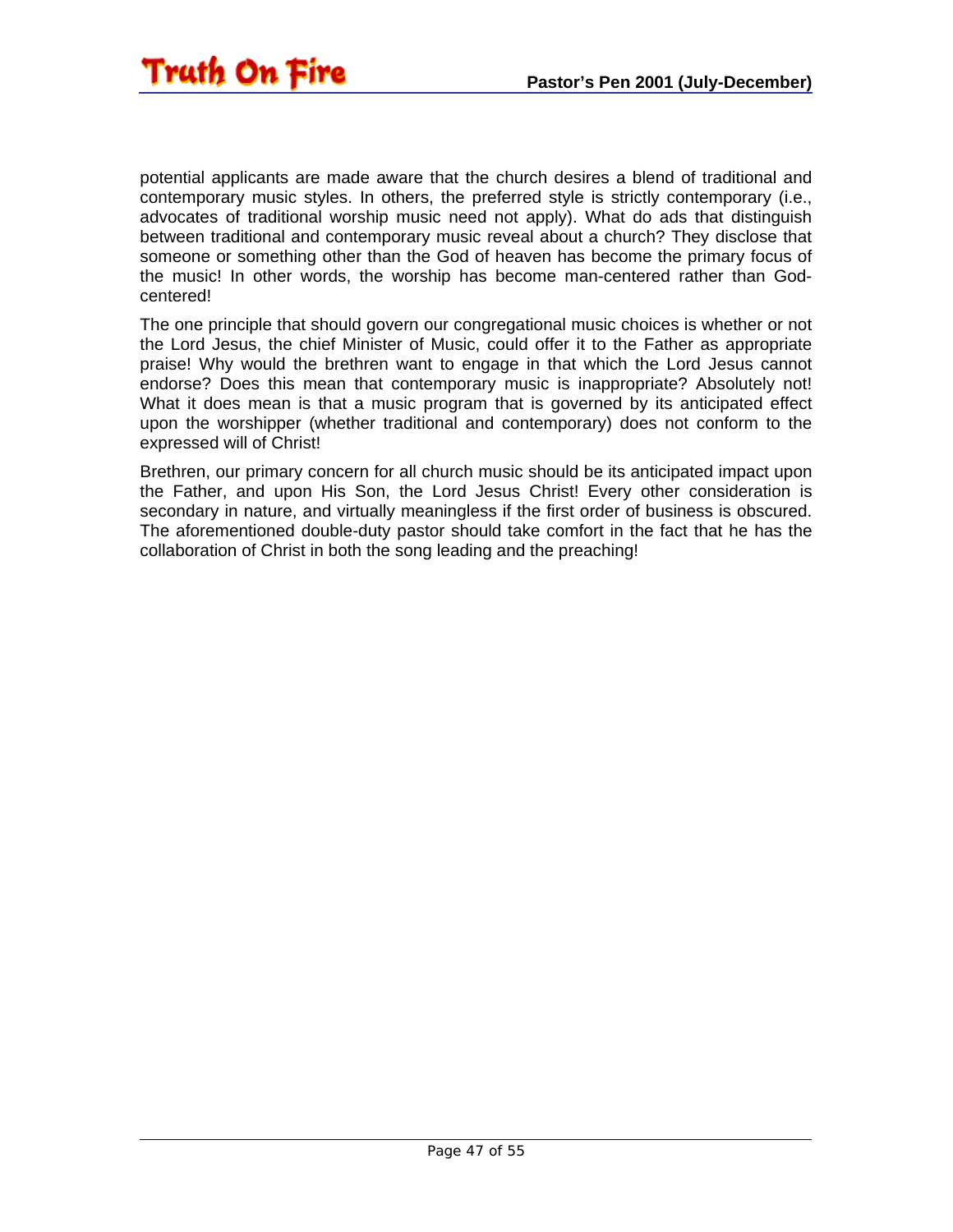#### The Kingdom in Proper Perspective

<span id="page-47-0"></span>This world is not my home; I'm just a passin' through: my treasures are laid up somewhere beyond the blue. You might recognize these words as the beginning of a very familiar chorus. Its popularity is rooted in the fact that it reminds us of the world to come, which stands in stark contrast to the turmoil of the present age and its hostility toward the gospel of Jesus Christ. It is my conviction, however, that longings for the world to come should be balanced with truth regarding the kingdom of God.

In his testimony before Pilate, Jesus said: "*My kingdom is not of this world*" (John 18:36). This statement affirmed the heavenly origin of his kingdom, but did not preclude an earthly manifestation and function. In other words, while his kingdom was not *of* this world, it was most certainly *in* this world as a contagion of spiritual salt and light! In his intercessory dialogue with the Father, Jesus spoke of his disciples as being *in* the world but not *of* the world (John 17:11, 16). Their citizenship was in another world, but their impact would be felt in this one!

Jesus exhorted the multitudes, saying: "*But seek ye first the kingdom of God, and his righteousness; and all these things shall be added unto you*" (Matthew 6:33). Jesus taught that the dominant priority of every life should be a zealous pursuit of the kingdom of God! He made known to Nicodemus that the one requirement for *entry* into *the kingdom of God* was the new birth, or being *born again* (John 3:3-7). As a result of faith in Jesus Christ, God the Father *delivers* born again believers *from the power of darkness*, and *translates* them *into the kingdom of his dear Son* (Colossians 1:13). In this new relationship they enjoy *the forgiveness of sins* as a fruit of *redemption through his blood* (1:14). The bottom line is that the kingdom of God is here and now, and Jesus reigns as King!

In the light of kingdom truth, we ought to consider carefully whether an evangelistic dialogue that begins by asking sinners if they would like to go to heaven when they die is the most appropriate approach. The man born blind who had received his sight was right on target when he asked his religious detractors, "*Will ye also be his disciples?*" (John 9:27). The word *also* implies that his was a faith that would follow Jesus, and he inquired whether the Jewish leaders were willing to do the same. The point is that an evangelism that produces believers without producing disciples is defective and deceptive.

The commission of the kingdom is to *teach* [make disciples of] *all nations* (Matthew 28:19). Discipleship is much more than going to heaven when one dies! It is placing oneself under the discipline of the King for the advancement of his kingdom *in* this world! It is not praying the prayer, but surrendering the will! It is experiencing God here and now! It is exhibiting the trademarks of kingdom life, which are *righteousness, peace, and joy in the Holy Ghost* (Romans 14:17). It is expecting that one day we shall see the King face to face as the culmination of our kingdom experience *in* this world!

Brethren, the world in which we live is a hostile place. It is entirely proper for the child of God to long for that heavenly city whose Builder and Maker is God. His kingdom, however, is a formidable force in this world. It resides within every soul where Jesus has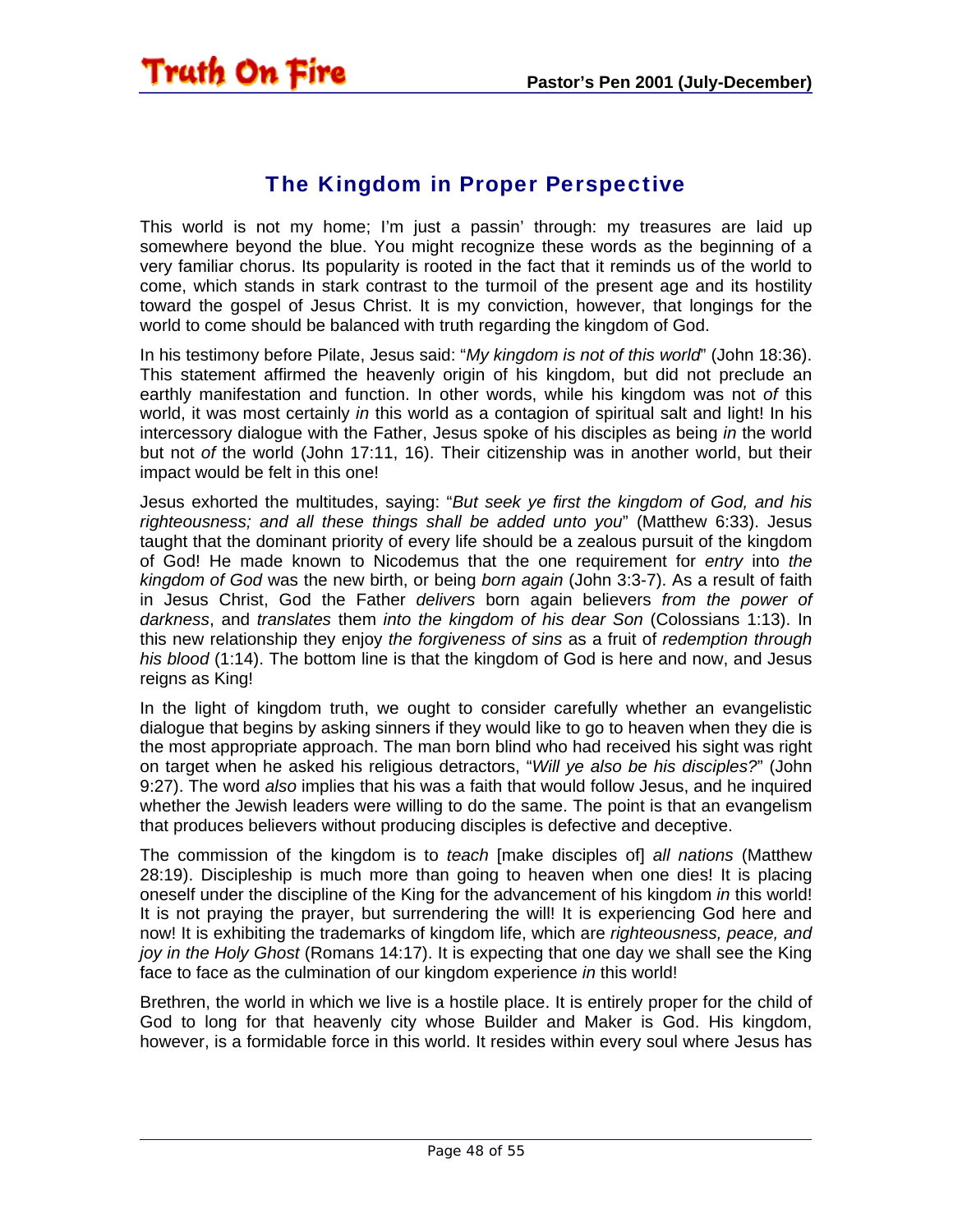

been allowed to exercise his rule! While there is great comfort in knowing that death has lost its sting, there is greater comfort still in knowing that we have walked with the King in the midst of this wicked and perverse generation, and made a positive difference for the glory of Christ, and the furtherance of his kingdom, in this world!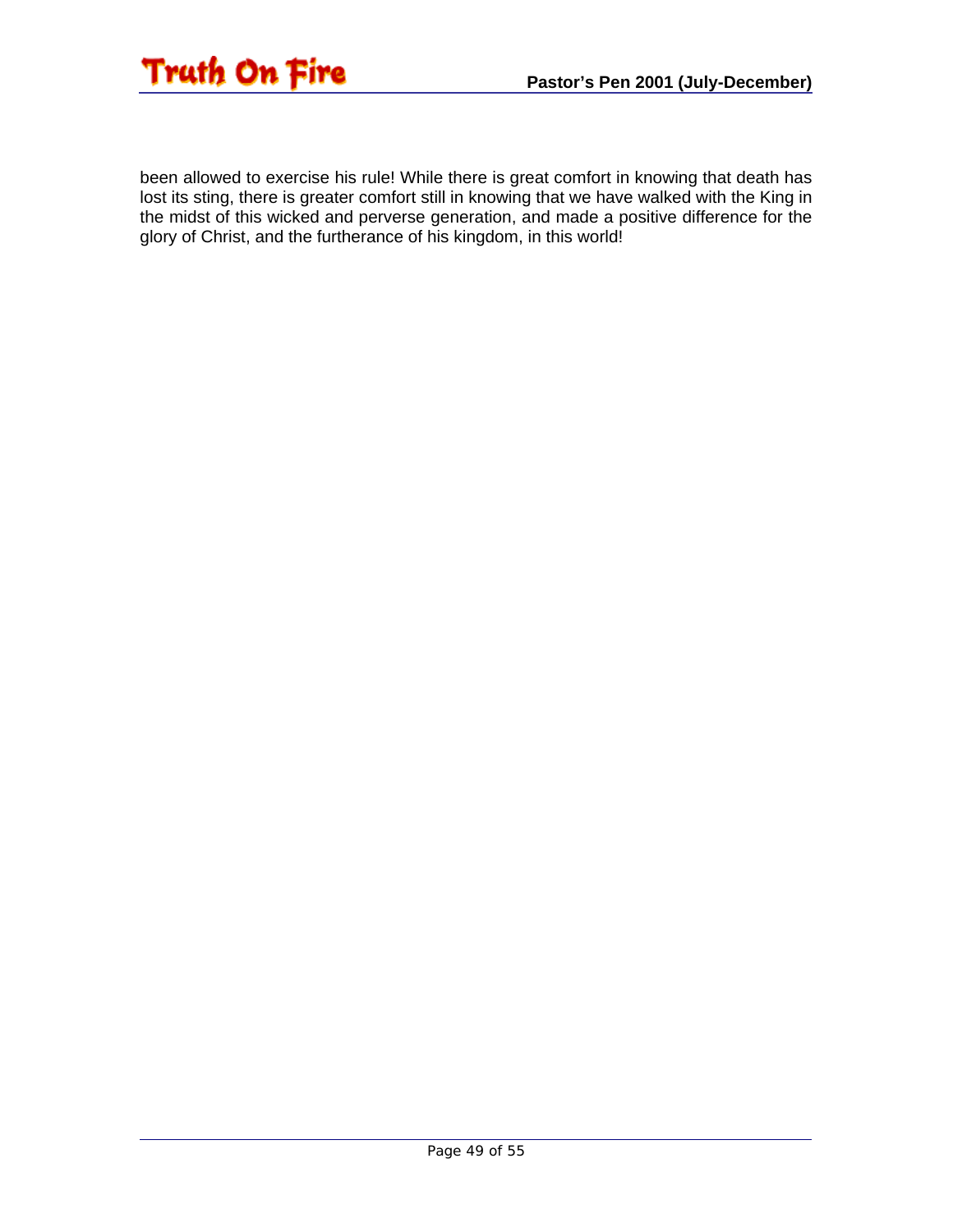#### A Ministerial Charge

Robert Murray McCheyne was a remarkable man. He was born May 21, 1813 in Edinburgh, Scotland. In 1843, at the young age of twenty-nine, he died of typhoid fever. His life spanned but three short decades, but its impact for Christ was felt throughout Scotland. At age four he was able to write the Greek alphabet, and spent his youth memorizing lengthy passages of Scripture. He graduated from the University of Edinburgh in 1830 with degrees in music, geography, and modern languages. At age eighteen he began seminary training in preparation for the ministry. He was ordained at age twenty-three, and served as pastor of St. Peter's Church in Dundee until the time of his death. Shortly before his passing, the Spirit of God stirred his church (and others where he had preached) with a mighty revival.

McCheyne preached an ordination sermon on December 16, 1840, that has been preserved for us in the archives of Christian literature. His text was taken from Paul's Second Epistle to Timothy—"*I charge thee therefore before God, and the Lord Jesus Christ, who shall judge the quick and the dead at his appearing and his kingdom; Preach the word; be instant in season, out of season; reprove, rebuke, exhort with all longsuffering and doctrine*" (II Timothy 4:1-2). The exposition he provided was both powerful and timeless. He also delivered five distinct charges to the candidate for ordination. My purpose is to recount those five charges (with abbreviated excerpts) for our edification.

The charges are as follows:

<span id="page-49-0"></span>**Truth On Fire** 

- (1) "Thank God for putting you into the ministry. It is the greatest honour in this world. Had I a thousand lives, I would willingly spend them in it; and had I a thousand sons, I would gladly devote them to it. Do not forget, then, dear brother, amid the broken accents of confession from a broken heart, to pour out a song of thankfulness.
- (2) Seek the anointing of the Holy Spirit. Remember the apostles. Before the day of Pentecost they were dry, sapless trees with little fruit; but when the Spirit came on them like a mighty rushing wind, then three thousand people were pricked to the heart. Pray that you may be filled with the fire of the Spirit…that you may pierce into the hard hearts of unconverted sinners.
- (3) Do not rest without success in your ministry. Exhort the brethren to cleave unto the Lord. Do not rest till you get them to live under the pure, holy rules of the gospel. Do not be satisfied without conversions. You will often find that there is a shaking among the dry bones, a coming together of bone to his bone, skin and flesh come upon them, but no breath in them. Oh, brother, cry for the breath of heaven! Remember a moral sinner will lie down in the same hell with the vilest.
- (4) Lead a holy life. Your whole usefulness depends on this. Your sermon on Sabbath lasts but an hour or two; your life preaches all the week. Remember, ministers are standard-bearers. Satan aims his fiery darts at them. If he can only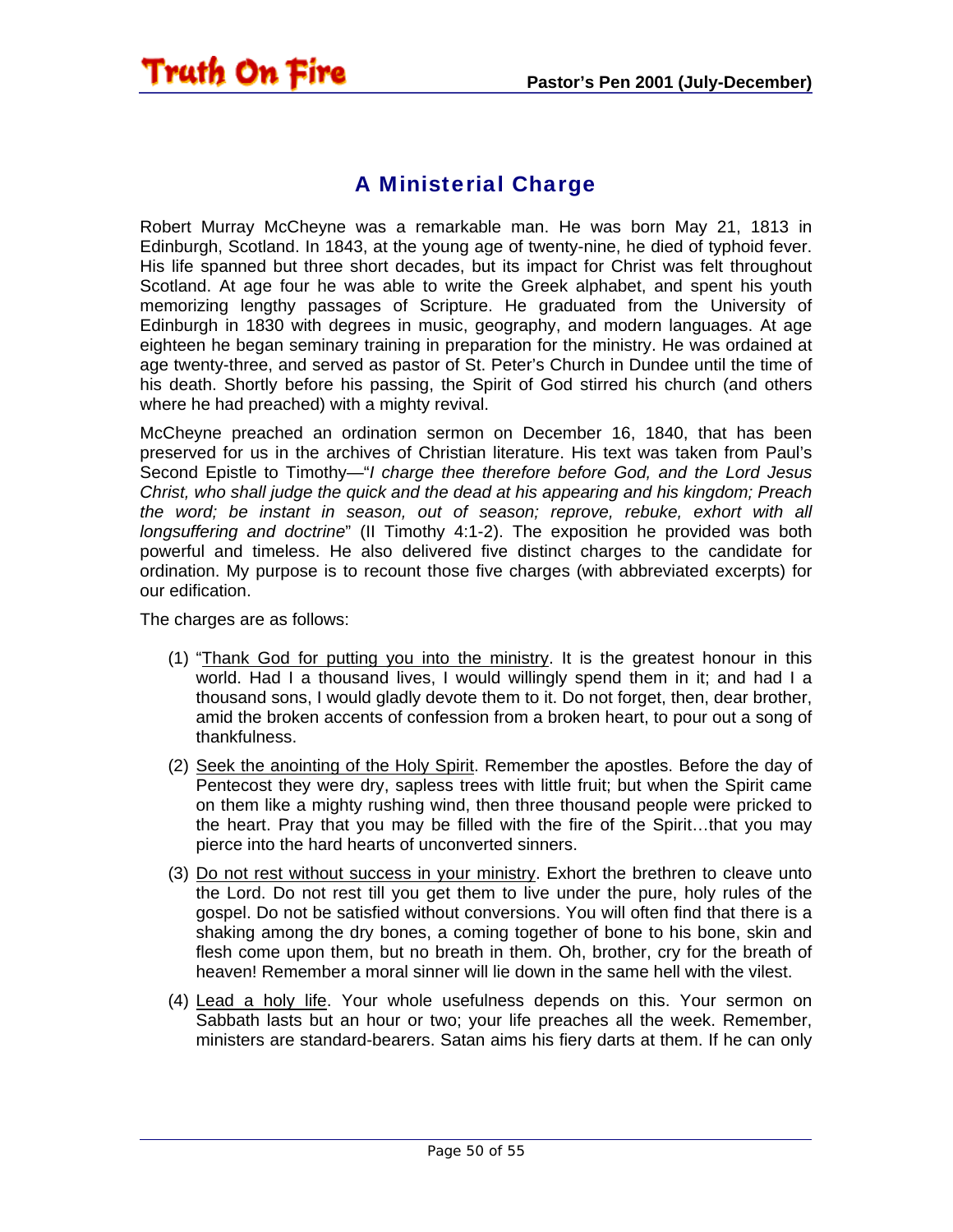make you a covetous minister, or a lover of pleasure, or a lover of praise, or a lover of good eating, then he has ruined your ministry forever. Implore His Spirit to make you a holy man.

Truth On Fire

(5) Be a man of prayer. Give yourself to prayer. If you do not pray, God will probably lay you aside from your ministry, as he did me, to teach you to pray. Get your texts from God, your thoughts and words from God. Carry the names of the little flock upon your breast, like the High Priest; wrestle for the unconverted. Luther spent his three best hours of the day in prayer. John Welch prayed seven or eight hours a day. Oh that God would pour down this spirit of prayer upon you and me."

Brethren, ministers molded in the manner described by McCheyne may well be a dying breed in America. They are, however, absolutely essential if this generation (beginning at the house of God) is to experience genuine revival wrought by the Spirit of God! Some churches have earned the reputation of "preacher killer" simply because this kind of man disrupts the status quo, and brings a passion to the pulpit that is unpalatable to the rank and file. Even the prophet Elijah, who exemplified all of these traits, got caught in the downward spiral of discouragement because of a religious leadership that rejected the truth, choosing rather to worship and serve another god. Oh Lord, mold us preachers according to charges of McCheyne, and stir your people to pray likewise both for their pastors and for themselves! Amen!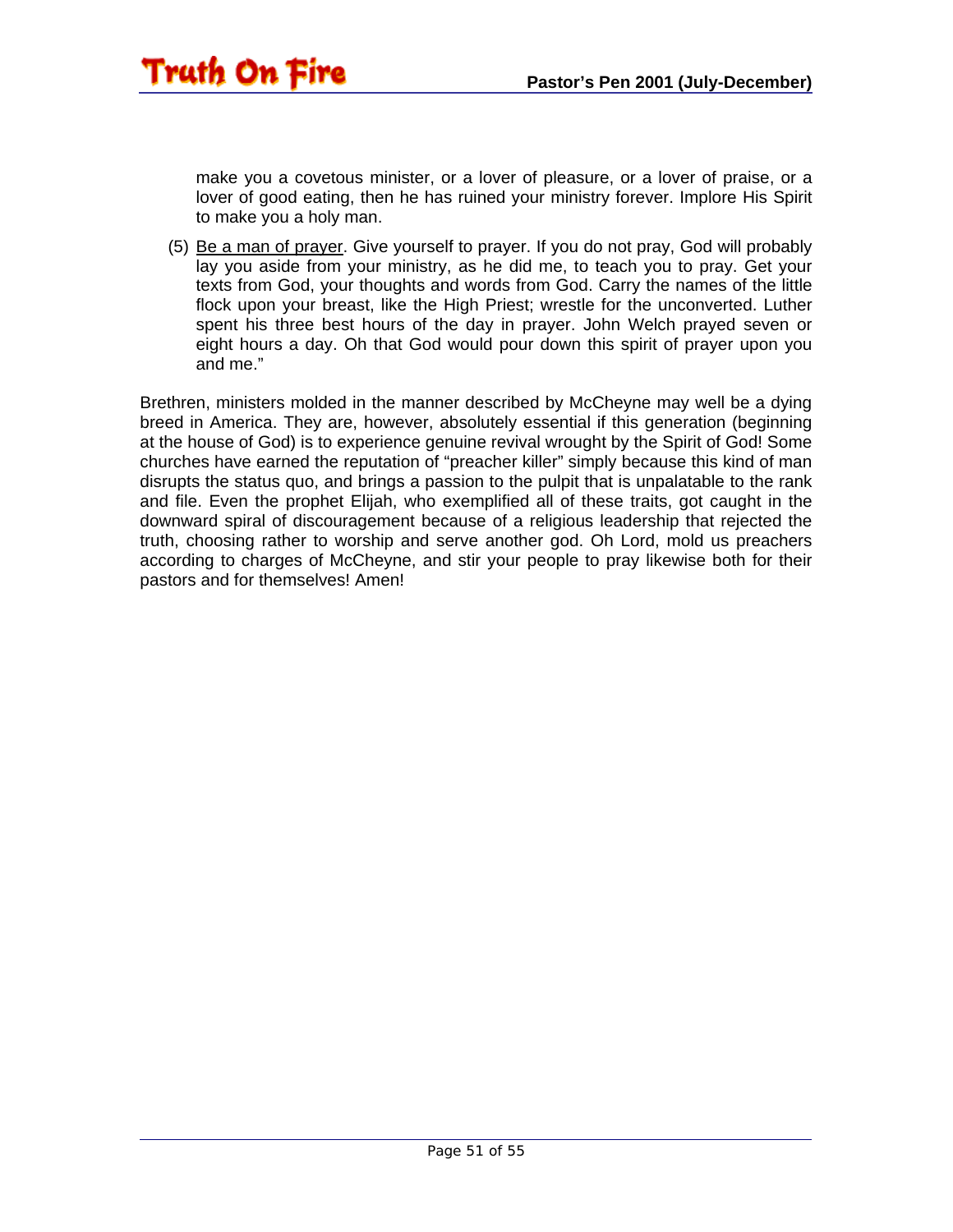#### God at Risk with a Righteous Man

<span id="page-51-0"></span>Do you believe that God will take a risk, or put Himself at risk, in His dealings with humanity? In reading the account of Matthew this week regarding *the birth of Jesus Christ* (1:18-25), I was reminded afresh that God will indeed put Himself at risk if He can find the right man with which to do it. The kind of man of which we speak is a righteous man. The Scripture tells us that Joseph, the legal father of the Lord Jesus, was *a just man* (1:19), and exactly the kind of man required for the entrustment of the Holy Child Jesus.

A stewardship of this magnitude has never been equaled! A parental responsibility has never been greater! The story of Christmas, unlike any other, illustrates the unfathomable relationship between sovereignty and vulnerability! I call your attention to four distinctive character traits that were evident in Joseph the just man, the man with whom God placed Himself at risk.

The first is a refusal to participate in the public humiliation of another. In this case, it was the woman to whom he was engaged. While he contemplated a divorcement as part of his initial response, he was determined that under no circumstances would it be done in a manner that would inflict public harm or embarrassment upon her. It would remain a private matter. Such is the disposition of a righteous man.

I recall a 1974 college chapel service, in which the preacher (a soul-winning icon among Independent Baptists) spoke of his public rebuke of an usher who was too slow (in his opinion) in getting an information card to a visitor in the congregation. He sought to justify the action in terms of his spiritual authority as pastor. The fact is this "man of God" was self-absorbed and deceived. He abused his position to humiliate another in a public venue—something Joseph refused to do!

The second is an aversion for impulsive decision-making. Although he was *minded* to put her away, we are told that *he thought on these things* (1:20). The Greek verb translated *thought* indicates an *inward reflection* upon, and *consideration* of, a matter. It means *to ponder*. Joseph knew the stakes were high. It was no time for haste! After an ample season of reflection, the angel of the Lord appeared with revelatory light regarding the Holy Ghost conception. Time given to reflection brought heavenly direction and the right decision! Deliberative restraint is one of the marks of a righteous man!

The third is an obedient response to revelation. A righteous man does not necessarily have all the answers. Sometimes darkness may temporarily obscure his path as he waits patiently upon the Lord. The exercise of restraint, however, does not demonstrate a lack of resolve. In the dream, the messenger of the Lord brought light. After Joseph was *raised from sleep*, he *did* as he was *bidden* (1:24). A righteous man is predisposed to obey the light he is given.

The fourth is sexual purity. We are told that these events took place *before they came together* (1:18). The virginity of Mary, as the sign of Divine conception (Isaiah 7:14), usually overshadows the fact that Joseph himself was a sexually pure man—a virgin engaged to a virgin. There was no promiscuity, nor surrender to lust, within this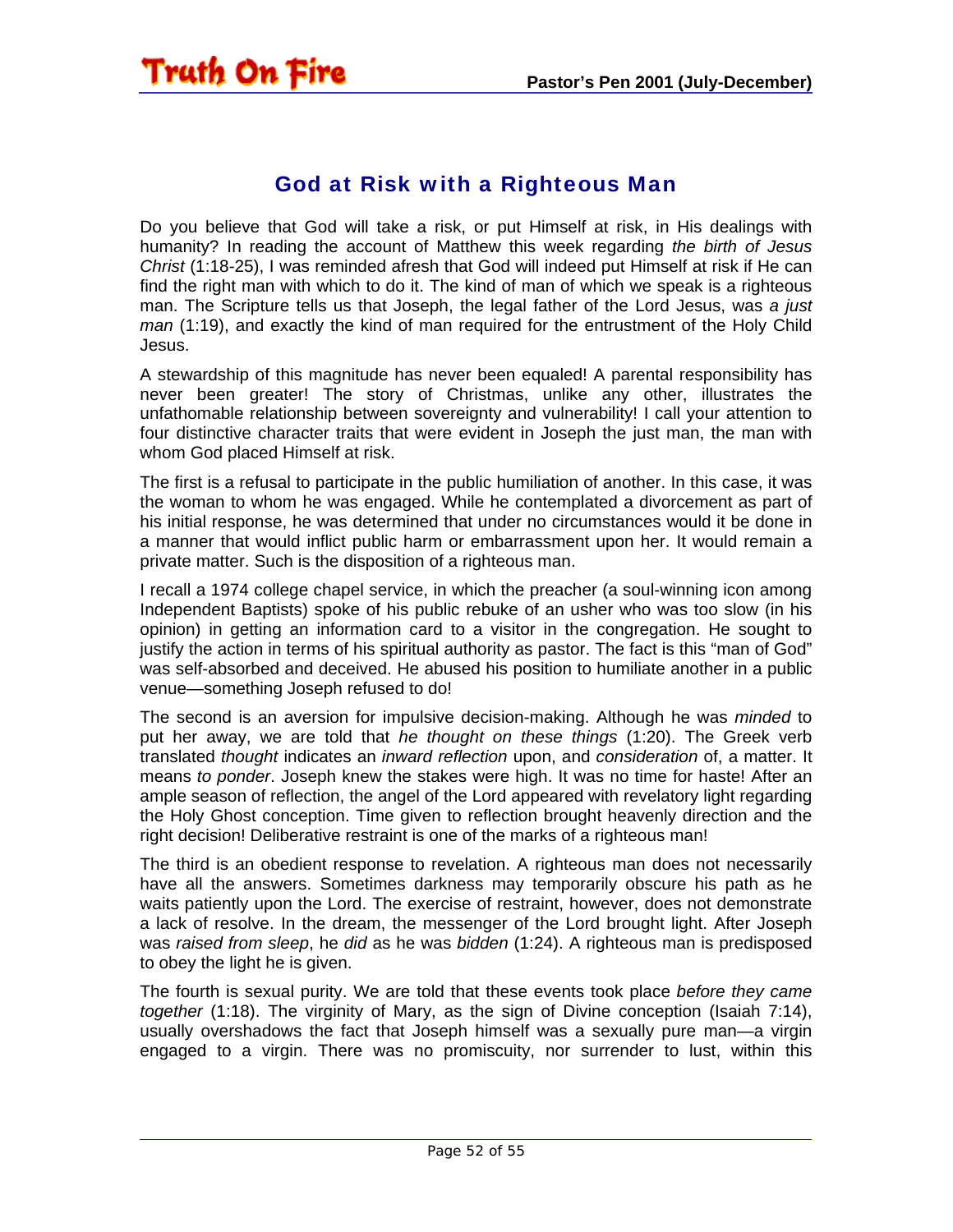relationship. Joseph proceeded to marry his sweetheart in obedience to the Lord, and *knew her not till she had brought forth her firstborn son* (1:25). A righteous man is a sexually pure man, who, by the grace of God, has mastered his God-given sexual passions. The events surrounding Christmas demonstrate the direct link between sexual purity and spiritual privilege!

Brethren, the Christmas season is the celebration of Emmanuel, God with us. It concerns a virgin maiden, chosen of the Lord to be the vehicle by which God Himself, robed in human flesh, would enter this world for the purpose of saving His people from their sins. But it also involves a righteous man named Joseph, the spiritual head of his household, to whom God the Father would entrust the care of His Son, the Lord Jesus Christ, the Messiah of Israel and the Saviour of the world.

Although Joseph is seldom the focal point of Christmas, his righteous character speaks volumes about the kind of man with whom God will put Himself at risk to accomplish His will in the earth! A sober reflection upon the manner in which Joseph conducted himself during the most critical years of human history prompts this question: Is God willing to put Himself at risk with me?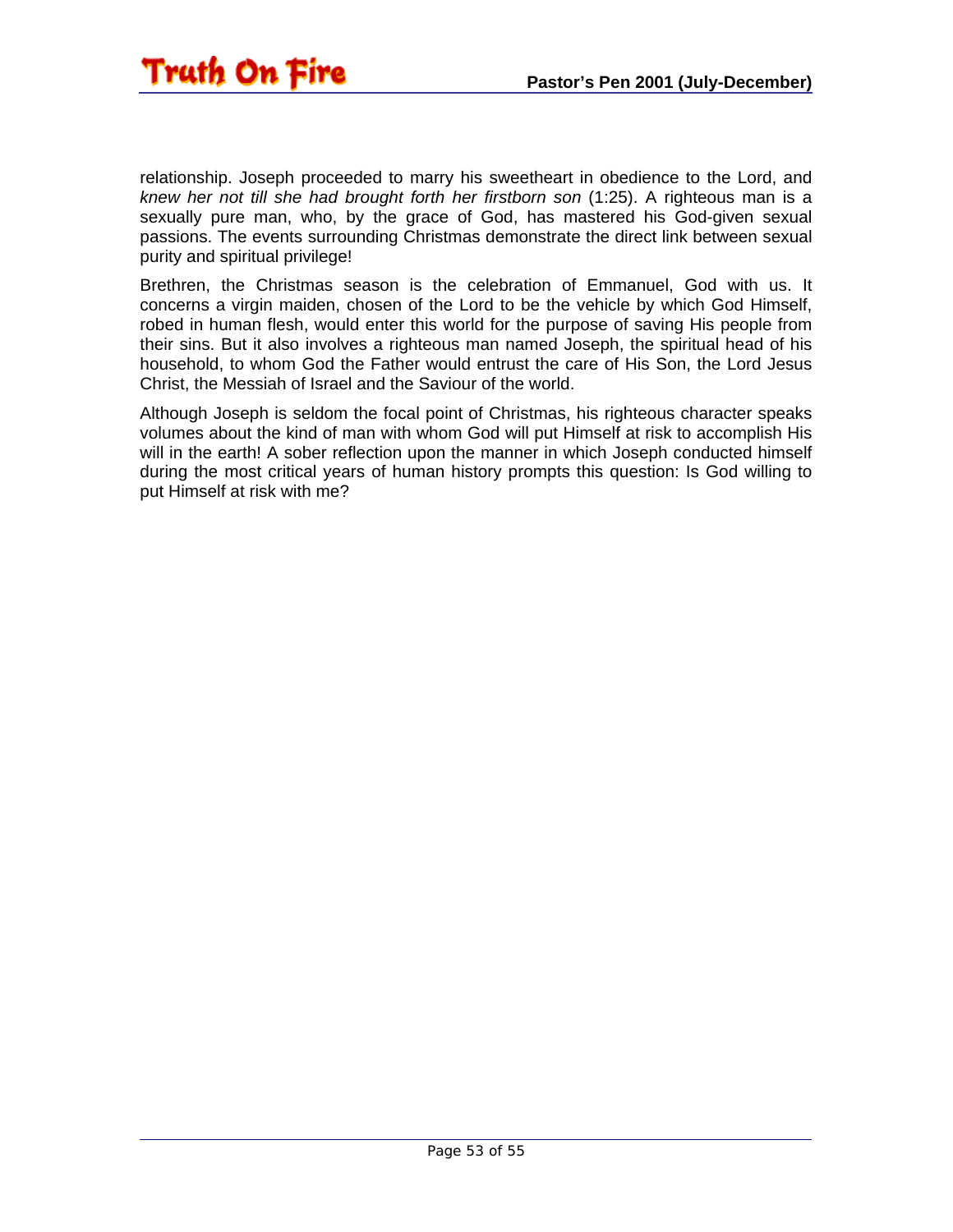#### The Petition of Achsah

<span id="page-53-0"></span>Truth On Fire

Now that The Prayer of Jabez has captured the imagination of the Christian community, it is time for the sequel. I would like to offer The Petition of Achsah as a suitable title. Achsah was the daughter of Caleb, who had offered her in marriage to any man who would smite the city of Kirjath–sepher, and take it. A relative named Othniel responded to the offer, and conquered the city. *So Caleb gave him Achsah his daughter to wife* (Judges 1:12-13). We might be inclined at first to consider physical beauty as the chief reason why Othniel put himself in harm's way for Achsah. I prefer to believe it was a far more substantial reason. How about the same passionate faith and godly character that he observed in her father Caleb?

Achsah exerted her influence upon Othniel immediately as "*she moved him to ask of her father a field*" (1:14). The Hebrew root translated *moved* means *to prick*. Its figurative usage indicates *stimulation* and or *seduction*. The idea is that Othniel approached Caleb after yielding to her repetitive prodding. Upon securing the field, she approached her father Caleb personally with this petition: "*Give me a blessing: for thou hast given me a south land; give me also springs of water*" (1:15). The man who had approached Joshua with the famous "Give me this mountain!" request was now on the receiving end of a similar petition from his own daughter.

His response appears to have exceeded her expectations in the form of *upper and nether* (lower) *springs*. It is unclear whether these springs were located on the northern and southern ends of the field respectively, or located at higher and lower elevations. Also unclear is the precise reason for the request. What is crystal clear, however, is that she desired a complete package consisting of both land and water resources.

The Lord Jesus instructed the woman at the well that "*whosoever drinketh of the water that I shall give him shall never thirst; but the water that I shall give him shall be in him a well of water springing up into everlasting life*" (John 4:14). At a future point in time, He reiterated the same truth by declaring, "*If any man thirst, let him come unto me, and drink. He that believeth on me, as the scripture hath said, out of his belly shall flow rivers of living water*" (John 7:37-38). John added: "*But this spake he of the Spirit, which they that believe on him should receive: for the Holy Ghost was not yet given; because that Jesus was not yet glorified*" (v. 39).

Jesus was indeed glorified! He suffered and died on behalf of sinners! He made a full satisfaction for sin! He was buried in a borrowed tomb, and destroyed the bands of death by virtue of His glorious resurrection! As the Landlord of His own universe, and seated at the Father's right hand, He grants fields of salvation to His people, and plants within the belly of every believer the upper and nether springs of spiritual sustenance and power! The believer is thus assured that the springs of living water are always close at hand and accessible in every circumstance of life! The salvation of Christ is indeed the complete package! Glory!

Brethren, for what shall we petition our heavenly Father in the coming year? The petition of Achsah appears to provide the simplicity and practicality so desperately needed